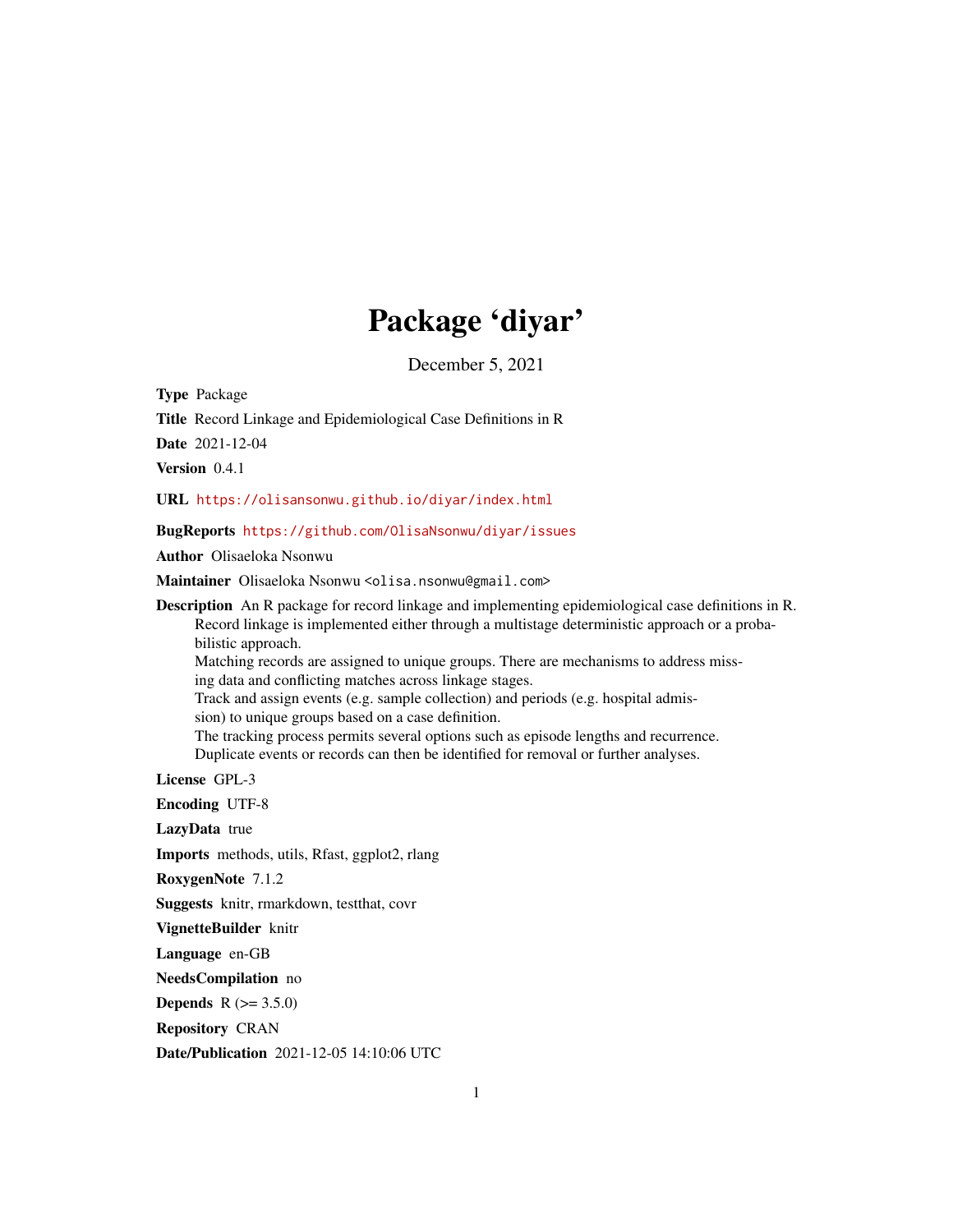## <span id="page-1-0"></span>R topics documented:

|            | $\mathcal{D}_{\mathcal{L}}$ |
|------------|-----------------------------|
|            | 3                           |
|            | $\overline{4}$              |
|            | 4                           |
|            | 6                           |
|            | 6                           |
|            | $\overline{7}$              |
|            | 9                           |
|            | 13                          |
|            | 14                          |
|            | 16                          |
|            | 18                          |
|            | 21                          |
| listr      | 24                          |
|            | 25                          |
|            | 26                          |
|            | 27                          |
|            | 28                          |
|            | 31                          |
|            | 32                          |
|            | 36                          |
| partitions | 37                          |
|            | 40                          |
|            | 41                          |
|            | 43                          |
| reframe    | 43                          |
| schema     | 44                          |
|            | 46                          |
|            | 47                          |
|            | 49                          |
|            | 51                          |
|            |                             |
|            | 53                          |

```
Index
```

```
attr_eval
```
Sub-criteria attributes.

## Description

Recursive evaluation of a function (func) on each attribute (vector) in a sub\_criteria.

## **Usage**

 $attr\_eval(x, func = length, simplify = TRUE)$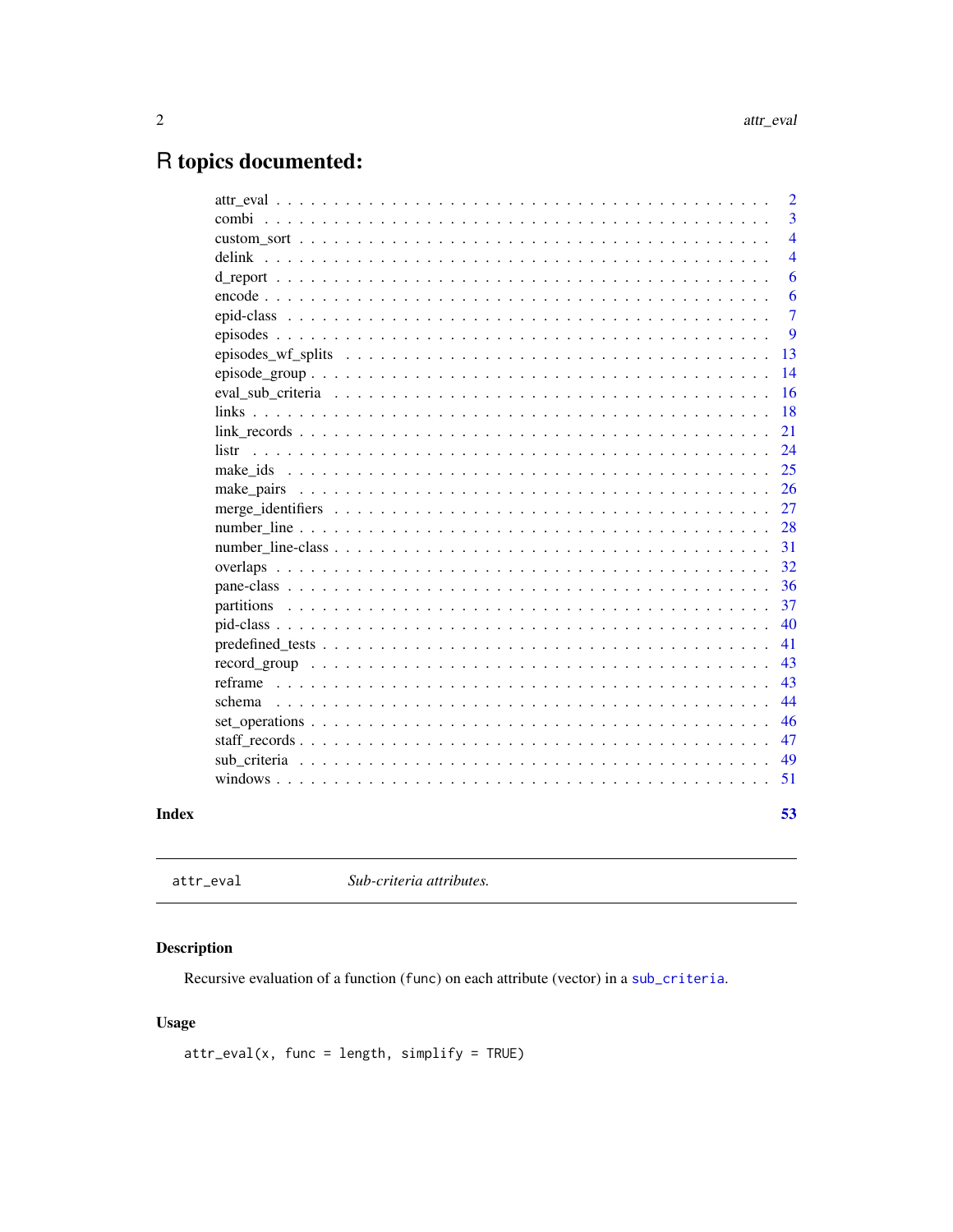#### <span id="page-2-0"></span>combi  $\sim$  3

## Arguments

| x        | <b>Tsub criterial</b>                  |
|----------|----------------------------------------|
| func     | [function]                             |
| simplify | If TRUE (default), coerce to a vector. |

## Value

vector; list

## Examples

```
x \le sub_criteria(rep(1, 5), rep(5 * 10, 5))
attr_eval(x)
attr_eval(x, func = max)
attr\_eval(x, func = max, simplify = FALSE)attr_eval(sub_criteria(x, x), func = max, simplify = FALSE)
```
#### combi *Vector combinations*

## Description

Numeric codes for unique combination of vectors.

## Usage

combi(...)

## Arguments

... [atomic]

#### Value

numeric

```
x \leq -c("A", "B", "A", "C", "B", "B")y <- c("X", "X", "Z", "Z", "X", "Z")
combi(x, y)
# The code above is equivalent to but quicker than the one below.
z \leftarrow paste0(y, "-", x)
z \le match(z, z)
z
```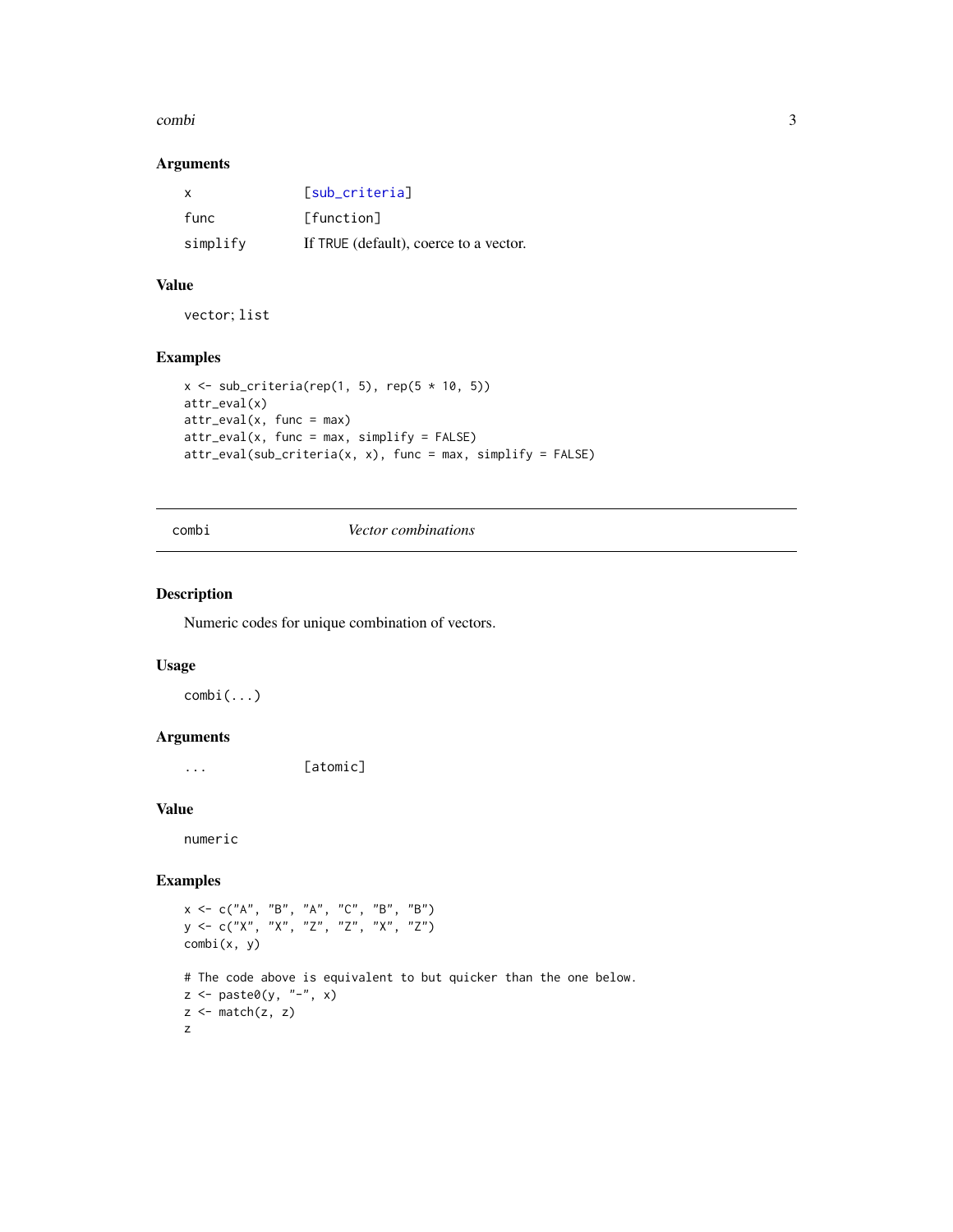<span id="page-3-2"></span><span id="page-3-0"></span>

## Description

Returns a sort order after sorting by a vector within another vector.

## Usage

```
custom_sort(..., decreasing = FALSE, unique = FALSE)
```
## Arguments

| $\cdots$   | Sequence of atomic vectors. Passed to order.                          |
|------------|-----------------------------------------------------------------------|
| decreasing | Sort order. Passed to <b>order</b> .                                  |
| unique     | If FALSE (default), ties get the same rank. If TRUE, ties are broken. |

## Value

numeric sort order.

## Examples

```
a \leftarrow c(1, 1, 1, 2, 2)b \leftarrow c(2, 3, 2, 1, 1)custom_sort(a, b)
custom_sort(b, a)
custom_sort(b, a, unique = TRUE)
```
<span id="page-3-1"></span>delink *Unlink group identifiers*

## Description

Unlink records from an episode ([epid](#page-6-1)), record group ([pid](#page-39-1)) or pane ([pane](#page-35-1)) object.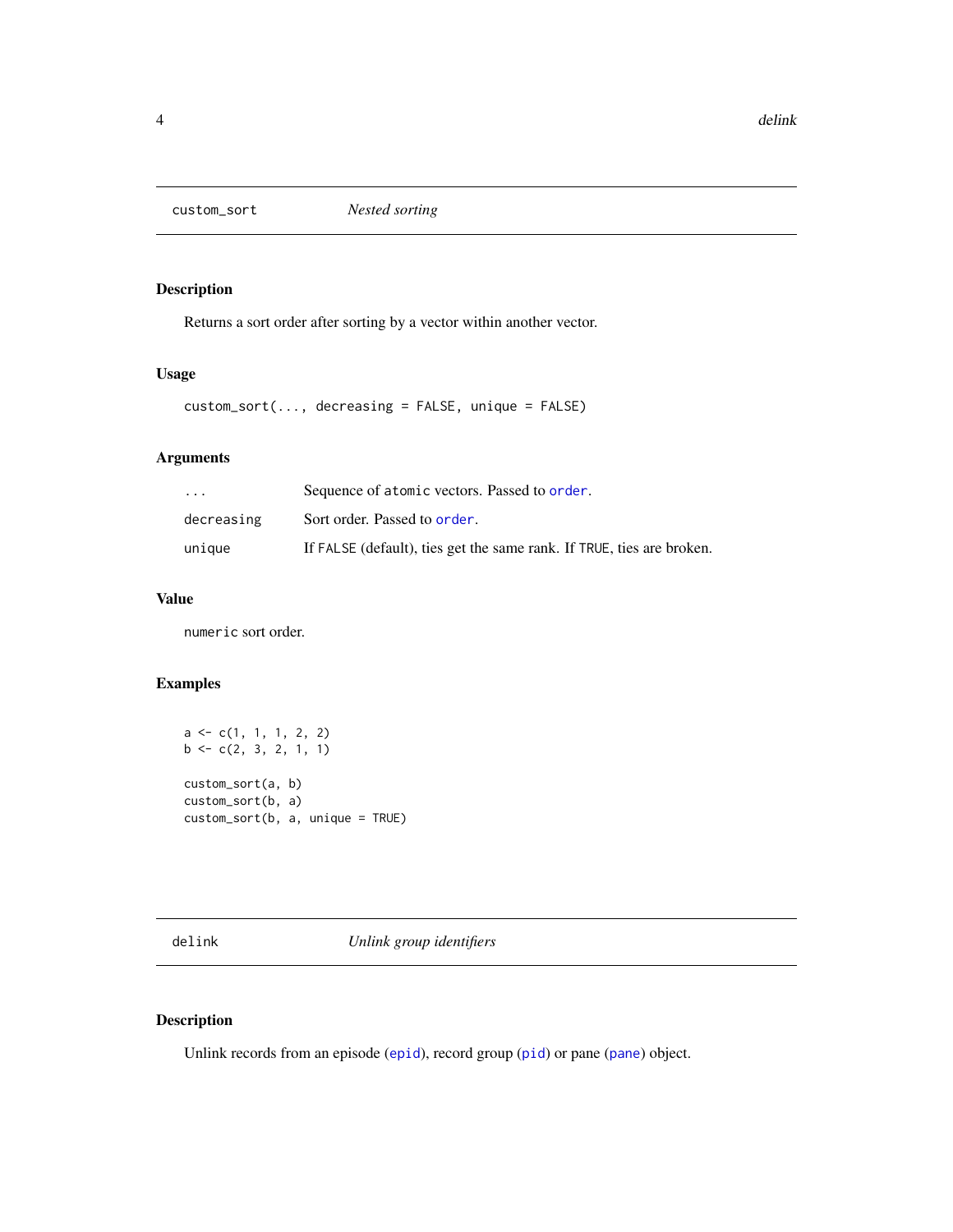#### <span id="page-4-0"></span>delink 5

## Usage

```
delink(x, lgk, ...)
## S3 method for class 'epid'
delink(x, lgk, ...)
## S3 method for class 'pane'
delink(x, lgk, ...)
## S3 method for class 'pid'
delink(x, lgk, ...)
```
## Arguments

| X   | [epid pid panel]                        |
|-----|-----------------------------------------|
| lgk | [logical]. Subset of records to unlink. |
| .   | Other arguments.                        |

## Value

[epid;](#page-6-1) [pid;](#page-39-1) [pane](#page-35-1)

```
ep <- episodes(1:8)
unlinked_ep <- delink(ep, ep@sn %in% c(3, 8))
ep; unlinked_ep
pn \le partitions(1:8, length.out = 2, separate = TRUE)
unlinked_pn <- delink(pn, pn@.Data == 5)
pn; unlinked_pn
pd <- links(list(c(1, 1, 1, NA, NA),
                 c(NA, NA, 2, 2, 2)))
unlinked_pd <- delink(pd, pd@pid_cri == 1)
pd; unlinked_pd
# A warning is given if an index record is unlinked as this will lead to seemly impossible links.
ep2 <- episodes(1:8, 2, episode_type = "rolling")
unlinked_ep2 <- delink(ep2, ep2@sn %in% c(3, 5))
schema(ep2, custom_label = decode(ep2@case_nm), seed = 2)
schema(unlinked_ep2, custom_label = decode(unlinked_ep2@case_nm), seed = 2)
```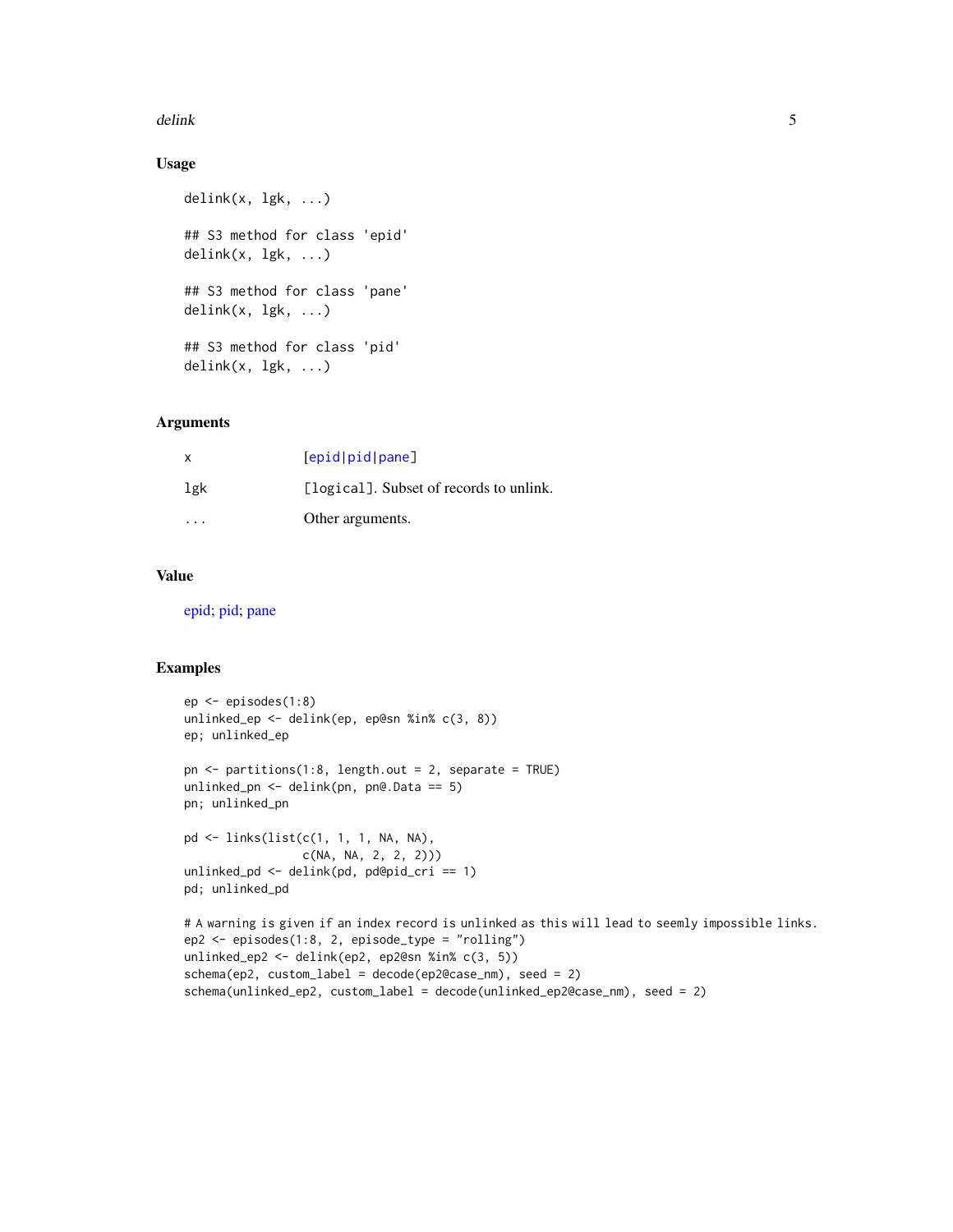<span id="page-5-0"></span>d\_report *d\_report*

## Description

d\_report

## Usage

```
## S3 method for class 'd_report'
plot(x, \ldots)## S3 method for class 'd_report'
as.list(x, \ldots)## S3 method for class 'd_report'
as.data.frame(x, ...)
```
## Arguments

| X        | [d_report].                       |
|----------|-----------------------------------|
| $\cdots$ | Arguments passed to other methods |

| Labelling in diyar<br>encode |
|------------------------------|
|------------------------------|

## Description

Encode and decode character and numeric values.

## Usage

```
encode(x, ...)
decode(x, ...)
## Default S3 method:
encode(x, ...)
## S3 method for class 'd_label'
encode(x, \ldots)## Default S3 method:
decode(x, ...)
```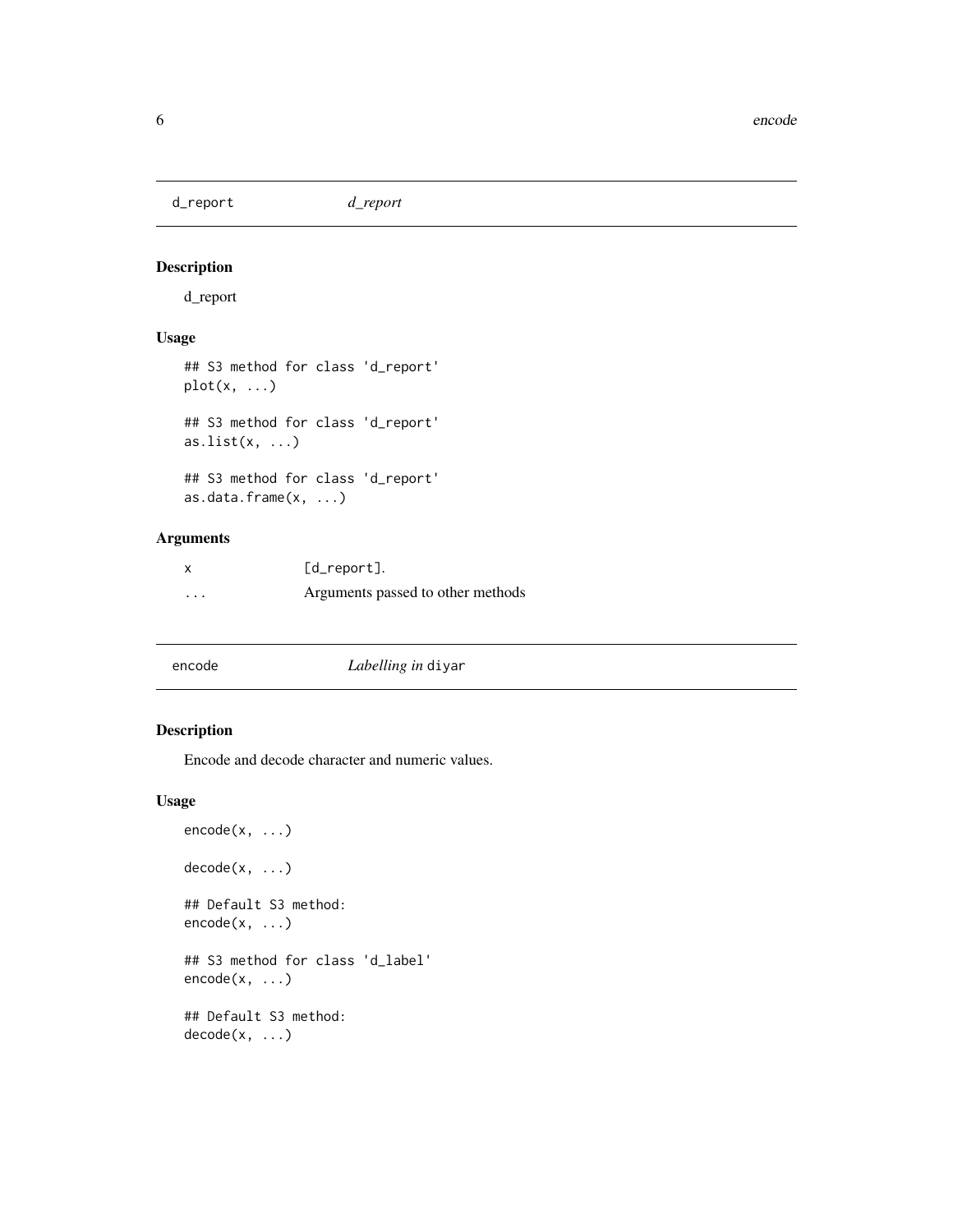#### <span id="page-6-0"></span>epid-class 7

```
## S3 method for class 'd_label'
decode(x, \ldots)## S3 method for class 'd_label'
rep(x, \ldots)## S3 method for class 'd_label'
x[i, ..., drop = TRUE]## S3 method for class 'd_label'
x[[i, ..., drop = TRUE]]
```
## Arguments

| x    | [d_label atomic] |
|------|------------------|
|      | Other arguments. |
| ı.   |                  |
| drop | drop             |

## Details

To minimise memory usage, most components of [pid](#page-39-1), [epid](#page-6-1) and [pane](#page-35-1) are integer objects with labels. encode() and decode() translates these codes and labels as required.

## Value

d\_label; atomic

## Examples

```
cds <- encode(rep(LETTERS[1:5], 3))
cds
nms <- decode(cds)
nms
```
<span id="page-6-1"></span>epid-class epid *object*

## Description

S4 objects storing the result of [episodes](#page-8-1).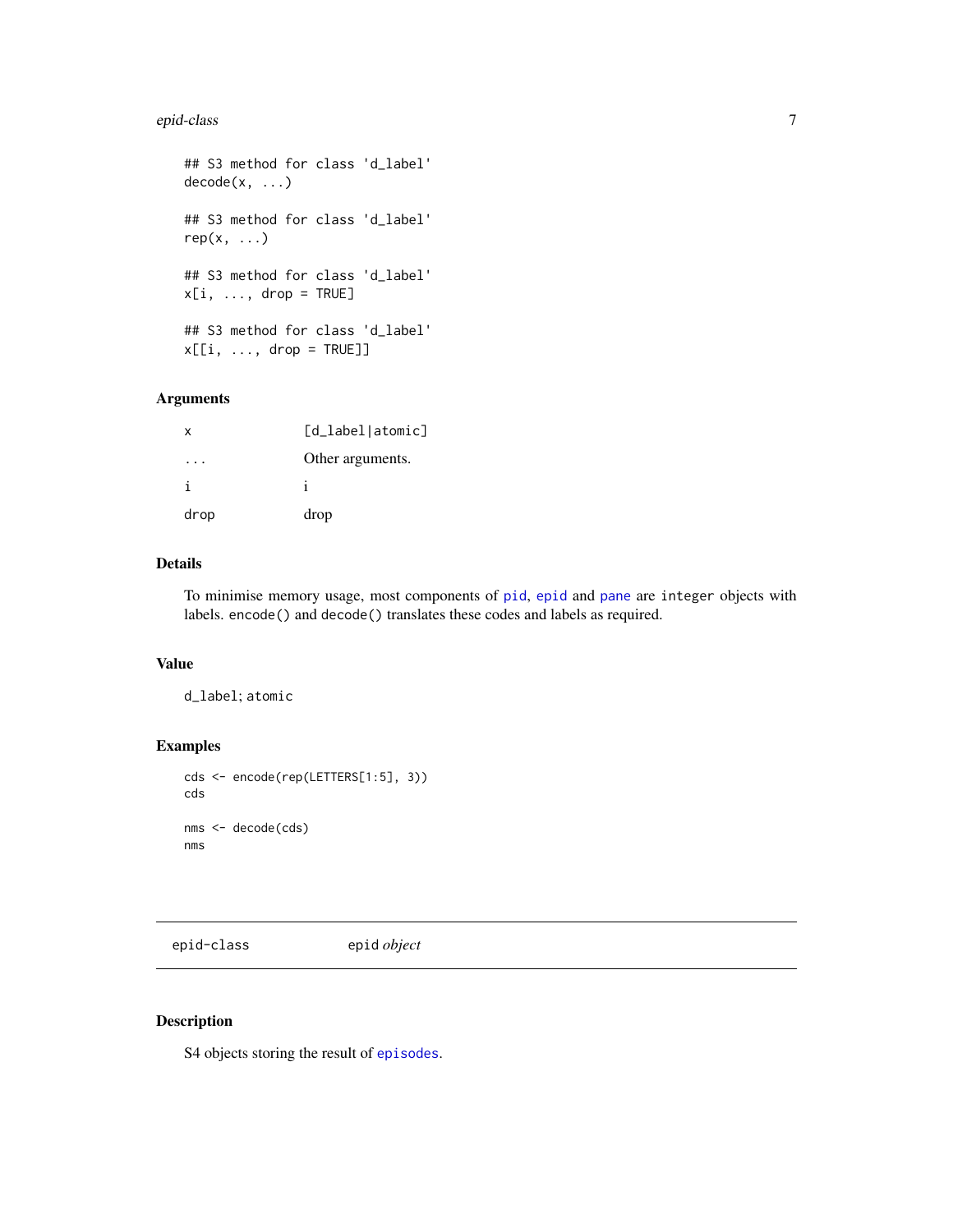#### Usage

```
is.epid(x)
as.epid(x)
## S3 method for class 'epid'
format(x, \ldots)## S3 method for class 'epid'
unique(x, \ldots)## S3 method for class 'epid'
summary(object, ...)
## S3 method for class 'epid_summary'
print(x, \ldots)## S3 method for class 'epid'
as.data.frame(x, ...)
## S3 method for class 'epid'
as.list(x, ...)## S4 method for signature 'epid'
show(object)
## S4 method for signature 'epid'
rep(x, \ldots)## S4 method for signature 'epid'
x[i, j, ..., drop = TRUE]## S4 method for signature 'epid'
x[[i, j, ..., exact = TRUE]]## S4 method for signature 'epid'
c(x, \ldots)
```
## Arguments

| x      | X            |
|--------|--------------|
|        |              |
| object | object       |
| i      | i            |
| j      | $\mathbf{1}$ |
| drop   | drop         |
| exact  | exact        |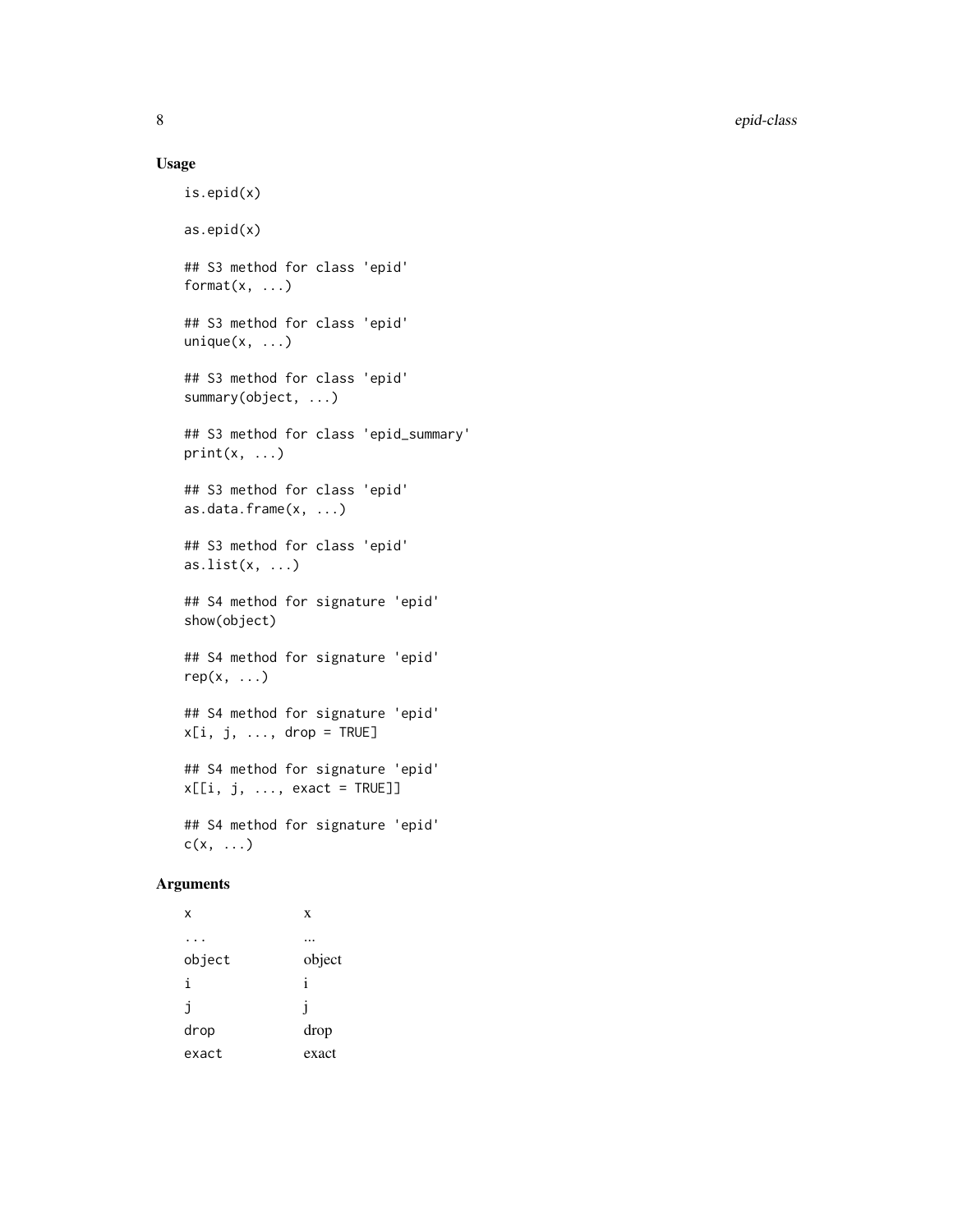#### <span id="page-8-0"></span>episodes and the extension of the extension of the extension of the extension of the extension of the extension of the extension of the extension of the extension of the extension of the extension of the extension of the e

#### **Slots**

sn Unique record identifier.

.Data Unique episode identifier.

wind\_id Unique window identifier.

wind\_nm Type of window i.e. "Case" or "Recurrence".

case\_nm Record type in regards to case assignment.

dist\_wind\_index Unit difference between each record and its window's reference record.

dist\_epid\_index Unit difference between each record and its episode's reference record.

epid\_dataset Data sources in each episode.

epid\_interval The start and end dates of each episode. A [number\\_line](#page-27-1) object.

epid\_length The duration or length of (epid\_interval).

epid\_total The number of records in each episode.

iteration The iteration of the tracking process when a record was linked to its episode.

options Some options passed to the instance of [episodes](#page-8-1).

## Examples

```
# A test for `epid` objects
ep <- episodes(date = 1)
is.epid(ep); is.epid(2)
```
<span id="page-8-1"></span>

episodes *Link events to chronological episodes.*

#### **Description**

Create temporal links between dated events. Each set of linked records are assigned a unique identifier with relevant group-level information.

#### Usage

```
episodes(
  date,
  case_length = Inf,
  episode_type = "fixed",
  recurrence_length = case_length,
  episode_unit = "days",
  strata = NULL,
  sn = NULL,
  episodes_max = Inf,
  rolls_max = Inf,case_overlap_methods = 8,
```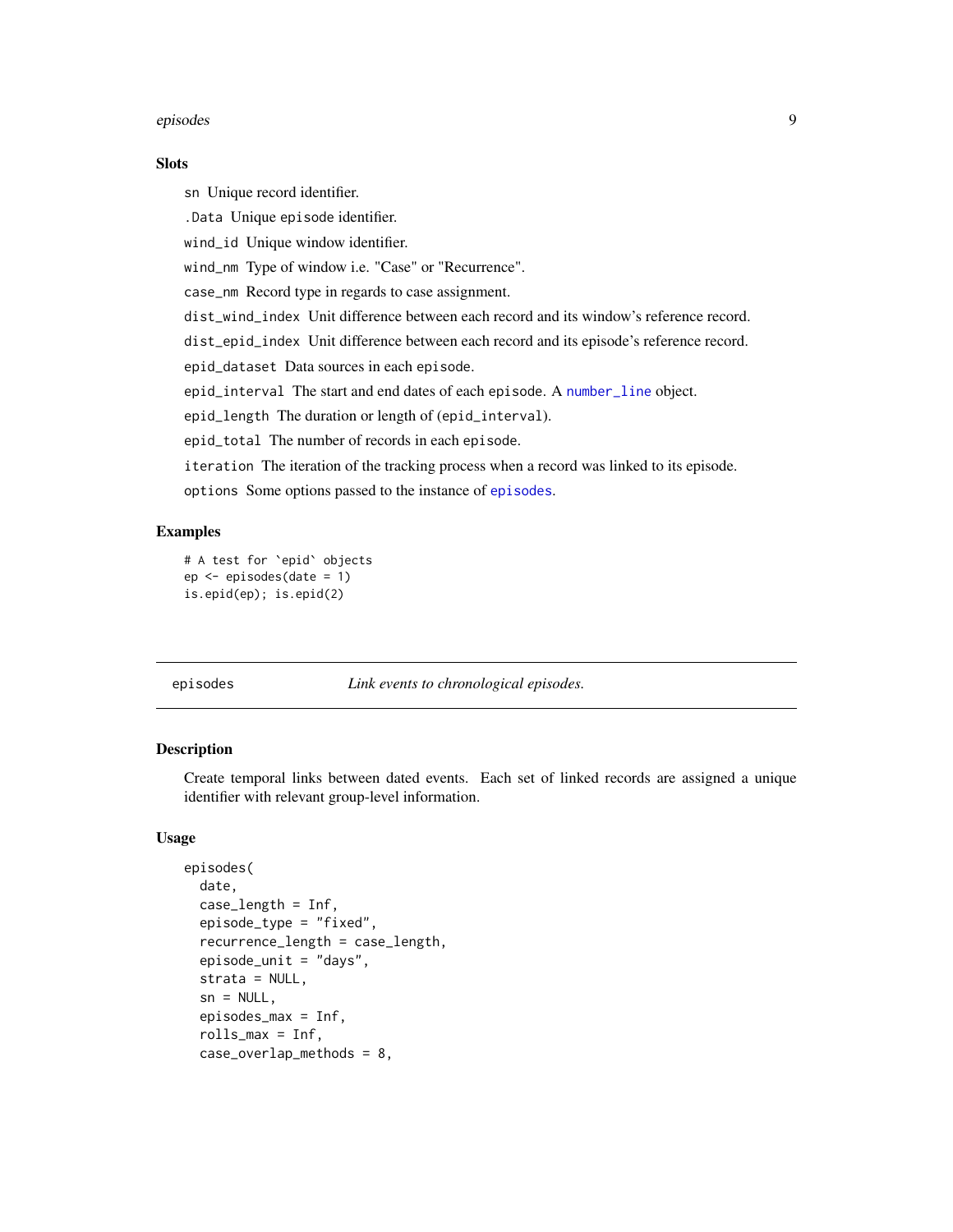```
recurrence_overlap_methods = case_overlap_methods,
 skip_if_b4_lengths = FALSE,
 data_source = NULL,
 data_links = "ANY",
  custom_sort = NULL,
  skip_order = Inf,
  reference_event = "last_record",
  case_for_recurrence = FALSE,
  from_last = FALSE,
 group_stats = FALSE,
 display = "none",
 case_sub_criteria = NULL,
 recurrence_sub_criteria = case_sub_criteria,
 case_length_total = 1,
 recurrence_length_total = case_length_total,
 skip_unique_strata = TRUE
\mathcal{L}
```
## Arguments

| date                       | [date datetime integer number_line]. Event date or period.                                                                                                                                 |
|----------------------------|--------------------------------------------------------------------------------------------------------------------------------------------------------------------------------------------|
| case_length                | [integer   number_line]. Duration from index event distinguishing one "Case"<br>from another.                                                                                              |
| episode_type               | [character]. Options are "fixed" (default), "rolling" or "recursive". See<br>Details.                                                                                                      |
| recurrence_length          |                                                                                                                                                                                            |
|                            | [integer   number_line]. Duration from an event distinguishing a "Recurrent"<br>event from its index event.                                                                                |
| episode_unit               | [character]. Time units for case_length and recurrence_length. Op-<br>tions are "seconds", "minutes", "hours", "days" (default), "weeks", "months"<br>or "years". See diyar::episode_unit. |
| strata                     | [atomic]. Subsets of the dataset. Episodes are created separately for each<br>strata.                                                                                                      |
| sn                         | [integer]. Unique record identifier. Useful for creating familiar epid identi-<br>fiers.                                                                                                   |
| episodes_max               | [integer]. The maximum number of episodes permitted within each strata.                                                                                                                    |
| rolls_max                  | [integer]. Maximum number of times the index event recurs. Only used if<br>episode_type is "rolling" or "recursive".                                                                       |
| case_overlap_methods       |                                                                                                                                                                                            |
|                            | [character integer]. Accepted overlaps method for "Case" and "Duplicate"<br>events. Relevant when date is a period (number_line). See (overlaps).                                          |
| recurrence_overlap_methods |                                                                                                                                                                                            |
|                            | [character integer]. Accepted overlaps method for "Recurrent" and "Duplicate"<br>events. Relevant when date is a period (number_line). See (overlaps).                                     |
| skip_if_b4_lengths         |                                                                                                                                                                                            |
|                            | [logical]. If TRUE (default), events before a lagged case_length or recurrence_length<br>are skipped.                                                                                      |
|                            |                                                                                                                                                                                            |

<span id="page-9-0"></span>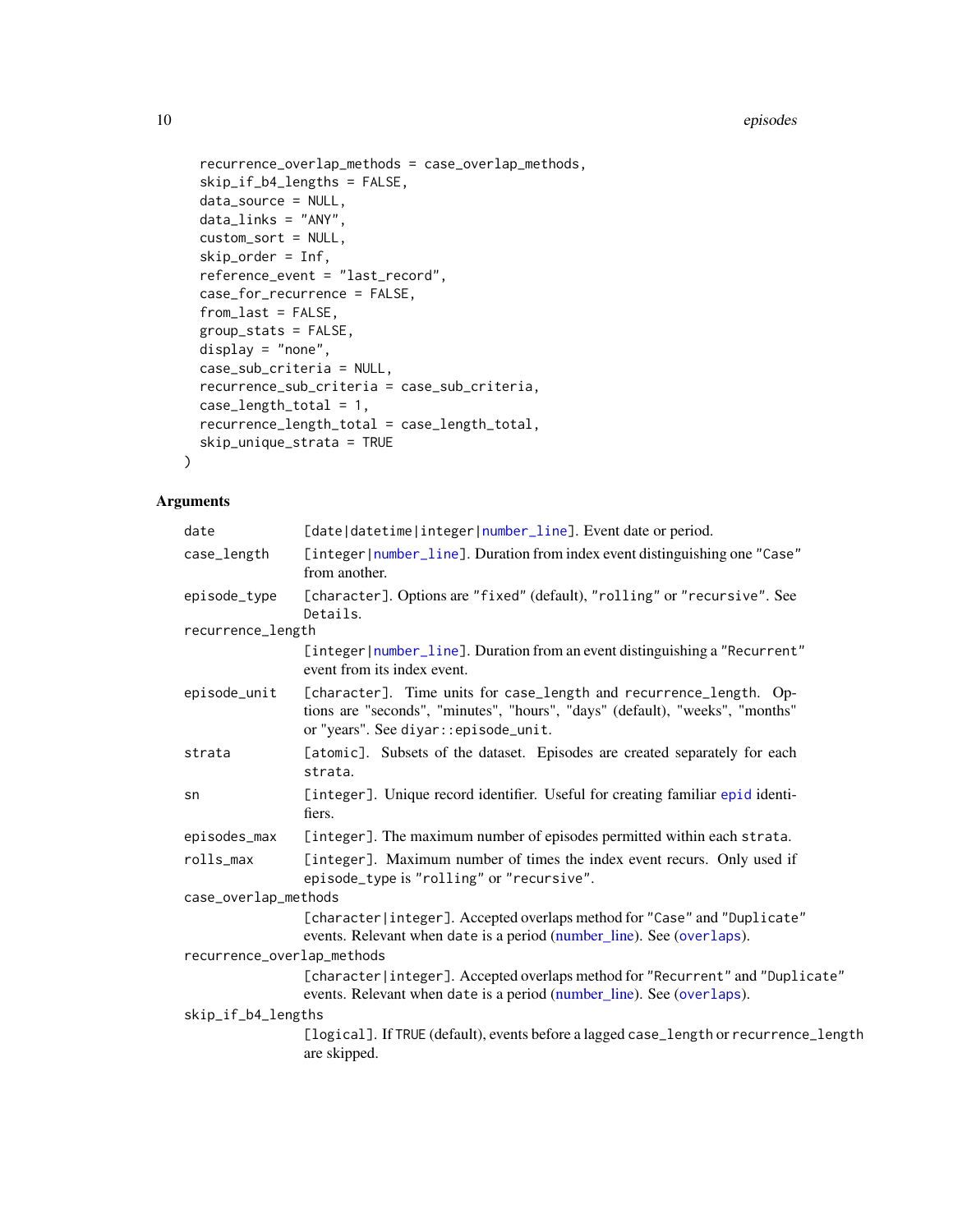#### <span id="page-10-0"></span>episodes and the set of the set of the set of the set of the set of the set of the set of the set of the set of the set of the set of the set of the set of the set of the set of the set of the set of the set of the set of

|                | data_source             | [character]. Data source identifier. Adds the list of data sources in each<br>episode to the epid. Useful when the data is from multiple sources.                                                          |
|----------------|-------------------------|------------------------------------------------------------------------------------------------------------------------------------------------------------------------------------------------------------|
|                | data_links              | [list character]. A set of data_sources required in each epid. A record-<br>group without records from these data_sources will be unlinked. See Details.                                                   |
|                | custom_sort             | [atomic]. Preferential order for selecting index events. See custom_sort.                                                                                                                                  |
|                | skip_order              | [integer]. "nth" level of custom_sort. Episodes with index events beyond<br>this level of preference are skipped.                                                                                          |
|                | reference_event         |                                                                                                                                                                                                            |
|                |                         | [character]. Specifies which events are used as index events for a subsequent<br>case_length or recurrence_length. Options are "last_record" (default),<br>"last_event", "first_record" or "first_event".  |
|                | case_for_recurrence     |                                                                                                                                                                                                            |
|                |                         | [logical]. If TRUE, both "Case" and "Recurrent" events will have a case_length.<br>If FALSE (default), only case events will have a case window. Only used if<br>episode_type is "rolling" or "recursive". |
|                | from_last               | [logical]. Chronological order of episode tracking i.e. ascending (TRUE) or<br>descending (FALSE).                                                                                                         |
|                | group_stats             | [logical]. If TRUE (default), episode-specific information like episode start<br>and end dates are returned.                                                                                               |
|                | display                 | [character]. Display or produce a status update. Options are; "none" (de-<br>fault), "progress", "stats", "none_with_report", "progress_with_report"<br>or "stats_with_report".                            |
|                | case_sub_criteria       |                                                                                                                                                                                                            |
|                |                         | [sub_criteria]. Additional matching criteria for events in a case_length.                                                                                                                                  |
|                | recurrence_sub_criteria |                                                                                                                                                                                                            |
|                |                         | [sub_criteria]. Additional matching criteria for events in a recurrence_length.                                                                                                                            |
|                | case_length_total       |                                                                                                                                                                                                            |
|                |                         | [integer number_line]. Minimum number of matched case_lengths re-<br>quired for an episode.                                                                                                                |
|                | recurrence_length_total |                                                                                                                                                                                                            |
|                |                         | [integer   number_line]. Minimum number of matched recurrence_lengths<br>required for an episode.                                                                                                          |
|                | skip_unique_strata      |                                                                                                                                                                                                            |
|                |                         | [logical]. If TRUE, a strata with a single event are skipped.                                                                                                                                              |
| <b>Details</b> |                         |                                                                                                                                                                                                            |

episodes() links dated records (events) that are within specified durations of each other. In each iteration, an index event is selected and compared against every other event.

Every event is linked to a unique group (episode; [epid](#page-6-1) object). These episodes represent occurrences of interest as defined by the rules and conditions specified in the function's arguments.

By default, this process occurs in ascending order; beginning with the earliest event and proceeding to the most recent one. This can be changed to a descending (from\_last) or custom order (custom\_sort). Ties are always broken by the chronological order of events.

In general, three type of episodes are possible;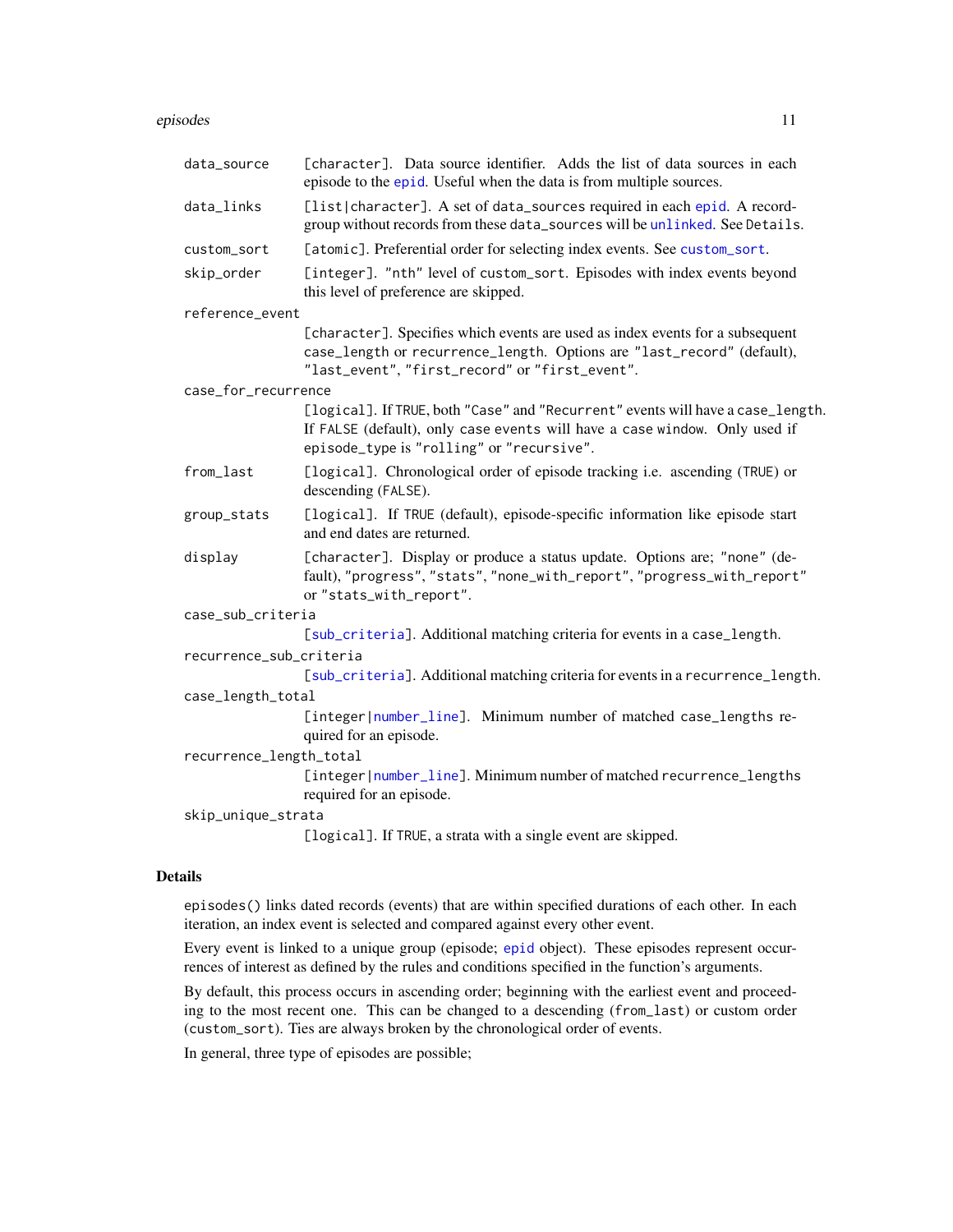- <span id="page-11-0"></span>• "fixed" - An episode where all events are within fixed durations of one index event.
- "rolling" An episode where all events are within recurring durations of one index event.
- "recursive" An episode where all events are within recurring durations of multiple index events.

Every event in each episode is categorise as;

- "Case" Index event of the episode (without matching [sub\\_criteria](#page-48-1)).
- "Case\_CR" Index event of the episode (with matching [sub\\_criteria](#page-48-1)).
- "Duplicate\_C" Duplicate of the index event.
- "Recurrent" Recurrence of the index event (without matching [sub\\_criteria](#page-48-1)).
- "Recurrent\_CR" Recurrence of the index event (with matching [sub\\_criteria](#page-48-1)).
- "Duplicate\_R" Duplicate of the recurrent event.
- "Skipped" Records excluded from the episode tracking process.

If data\_links is supplied, every element of the list must be named "l" (links) or "g" (groups). Unnamed elements are assumed to be "l".

- If named "l", only groups with records from every listed data\_source will be unlinked.
- If named "g", only groups with records from any listed data\_source will be unlinked.

*Records with a missing (*NA*)* strata *are excluded from the episode tracking process.*

See vignette("episodes") for further details.

#### Value

[epid](#page-6-1); list

#### See Also

```
episodes_wf_splits; custom_sort; sub_criteria; epid_length; epid_window; partitions;
links; overlaps; number_line; link_records; schema
```

```
data(infections); db_1 <- infections
data(hospital_admissions) ; db_2 <- hospital_admissions
db_1$patient_id <- c(rep("PID 1",8), rep("PID 2",3))
# Fixed episodes
# One 16-day (15-day difference) episode per patient
db_1$ep1 <- episodes(date = db_1$date,
                     strata = db_1$patient_id,
                     case_length = 15,
                     episodes_max = 1)
# Rolling episodes
# 16-day episodes with recurrence periods of 11 days
db_1$ep2 <- episodes(date = db_1$date,
```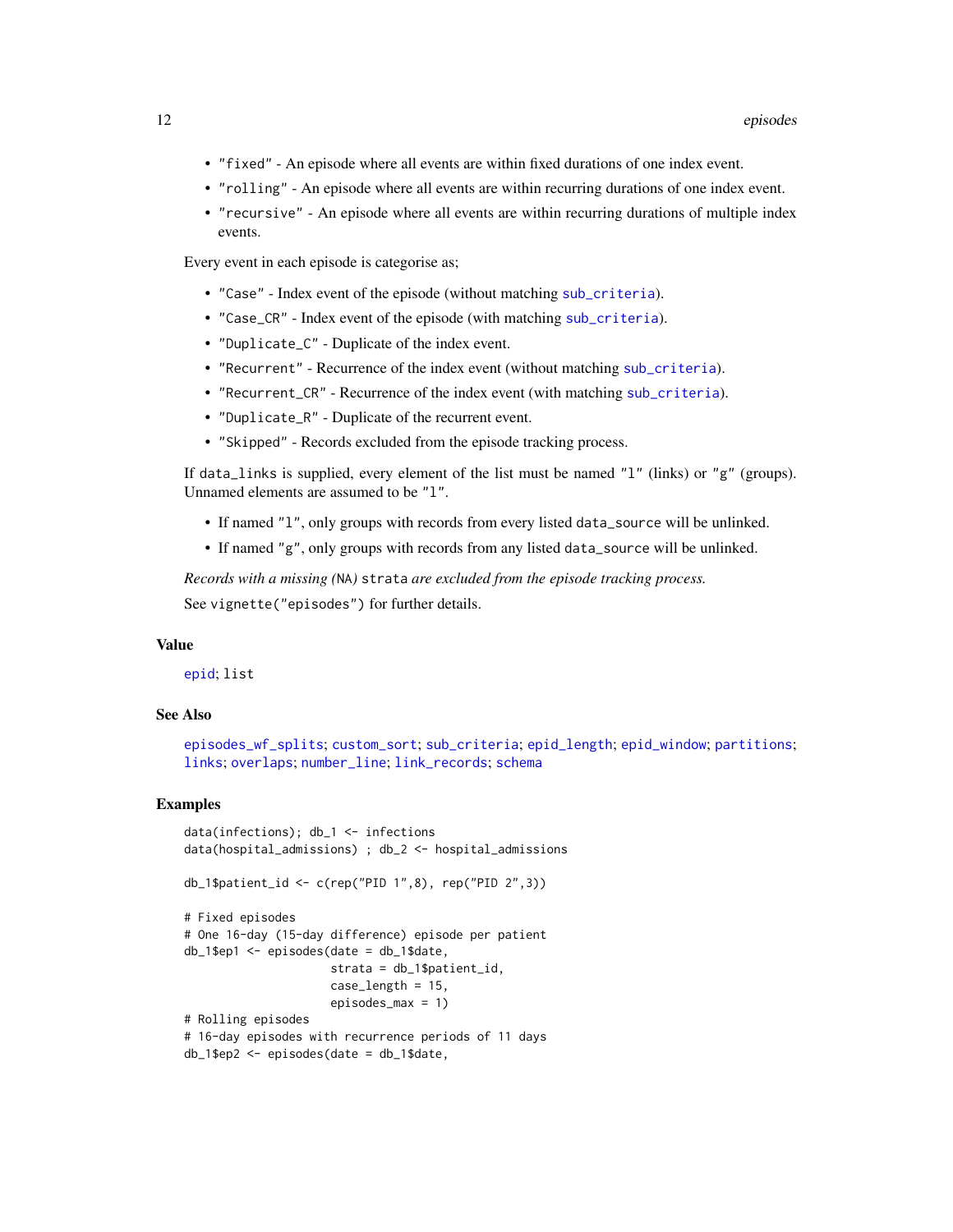## <span id="page-12-0"></span>episodes\_wf\_splits 13

```
case_length = 15,
                     recurrence_length = 10,
                     episode_type = "rolling")
# Interval grouping
db_2$admin_period <- number_line(db_2$admin_dt,
                                 db_2$discharge_dt)
# Episodes of hospital stays
db_2$ep3 <- episodes(date = db_2$admin_period,
                     case_length = index_window(db_2$admin_period),
                     case_overlap_methods = "inbetween")
```
<span id="page-12-1"></span>episodes\_wf\_splits *Track episodes in a reduced dataset.*

#### Description

Excludes duplicate records from the same day or period prior before passing the analysis to [episodes](#page-8-1). Only duplicate records that will not affect the case definition are excluded. The resulting episode identifiers are recycled for the duplicate records.

#### Usage

```
episodes_wf_splits(..., duplicates_recovered = "ANY", reframe = FALSE)
```
#### Arguments

| $\ddotsc$            | Arguments passed to episodes.                                                                                                                                       |
|----------------------|---------------------------------------------------------------------------------------------------------------------------------------------------------------------|
| duplicates_recovered |                                                                                                                                                                     |
|                      | [character]. Determines which duplicate records are recycled. Options are<br>"ANY" (default), "without_sub_criteria", "with_sub_criteria" or "ALL".<br>See Details. |
| reframe              | [logical]. Determines if the duplicate records in a sub criteria are re-<br>framed (TRUE) or excluded (FALSE).                                                      |

#### Details

episodes\_wf\_splits() is a wrapper function of episodes() which reduces or re-frames the dataset to the minimum number of records required to implement a case definition. This leads to the same outcome but with the benefit of a shorter processing time.

Duplicate records from the same point or period in time are excluded from episodes(). The resulting [epid](#page-6-1) object is then recycled for the duplicates.

The duplicates\_recovered argument determines which identifiers are recycled. If "without\_sub\_criteria" is selected, only identifiers created from a matched [sub\\_criteria](#page-48-1) ("Case\_CR" and "Recurrent\_CR") are recycled. The opposite ("Case" and "Recurrent") is the case if "with\_sub\_criteria" is selected. Excluded duplicates of "Duplicate\_C" and "Duplicate\_R" are always recycled.

The [reframe](#page-42-1) argument will either reframe or subset a [sub\\_criteria](#page-48-1). Both will require slightly different functions for match\_funcs or equal\_funcs.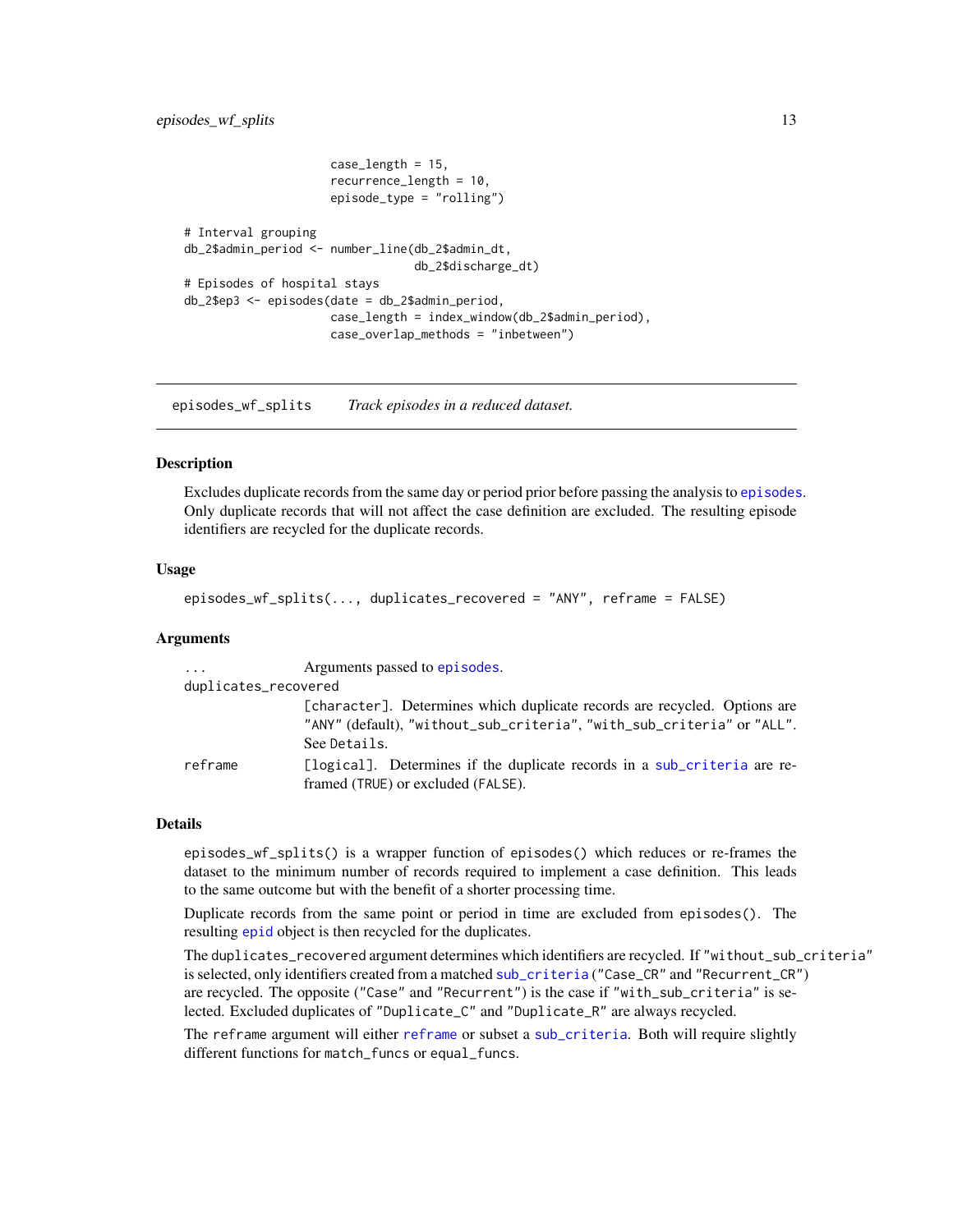#### Value

[epid](#page-6-1); list

#### See Also

[episodes](#page-8-1); [sub\\_criteria](#page-48-1)

## Examples

```
# With 10,000 duplicate records of 20 events,
# `episodes_wf_splits()` will take less time than `episodes()`
dates <- seq(from = as.Date("2019-04-01"), to = as.Date("2019-04-20"), by = 1)
dates <- rep(dates, 10000)
system.time(
 ep1 <- episodes(dates, 1)
\lambdasystem.time(
 ep2 <- episodes_wf_splits(dates, 1)
\lambda# Both leads to the same outcome.
all(ep1 == ep2)
```
episode\_group *Link events to chronological episodes.*

#### Description

Link dated events (records) which have similar attributes and occur within specified durations of each other. Each set of linked records are assigned a unique identifier with relevant group-level information.

#### Usage

```
episode_group(df, ..., episode_type = "fixed")
```

```
fixed_episodes(
  date,
  case_length = Inf,
  episode_unit = "days",
  to_s4 = TRUE,case_overlap_methods = 8,
  deduplicate = FALSE,
  display = "none",
  bi_direction = FALSE,
  recurrence_length = case_length,
  recurrence_overlap_methods = case_overlap_methods,
```
<span id="page-13-0"></span>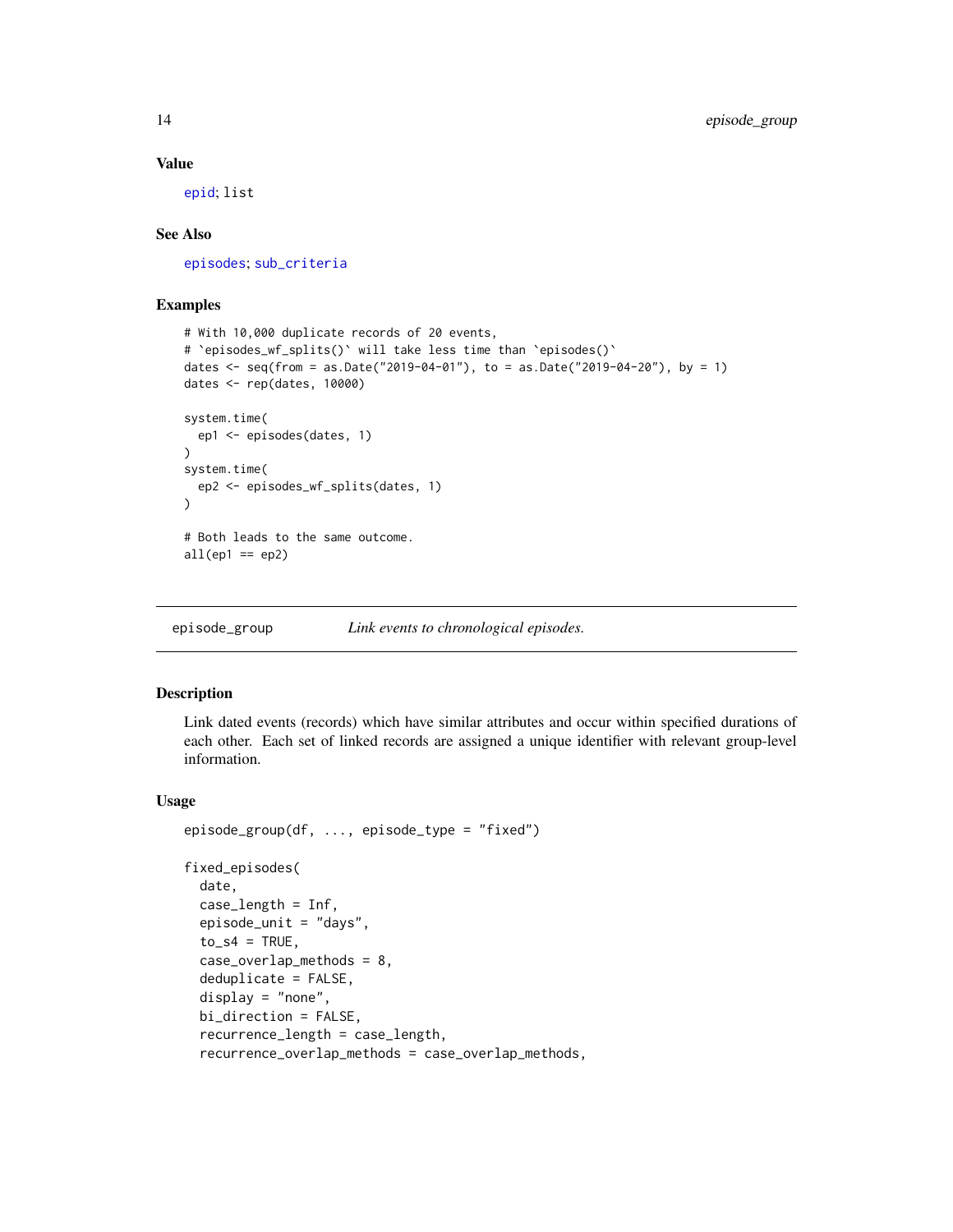```
include_index_period = TRUE,
  ...,
 overlap_methods = 8,
 overlap_method = 8,
 x
)
rolling_episodes(
  date,
  case_length = Inf,
  recurrence_length = case_length,
  episode_unit = "days",
  to_s4 = TRUE,case_overlap_methods = 8,
  recurrence_overlap_methods = case_overlap_methods,
  deduplicate = FALSE,
  display = "none",
 bi_direction = FALSE,
  include_index_period = TRUE,
  ...,
 overlap_methods = 8,
 overlap_method = 8,
 x
\mathcal{L}
```
## Arguments

| df                   | [data.frame]. Deprecated. One or more datasets appended together. See<br>Details.                                                                                                          |
|----------------------|--------------------------------------------------------------------------------------------------------------------------------------------------------------------------------------------|
| $\cdots$             | Arguments passed to episodes.                                                                                                                                                              |
| episode_type         | [character]. Options are "fixed" (default), "rolling" or "recursive". See<br>Details.                                                                                                      |
| date                 | [date datetime integer number_line]. Event date or period.                                                                                                                                 |
| case_length          | [integer   number_line]. Duration from index event distinguishing one "case"<br>from another. This is the case window.                                                                     |
| episode_unit         | [character]. Time units for case_length and recurrence_length. Op-<br>tions are "seconds", "minutes", "hours", "days" (default), "weeks", "months"<br>or "years". See diyar::episode_unit. |
| to_s $4$             | [logical]. Deprecated. Output type - epid (TRUE) or data. frame (FALSE).                                                                                                                   |
| case_overlap_methods |                                                                                                                                                                                            |
|                      | [character integer]. Methods of overlap considered when tracking dupli-<br>cates of "case" events. See (overlaps)                                                                          |
| deduplicate          | [logical]. Deprecated. If TRUE, "duplicate" events are excluded from the<br>epid.                                                                                                          |
| display              | [character]. The progress messages printed on screen. Options are; "none"<br>(default), "progress", "stats", "none_with_report", "progress_with_report"<br>or "stats_with_report".         |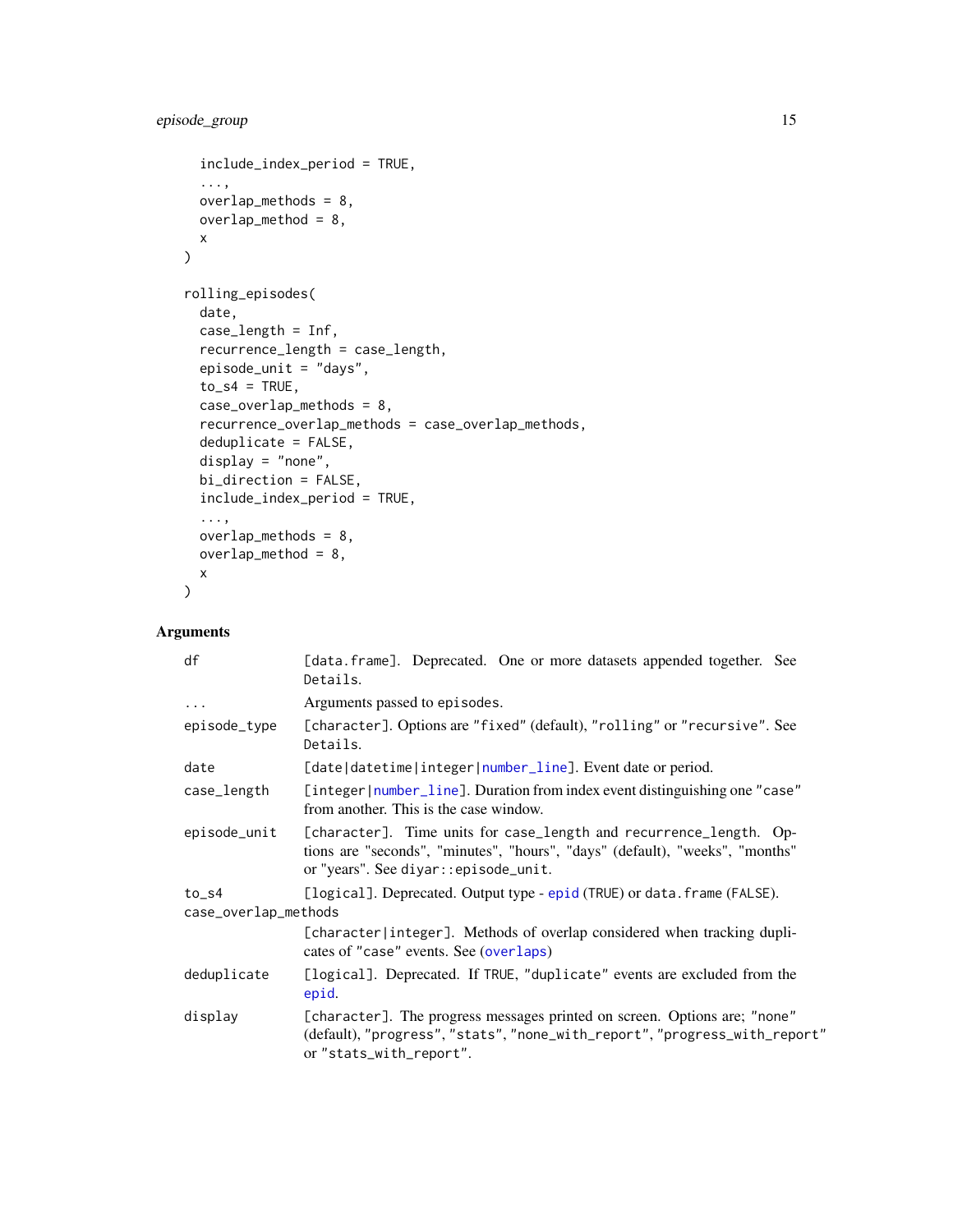<span id="page-15-0"></span>

|                            | bi_direction      | [logical]. Deprecated. If TRUE, "duplicate" events before and after the<br>index event are tracked.                                                                                                                      |
|----------------------------|-------------------|--------------------------------------------------------------------------------------------------------------------------------------------------------------------------------------------------------------------------|
|                            | recurrence_length |                                                                                                                                                                                                                          |
|                            |                   | [integer number_line]. Duration from the last "duplicate" event distin-<br>guishing a "recurrent" event from its index event. This is the recurrence win-<br>dow.                                                        |
| recurrence_overlap_methods |                   |                                                                                                                                                                                                                          |
|                            |                   | [character integer]. Methods of overlap considered when tracking dupli-<br>cates of "recurrent" events. See (overlaps)                                                                                                   |
| include_index_period       |                   |                                                                                                                                                                                                                          |
|                            |                   | [logical]. Deprecated. If TRUE, events overlapping with the index event or<br>period are linked even if they are outside the cut-off period.                                                                             |
| overlap_methods            |                   |                                                                                                                                                                                                                          |
|                            |                   | [character]. Deprecated. Please use case_overlap_methods or recurrence_overlap_methods.<br>Methods of overlap considered when tracking duplicate event. See (overlaps)                                                   |
|                            |                   | overlap_method [character]. Deprecated. Please use case_overlap_methods or recurrence_overlap_methods.<br>Methods of overlap considered when tracking event. All event are checked by<br>the same set of overlap_method. |
|                            | X                 | [date datetime integer number_line]. Deprecated. Record date or pe-<br>riod. Please use date.                                                                                                                            |

## Details

These functions are superseded. Moving forward, please use [episodes](#page-8-1).

## Value

[epid](#page-6-1); list

## See Also

[episodes](#page-8-1)

<span id="page-15-1"></span>eval\_sub\_criteria *Evaluate a* [sub\\_criteria](#page-48-1)*.*

## Description

Evaluate a [sub\\_criteria](#page-48-1).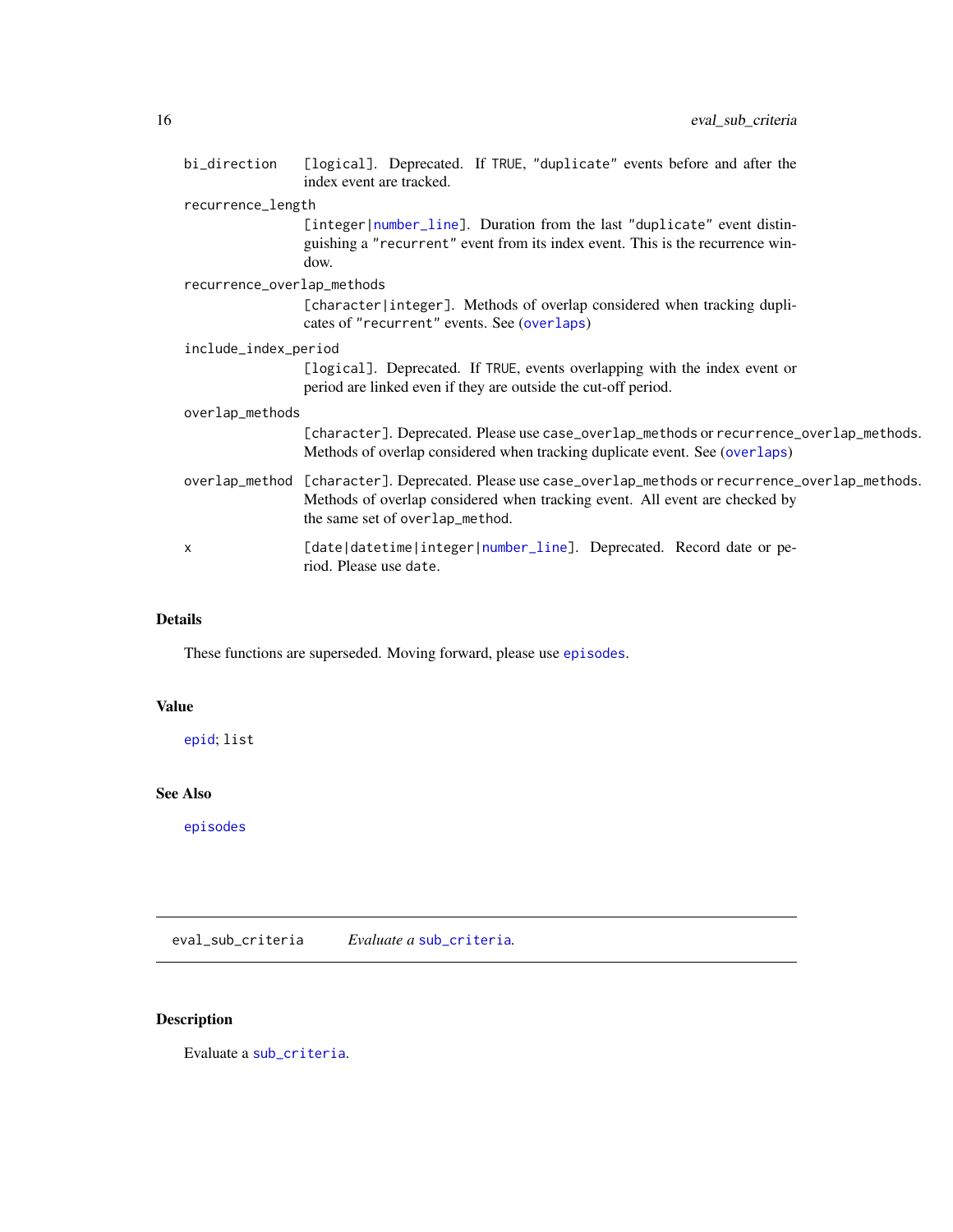## <span id="page-16-0"></span>eval\_sub\_criteria 17

## Usage

```
eval_sub_criteria(x, ...)
## S3 method for class 'sub_criteria'
eval_sub_criteria(
  x,
 x_pos = seq_len(max(attr_eval(x))),
 y_pos = rep(1L, length(x_pos)),
 check_duplicates = TRUE,
  ...
\mathcal{L}
```
## Arguments

| x                | [sub_criteria].                                                                                            |  |
|------------------|------------------------------------------------------------------------------------------------------------|--|
| $\cdots$         | Arguments passed to methods.                                                                               |  |
| x_pos            | [integer]. Index of one half of a record pair                                                              |  |
| y_pos            | [integer]. Index of one half of a record pair                                                              |  |
| check_duplicates |                                                                                                            |  |
|                  | [logical]. If FALSE, does not check duplicate values. The result of the initial<br>check will be recycled. |  |

## Value

logical; list

## See Also

[sub\\_criteria](#page-48-1); [reframe](#page-42-1)

```
# Consider two attributes
attr_1 <- c(1, 1, 0)
attr_2 < -c(2, 1, 2)
```

```
# Test for a match in either attribute
sub_cri_1 <- sub_criteria(attr_1, attr_2)
eval_sub_criteria(sub_cri_1)
```

```
# Test for a match in both attributes
sub_cri_2 <- sub_criteria(attr_1, attr_2, operator = "and")
eval_sub_criteria(sub_cri_2)
```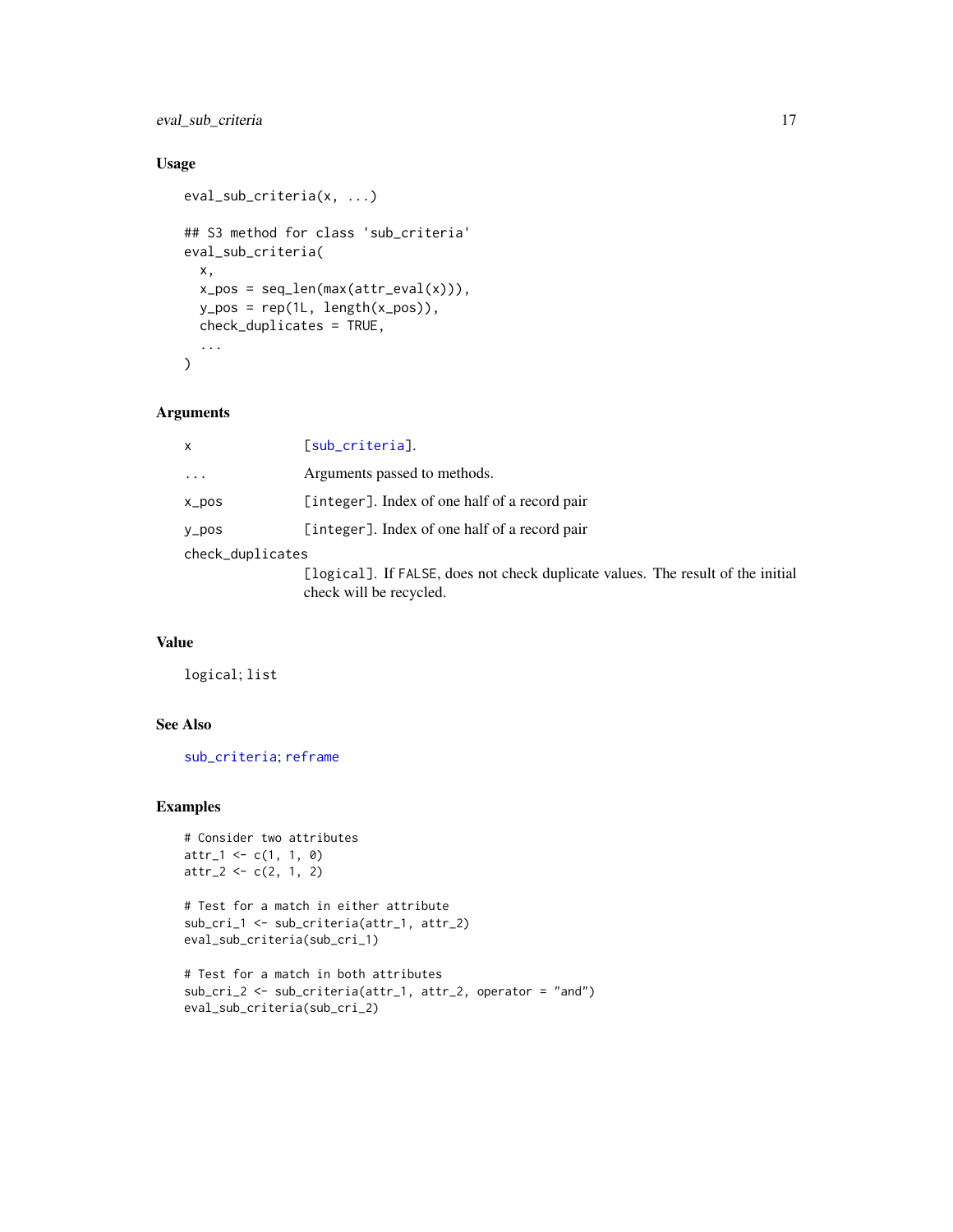#### <span id="page-17-1"></span><span id="page-17-0"></span>Description

Match records in consecutive stages with different matching criteria. Each set of linked records are assigned a unique identifier with relevant group-level information.

## Usage

```
links(
  criteria,
  sub_criteria = NULL,
  sn = NULL,strata = NULL,
  data_source = NULL,
  data_links = "ANY",
  display = "none",
  group_stats = FALSE,
  expand = TRUE,shrink = FALSE,recursive = FALSE,
  check_duplicates = FALSE,
  tie_sort = NULL
\mathcal{L}
```
## Arguments

| criteria     | [list   atomic]. Attributes to compare. Each element of the list is a stage in<br>the linkage process. See Details.                                                             |
|--------------|---------------------------------------------------------------------------------------------------------------------------------------------------------------------------------|
| sub_criteria | [list sub_criteria]. Additional matching criteria for each stage of the link-<br>age process. See sub_criteria                                                                  |
| sn           | [integer]. Unique record identifier. Useful for creating familiar pid identi-<br>fiers.                                                                                         |
| strata       | [atomic]. Subsets of the dataset. Record-groups are created separately for each<br>strata. See Details.                                                                         |
| data_source  | [character]. Data source identifier. Adds the list of data sources in each<br>record-group to the pid. Useful when the data is from multiple sources.                           |
| data_links   | [list character]. A set of data_sources required in each pid. A record-<br>group without records from these data_sources will be unlinked. See Details.                         |
| display      | [character]. Display or produce a status update. Options are; "none" (de-<br>fault), "progress", "stats", "none_with_report", "progress_with_report"<br>or "stats_with_report". |
| group_stats  | [logical]. If TRUE (default), return group specific information like record<br>counts for each pid.                                                                             |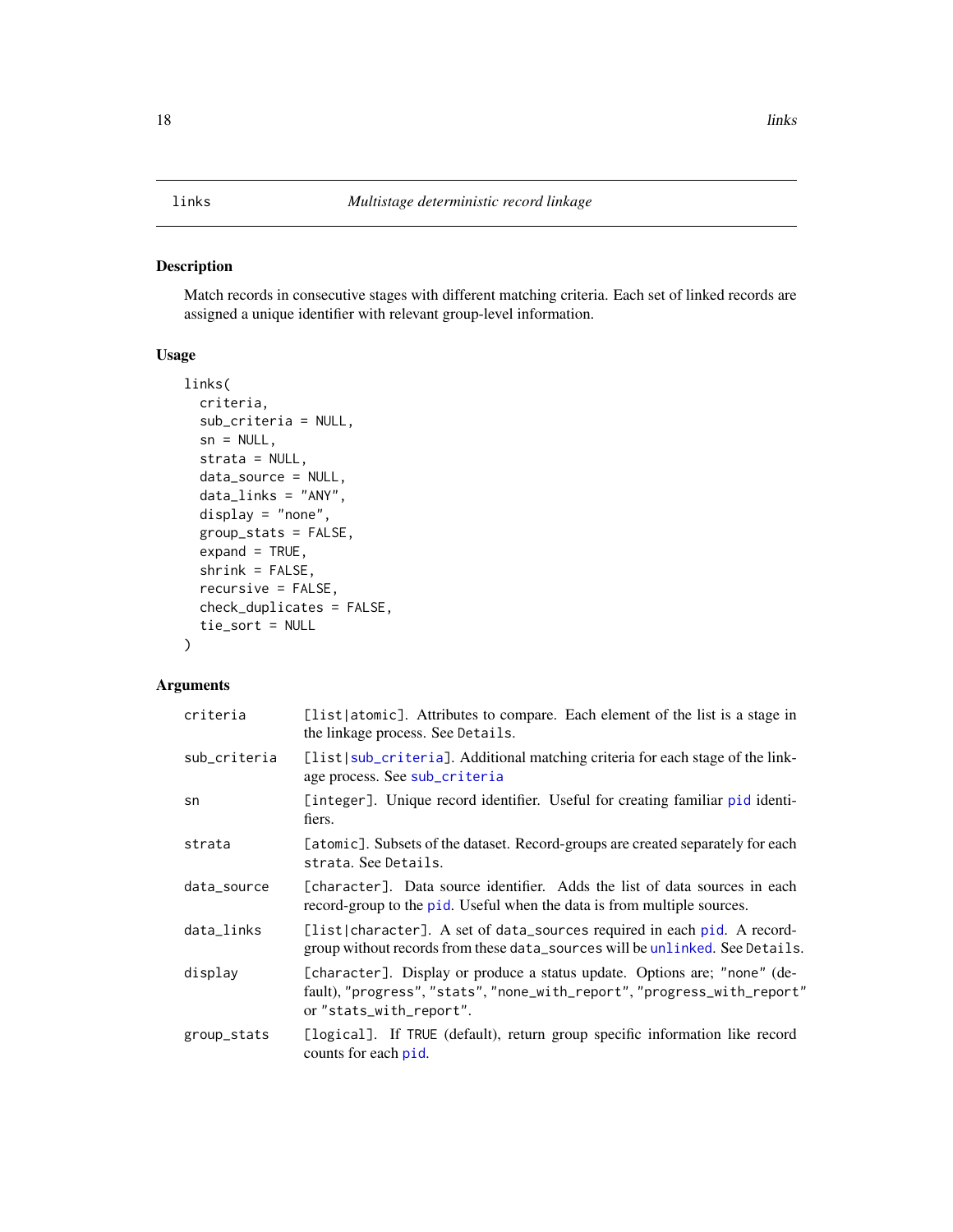<span id="page-18-0"></span>

| expand           | [logical]. If TRUE, allows a record-group to expand with each subsequent<br>stage of the linkage process. Not interchangeable with shrink.                                                                                        |  |
|------------------|-----------------------------------------------------------------------------------------------------------------------------------------------------------------------------------------------------------------------------------|--|
| shrink           | [logical]. If TRUE, forces a record-group to shrink with each subsequent stage<br>of the linkage process. Not interchangeable with expand.                                                                                        |  |
| recursive        | [logical]. If TRUE, within each iteration of the process, a match can spawn<br>new matches.                                                                                                                                       |  |
| check_duplicates |                                                                                                                                                                                                                                   |  |
|                  | [logical]. If TRUE, within each iteration of the process, duplicates values of an<br>attributes are not checked. The outcome of the logical test on the first instance<br>of the value will be recycled for the duplicate values. |  |
| tie_sort         | [atomic]. Preferential order for breaking tied matches within a stage.                                                                                                                                                            |  |

#### **Details**

Match priority decreases with each subsequent stage of the linkage process i.e. earlier stages (criteria) are considered superior. Therefore, it's important for each criteria to be listed in an order of decreasing relevance.

Records with missing criteria (NA) are skipped at each stage, while records with missing strata (NA) are skipped from the entire linkage process.

If a record is skipped, another attempt will be made to match the record at the next stage. If a record does not match any other record by the end of the linkage process (or it has a missing strata), it is assigned to a unique record-group.

A [sub\\_criteria](#page-48-1) can be used to request additional matching conditions for each stage of the linkage process. When used, only records with a matching criteria and sub\_criteria are linked.

In [links](#page-17-1), each [sub\\_criteria](#page-48-1) must be linked to a criteria. This is done by adding a [sub\\_criteria](#page-48-1) to a named element of a list. Each element's name must correspond to a stage. See below for an example of 3 sub\_criteria linked to criteria 1, 5 and 13.

For example;

```
list("cr1" = sub_criteria(...), "cr5" = sub_criteria(...), "cr13" = sub_criteria(...)).
```
[sub\\_criteria](#page-48-1) can be nested to achieve nested conditions.

A [sub\\_criteria](#page-48-1) can be linked to different criteria but any unlinked [sub\\_criteria](#page-48-1) will be ignored.

By default, attributes in a [sub\\_criteria](#page-48-1) are compared for an [exact\\_match](#page-40-1). However, user-defined functions are also permitted. Such functions must meet three requirements:

- 1. It must be able to compare the attributes.
- 2. It must have two arguments named  $x'$  and  $y'$ , where  $y'$  is the value for one observation being compared against all other observations (`x`).
- 3. It must return a logical object i.e.TRUE or FALSE.

Every element in data\_links must be named "l" (links) or "g" (groups). Unnamed elements of data\_links will be assumed to be "l".

• If named "l", only groups with records from every listed data\_source will remain linked.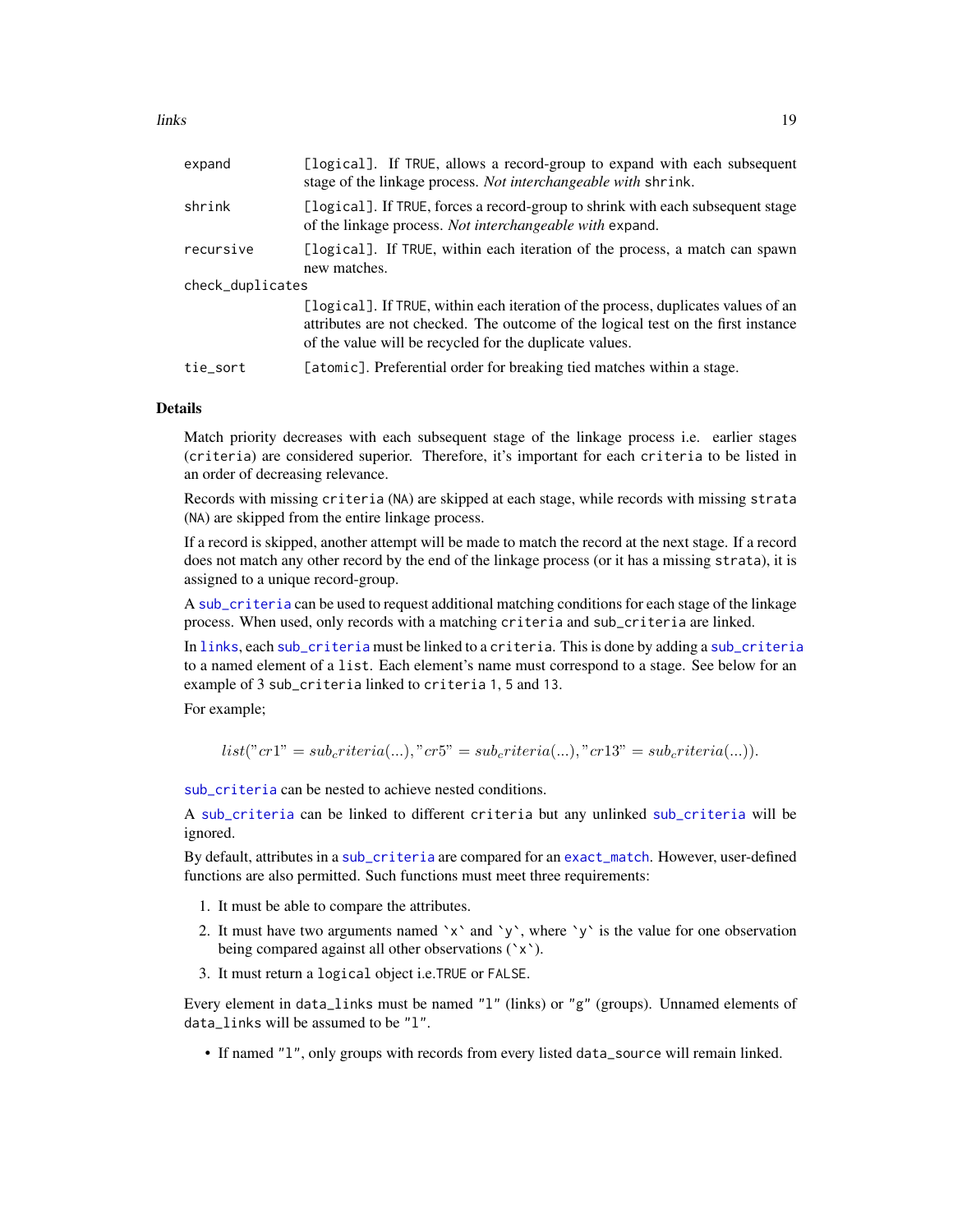<span id="page-19-0"></span>• If named "g", only groups with records from any listed data\_source will remain linked.

See vignette("links") for more information.

### Value

[pid](#page-39-1); list

#### See Also

[link\\_records](#page-20-1); [episodes](#page-8-1); [partitions](#page-36-1); [predefined\\_tests](#page-40-2); [sub\\_criteria](#page-48-1); [schema](#page-43-1)

```
# Exact match
attr_1 <- c(1, 1, 1, NA, NA, NA, NA, NA)
attr_2 <- c(NA, NA, 2, 2, 2, NA, NA, NA)
links(criteria = list(attr_1, attr_2))
# User-defined tests using `sub_criteria()`
# Matching `sex` and a 20-year age range
age <- c(30, 28, 40, 25, 25, 29, 27)
sex <- c("M", "M", "M", "F", "M", "M", "F")
f1 <- function(x, y) abs(y - x) %in% 0:20
links(criteria = sex,
      sub_criteria = list(cr1 = sub_criteria(age, match_funcs = f1)))
# Multistage matches
# Relevance of matches: `forename` > `surname`
data(staff_records); staff_records
links(criteria = list(staff_records$forename, staff_records$surname),
      data_source = staff_records$sex)
# Relevance of matches:
# `staff_id` > `age` (AND (`initials`, `hair_colour` OR `branch_office`))
data(missing_staff_id); missing_staff_id
links(criteria = list(missing_staff_id$staff_id, missing_staff_id$age),
      sub_criteria = list(cr2 = sub_criteria(missing_staff_id$initials,
                                          missing_staff_id$hair_colour,
                                          missing_staff_id$branch_office)),
      data_source = missing_staff_id$source_1)
# Group expansion
match_cri \leq list(c(1,NA,NA,1,NA,NA),c(1,1,1,2,2,2),
                  c(3,3,3,2,2,2))
links(criteria = match_cri, expand = TRUE)
links(criteria = match_cri, expand = FALSE)
links(criteria = match_cri, shrink = TRUE)
```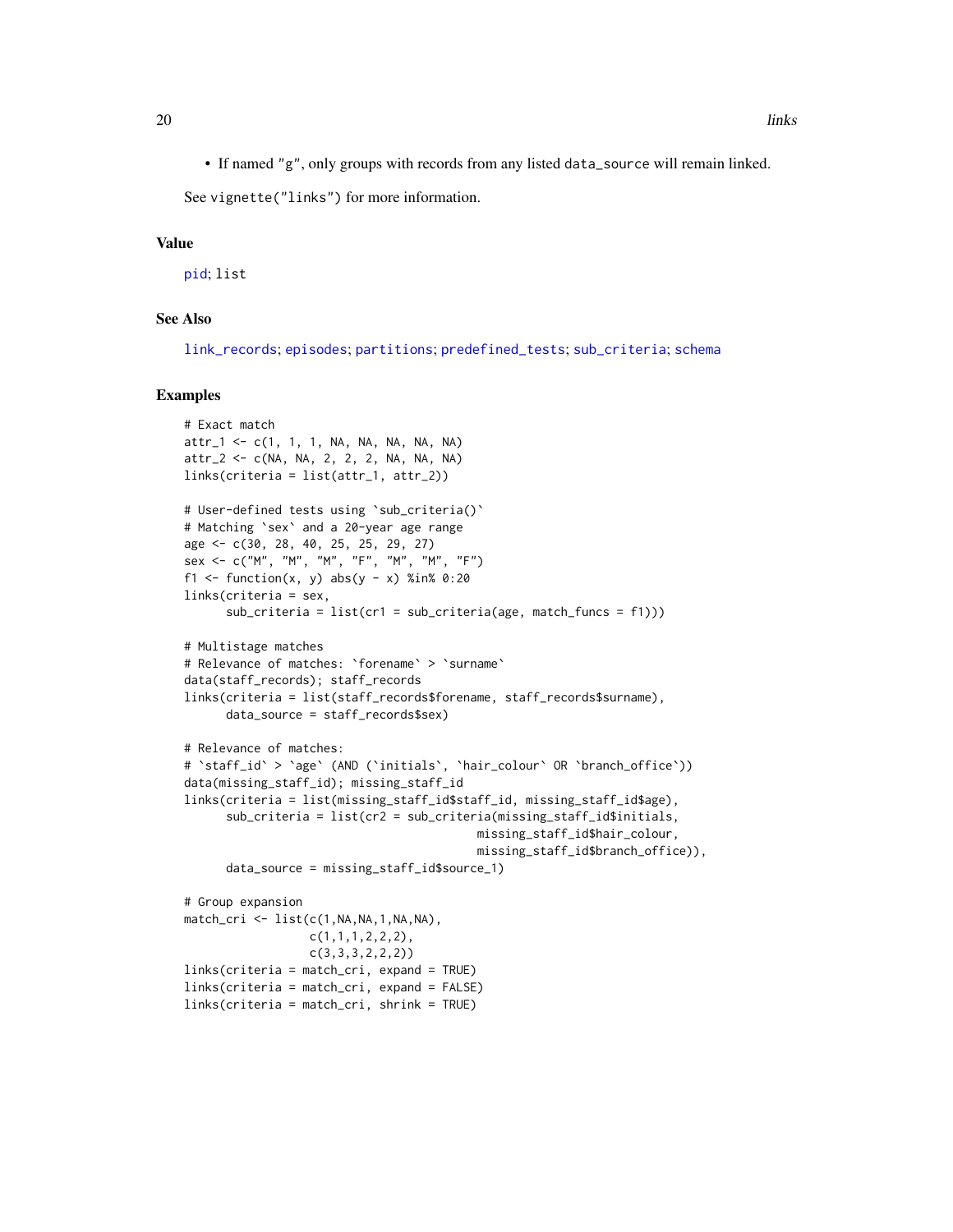<span id="page-20-1"></span><span id="page-20-0"></span>

## <span id="page-20-2"></span>Description

Deterministic and probabilistic record linkage with partial or evaluated matches.

#### Usage

```
link_records(
  attribute,
  blocking_attribute = NULL,
  cmp_func = diyar::exact_match,
  attr_threshold = 1,
  probabilistic = TRUE,
  m_probability = 0.95,
  u_probability = NULL,
  score_threshold = 1,
  repeats_allowed = FALSE,
  permutations_allowed = FALSE,
  data_source = NULL,
  ignore_same_source = TRUE,
  display = "none"
\lambdalinks_wf_probabilistic(
  attribute,
  blocking_attribute = NULL,
  cmp_func = diyar::exact_match,
  attr_threshold = 1,
  probabilistic = TRUE,
  m_probability = 0.95,
  u_probability = NULL,
  score_threshold = 1,
  id_1 = NULL,id_2 = NULL,...
\mathcal{L}
```
prob\_score\_range(attribute, m\_probability = 0.95, u\_probability = NULL)

## **Arguments**

attribute [atomic|list|data.frame|matrix|d\_attribute]. Attributes to compare. blocking\_attribute [atomic]. Subsets of the dataset. cmp\_func [list|function]. String comparators for each attribute. See Details.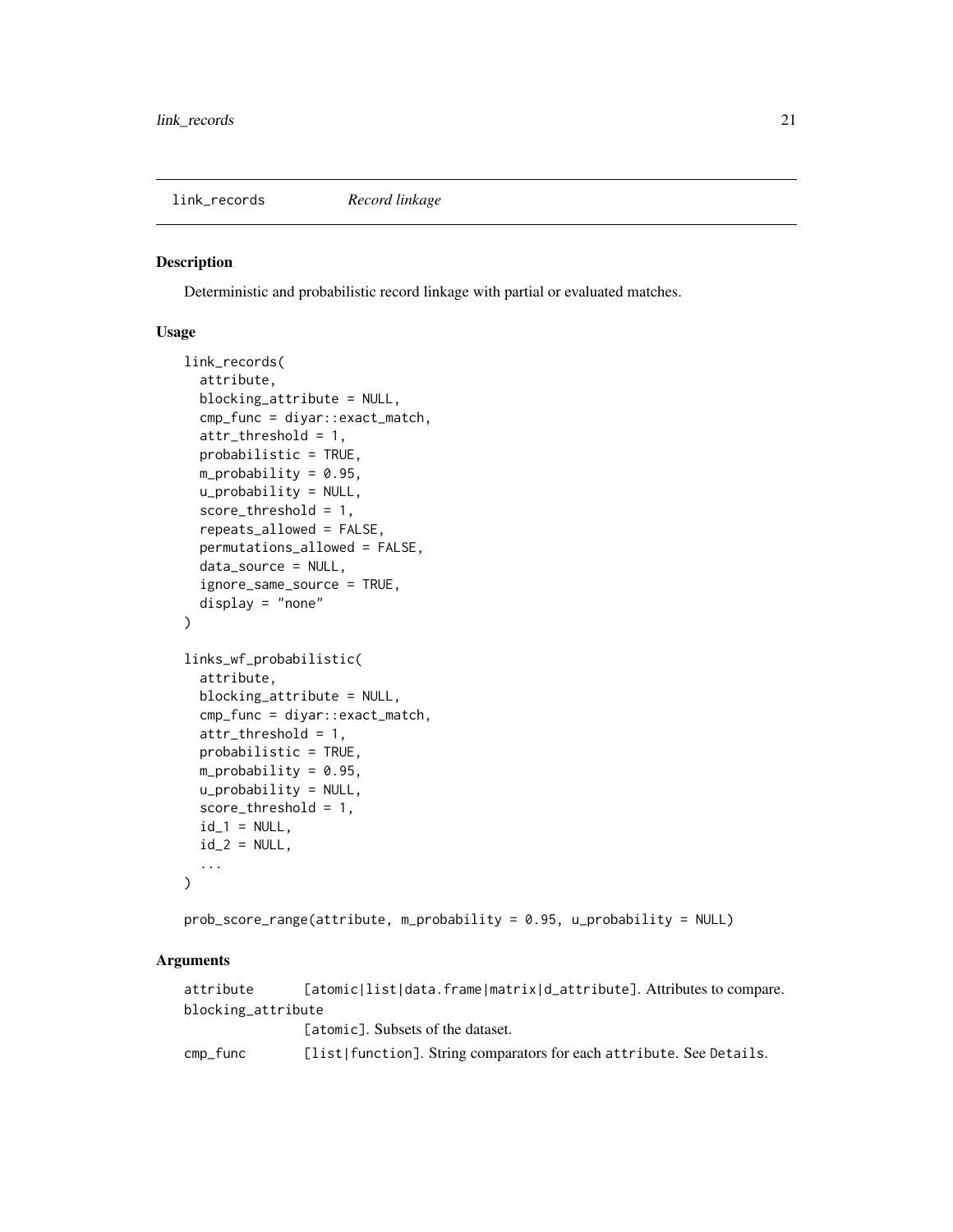<span id="page-21-0"></span>

|                      | attr_threshold [list numeric number_line]. Weight-thresholds for each cmp_func. See<br>Details.                                                                                 |  |
|----------------------|---------------------------------------------------------------------------------------------------------------------------------------------------------------------------------|--|
| probabilistic        | [logical]. If TRUE, scores are assigned base on Fellegi-Sunter model for prob-<br>abilistic record linkage. See Details.                                                        |  |
| m_probability        | [list   numeric]. The probability that a matching records are the same entity.                                                                                                  |  |
| u_probability        | [list numeric]. The probability that a matching records are not the same<br>entity.                                                                                             |  |
| score_threshold      |                                                                                                                                                                                 |  |
|                      | [numeric number_line]. Score-threshold for linked records. See Details.                                                                                                         |  |
| repeats_allowed      |                                                                                                                                                                                 |  |
|                      | [logical] If TRUE, repetition are included.                                                                                                                                     |  |
| permutations_allowed |                                                                                                                                                                                 |  |
|                      | [logical] If TRUE, permutations are included.                                                                                                                                   |  |
| data_source          | [character]. Data source identifier. Adds the list of data sources in each<br>record-group to the pid. Useful when the data is from multiple sources.                           |  |
| ignore_same_source   |                                                                                                                                                                                 |  |
|                      | [logical] If TRUE, only records from different data_source are compared.                                                                                                        |  |
| display              | [character]. Display or produce a status update. Options are; "none" (de-<br>fault), "progress", "stats", "none_with_report", "progress_with_report"<br>or "stats_with_report". |  |
| $id_1$               | [list numeric]. Record id or index of one half of a record pair.                                                                                                                |  |
| $id_2$               | [list numeric]. Record id or index of one half of a record pair.                                                                                                                |  |
| $\cdots$             | Arguments passed to links                                                                                                                                                       |  |

## Details

link\_records() and links\_wf\_probabilistic() are functions to implement deterministic, fuzzy or probabilistic record linkage. link\_records() compares every record-pair in one instance, while links\_wf\_probabilistic() is a wrapper function of [links](#page-17-1) and so compares batches of recordpairs in iterations.

link\_records() is more thorough in the sense that it compares every combination of record-pairs. This makes it faster but is memory intensive, particularly if there's no blocking\_attribute. In contrast, links\_wf\_probabilistic() is less memory intensive but takes longer since it does it's checks in batches.

The implementation of probabilistic record linkage is based on Fellegi and Sunter (1969) model for deciding if two records belong to the same entity.

In summary, record-pairs are created and categorised as matches and non-matches (attr\_threshold) with user-defined functions (cmp\_func). Two probabilities (m and u) are then estimated for each record-pair to score the matches and non-matches. The m-probability is the probability that matched records are actually from the same entity i.e. a true match, while u-probability is the probability that matched records are not from the same entity i.e. a false match. By default, u-probabilities are calculated as the frequency of each value of an attribute however, they can also be supplied along with m-probabilities. Record-pairs whose total score are above a certain threshold (score\_threshold) are assumed to belong to the same entity.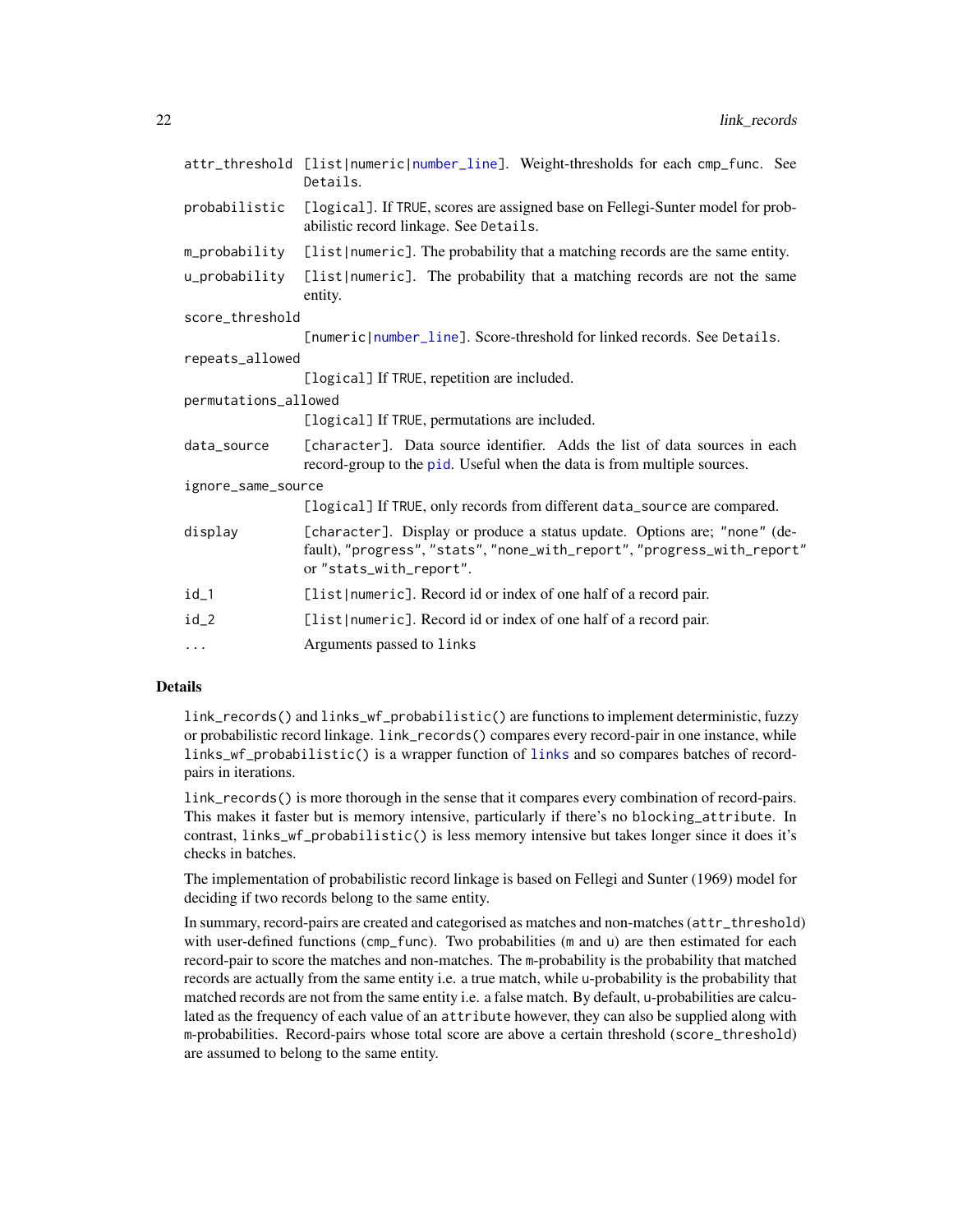<span id="page-22-0"></span>Agreement (match) and disagreement (non-match) scores are calculated as described by Asher et al. (2020).

For each record pair, an agreement for attribute  $i$  is calculated as;

 $\log_2(m_i/u_i)$ 

For each record pair, a disagreement score for attribute  $i$  is calculated as;

$$
\log_2((1-m_i)/(1-u_i))
$$

where  $m_i$  and  $u_i$  are the m and u-probabilities for each value of attribute i.

Note that each probability is calculated as a combined probability for the record pair. For example, if the values of the record-pair have u-probabilities of  $\theta$ . 1 and  $\theta$ . 2 respectively, then the u-probability for the pair will be 0.02.

Missing data (NA) are considered non-matches and assigned a u-probability of 0.

By default, matches and non-matches for each attribute are determined as an [exact\\_match](#page-40-1) with a binary outcome. Alternatively, user-defined functions (cmp\_func) are used to create similarity scores. Pairs with similarity scores within (attr\_threshold) are then considered matches for the corresponding attribute.

If probabilistic is FALSE, the sum of all similarity scores is used as the score\_threshold instead of deriving one from the m and u-probabilities.

A blocking\_attribute can be used to reduce the processing time by restricting comparisons to subsets of the dataset.

In link\_records(), score\_threshold is a convenience argument because every combination of record-pairs are returned therefore, a new score\_threshold can be selected after reviewing the final scores. However, in links\_wf\_probabilistic(), the score\_threshold is more important because a final selection is made at each iteration.

As a result, links\_wf\_probabilistic() requires an acceptable score\_threshold in advance. To help with this,  $prob\_score\_range()$  can be used to return the range of scores attainable for a given set of attribute, m and u-probabilities. Additionally, id\_1 and id\_2 can be used to link specific records pairs, aiding the review of potential scores.

#### Value

[pid](#page-39-1); list

#### References

Fellegi, I. P., & Sunter, A. B. (1969). A Theory for Record Linkage. *Journal of the Statistical Association*, 64(328), 1183–1210. https://doi.org/10.1080/01621459.1969.10501049

Asher, J., Resnick, D., Brite, J., Brackbill, R., & Cone, J. (2020). An Introduction to Probabilistic Record Linkage with a Focus on Linkage Processing for WTC Registries. *International journal of environmental research and public health*, 17(18), 6937. https://doi.org/10.3390/ijerph17186937.

#### See Also

[links](#page-17-1)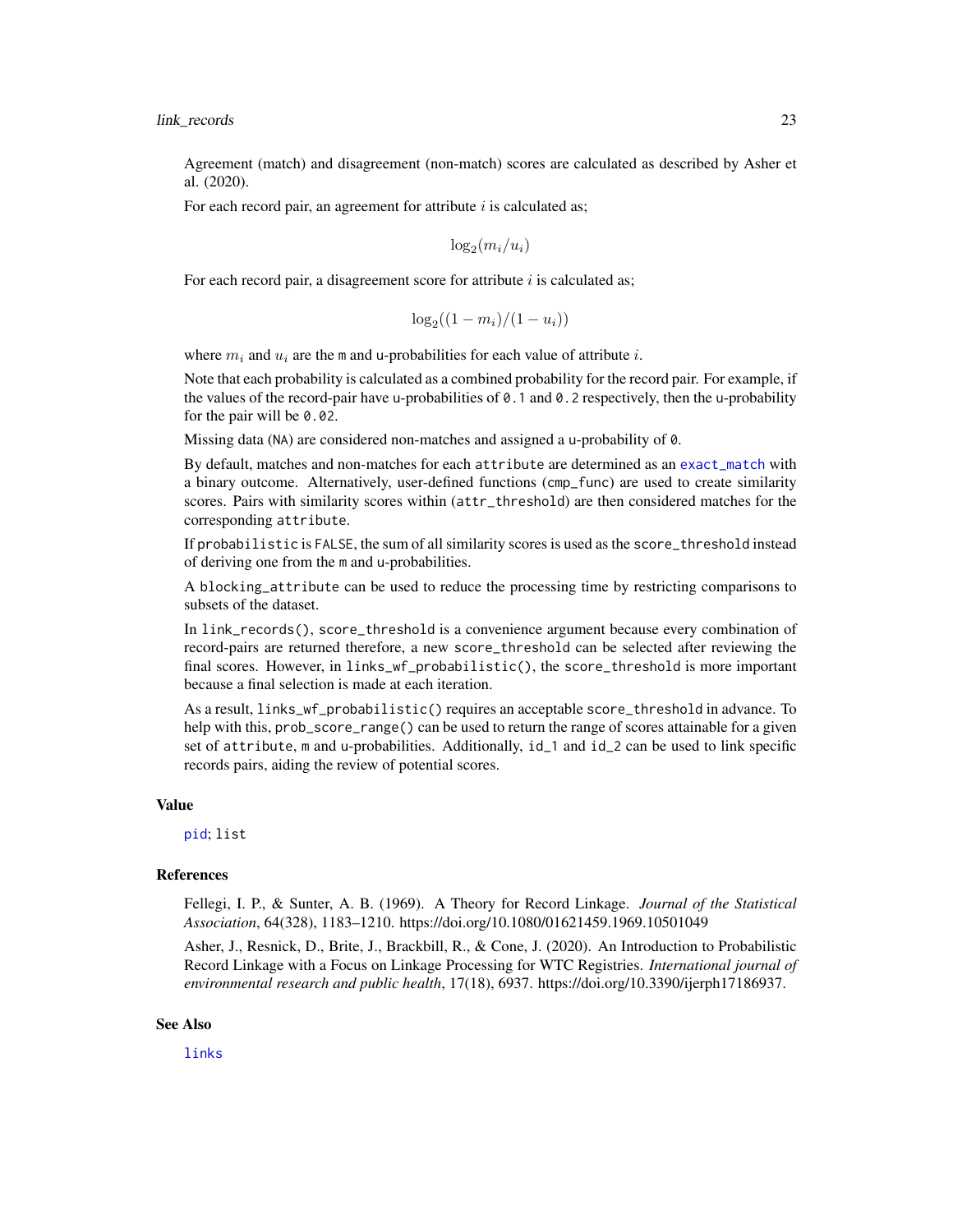#### Examples

```
# Deterministic linkage
dfr <- missing_staff_id[c(2, 4, 5, 6)]
link_records(dfr, attr_threshold = 1, probabilistic = FALSE, score_threshold = 2)
links_wf_probabilistic(dfr, attr_threshold = 1, probabilistic = FALSE,
                       score_threshold = 2, recursive = TRUE)
# Probabilistic linkage
prob_score_range(dfr)
link_records(dfr, attr_threshold = 1, probabilistic = TRUE, score_threshold = -16)
links_wf_probabilistic(dfr, attr_threshold = 1, probabilistic = TRUE,
                       score_threshold = -16, recursive = TRUE)
# Using string comparators
# For example, matching last word in `hair_colour` and `branch_office`
last_word_wf <- function(x) tolower(gsub("^.* ", "", x))
last\_word\_cmp \leftarrow function(x, y) last\_word\_wf(x) == last\_word\_wf(y)link_records(dfr, attr_threshold = 1,
             cmp_func = c(diyar::exact_match,
                          diyar::exact_match,
                          last_word_cmp,
                          last_word_cmp),
             score_threshold = -4)
links_wf_probabilistic(dfr, attr_threshold = 1,
                    cmp_func = c(diyar::exact_match,
                                 diyar::exact_match,
                                 last_word_cmp,
                                 last_word_cmp),
                    score_{threshold} = -4,
                    recursive = TRUE)
```
listr *Grammatical lists.*

#### Description

A convenience function to format atomic vectors as a written list.

#### Usage

 $listr(x, sep = ", ", count; conj = " and ", lim = Inf)$ 

#### Arguments

| x   | atomic vector. |
|-----|----------------|
| sep | Separator.     |

<span id="page-23-0"></span>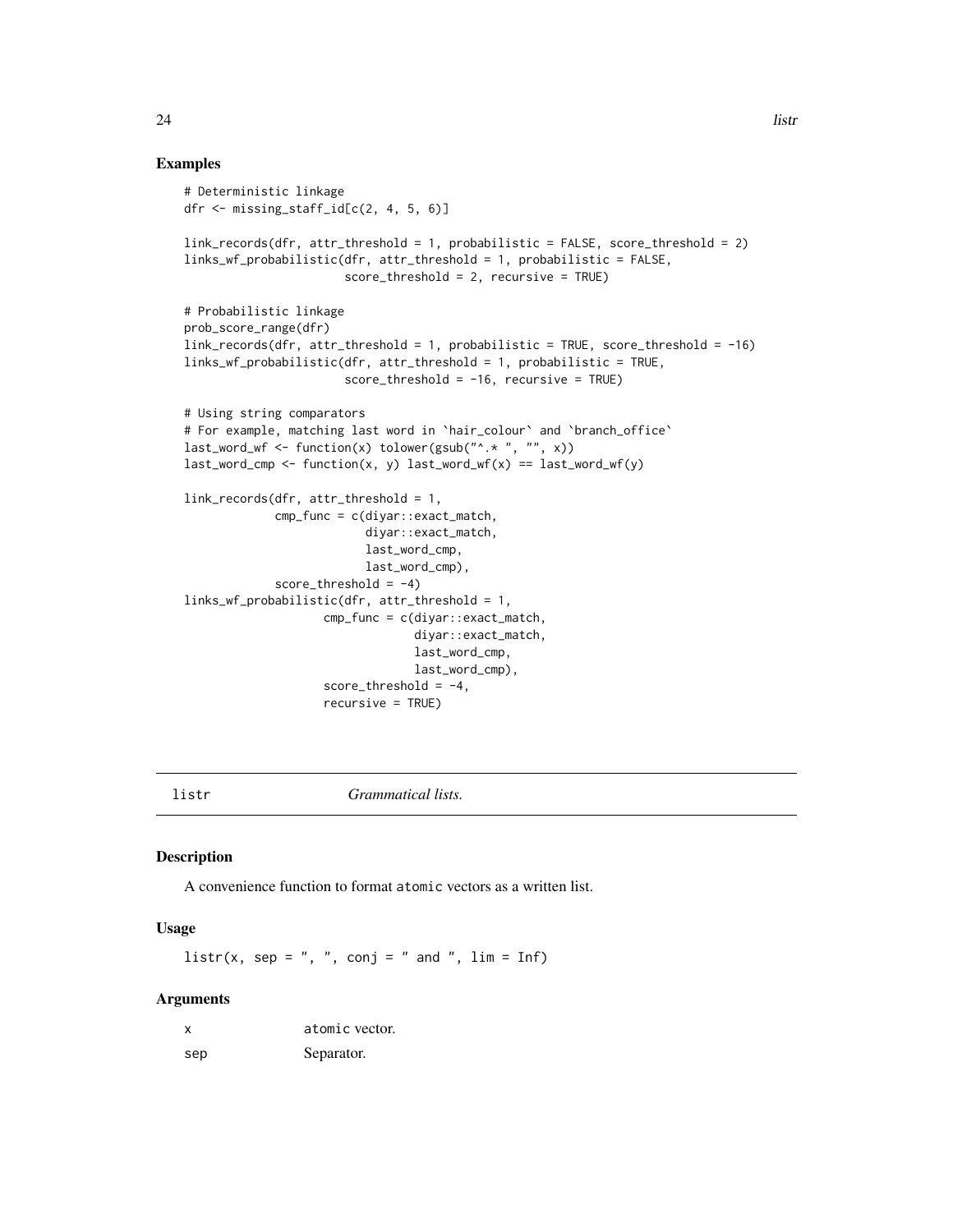#### <span id="page-24-0"></span>make\_ids 25

| coni | Final separator.                                                       |
|------|------------------------------------------------------------------------|
| lim  | Elements to include in the list. Other elements are abbreviated to "". |

## Value

character.

## Examples

```
listr(1:5)
listr(1:5, sep = ";")listr(1:5, sep = "; ", comb; conj = " and")listr(1:5, sep = "; ", comj = " and", lim = 2)
```
make\_ids *Convert and edge list to record identifiers.*

## Description

Create record-pair combination of a vector's elements.

#### Usage

make\_ids(x\_pos, y\_pos, id\_length = max(x\_pos, y\_pos))

## Arguments

| $X_{DOS}$ | [integer]. Index of one half of a record-pair |
|-----------|-----------------------------------------------|
| y_pos     | [integer]. Index of one half of a record-pair |
| id_length | Length of the record identifier.              |

## Details

Record groups from non-recursive links have the lowest record ID (sn) in the set as their group ID.

#### Value

list

```
make\_ids(x_pos = rep(7, 7), y_pos = 1:7)make\_ids(x_pos = c(1, 6), y_pos = 6:7)make\_ids(x_pos = 1:5, y_pos = c(1, 1, 2, 3, 4))
```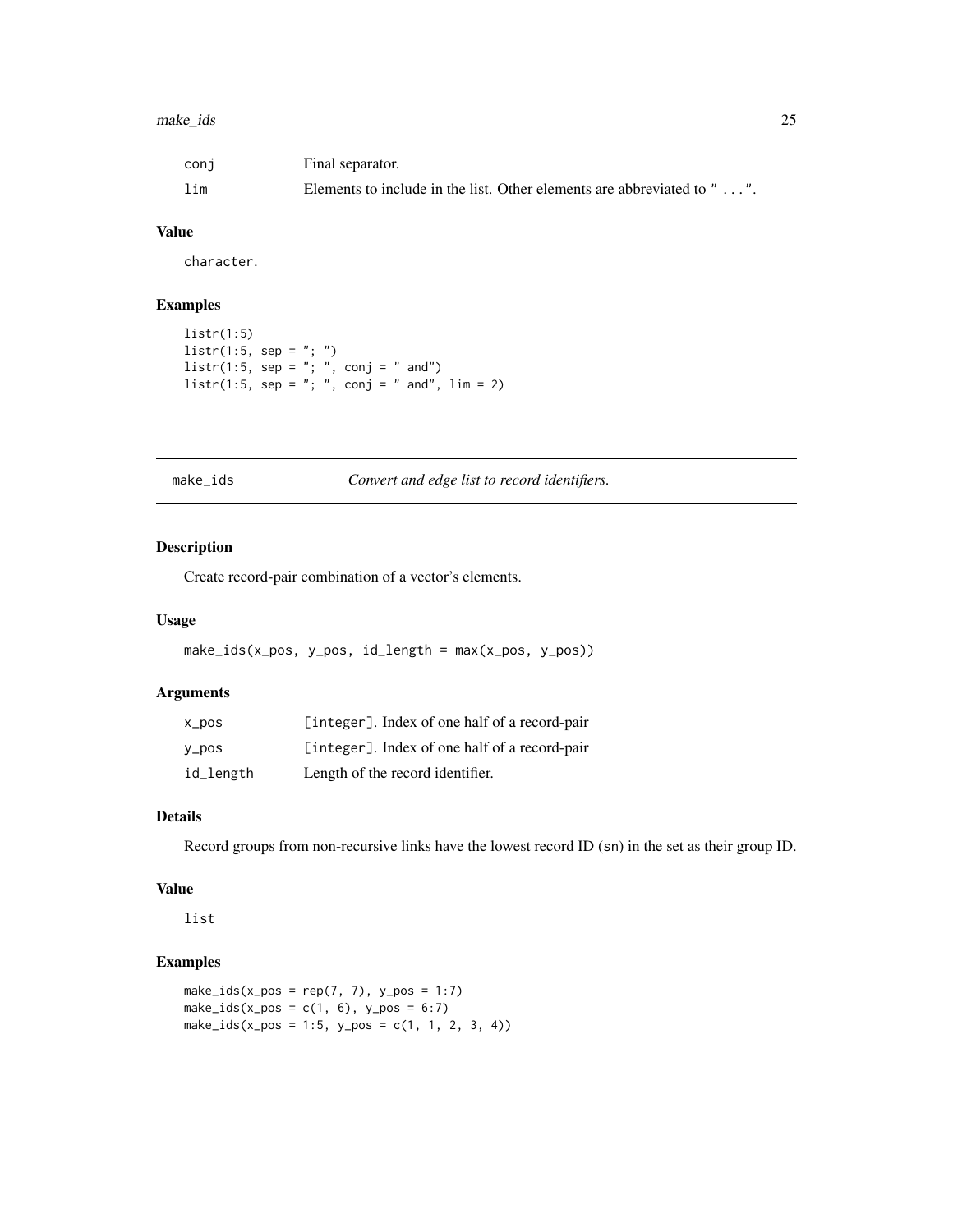<span id="page-25-1"></span><span id="page-25-0"></span>

## Description

Create record-pair combination of a vector's elements.

## Usage

```
make_pairs(
  x,
  strata = NULL,
  repeats_allowed = TRUE,
  permutations_allowed = FALSE
)
```
make\_pairs\_wf\_source(..., data\_source = NULL)

## Arguments

| x                    | [atomic].                                                                                         |  |
|----------------------|---------------------------------------------------------------------------------------------------|--|
| strata               | Subsets of x. A blocking attribute limiting the combinations created.                             |  |
| repeats_allowed      |                                                                                                   |  |
|                      | [logical] If TRUE, repetitions are included.                                                      |  |
| permutations_allowed |                                                                                                   |  |
|                      | [logical] If TRUE, permutations are included.                                                     |  |
| $\cdots$             | Arguments passed to make pairs.                                                                   |  |
| data_source          | [character]. Data source identifier. Limits to record-pairs to those from dif-<br>ferent sources. |  |

#### Value

A list of indexes and values of record-pair combinations

#### See Also

[eval\\_sub\\_criteria](#page-15-1)

```
make_pairs(month.abb[1:4])
make_pairs(month.abb[1:4], strata = c(1, 1, 2, 2))
```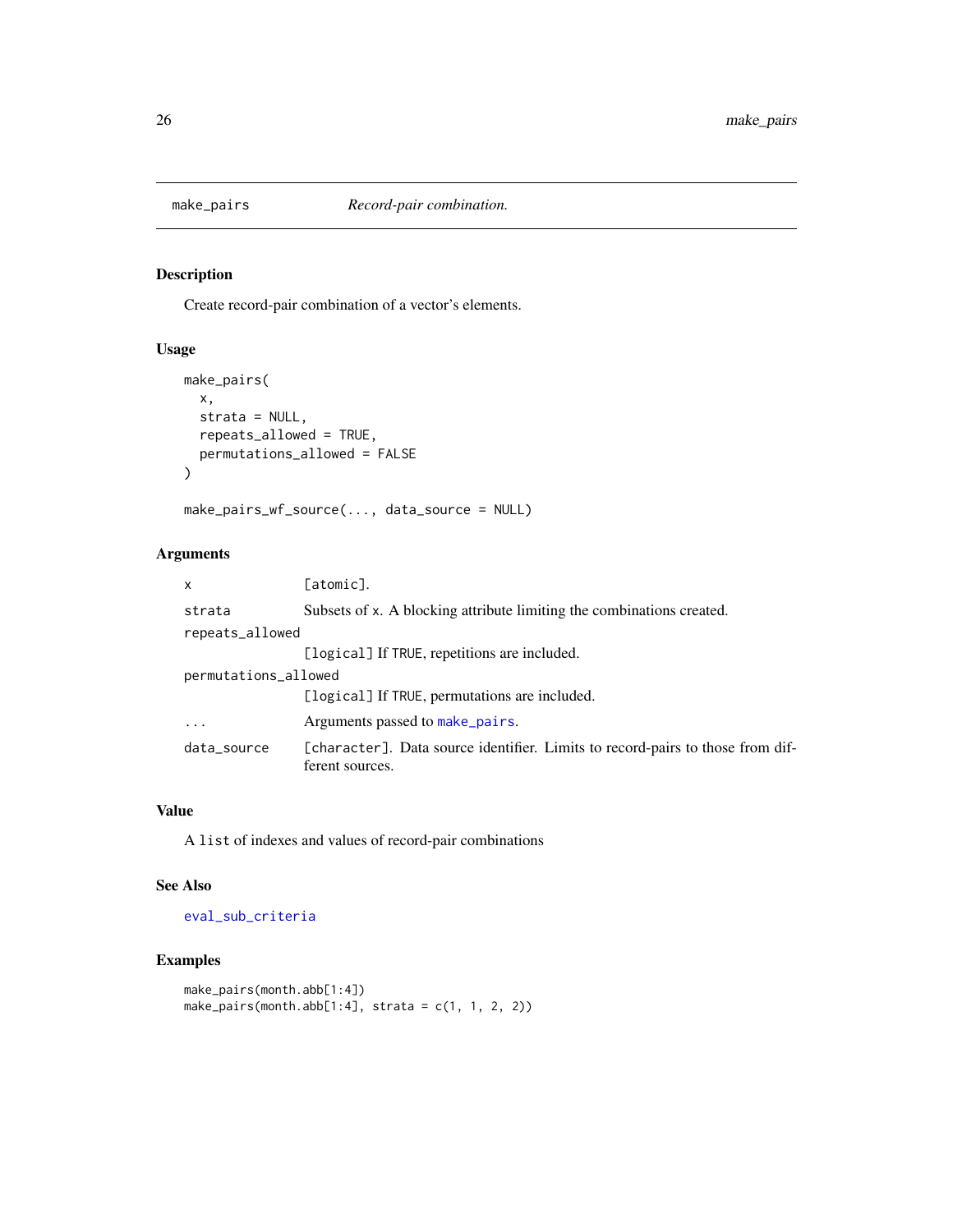#### <span id="page-26-0"></span>Description

Consolidate two group identifiers.

## Usage

```
merge_ids(...)
## Default S3 method:
merge_ids(id1, id2, tie_sort = NULL, ...)
## S3 method for class 'pid'
merge\_ids(id1, id2, tie\_sort = NULL, ...)## S3 method for class 'epid'
merge_ids(id1, id2, tie_sort = NULL, ...)
## S3 method for class 'pane'
merge_ids(id1, id2, tie_sort = NULL, ...)
```
## Arguments

| $\cdots$ | Other arguments                                         |
|----------|---------------------------------------------------------|
| id1      | [epid pid panel].                                       |
| id2      | [epid pid panel].                                       |
| tie_sort | [atomic]. Preferential order for breaking tied matches. |

#### Details

Groups in id1 are expanded by groups id2.

## See Also

[links](#page-17-1); [link\\_records](#page-20-1); [episodes](#page-8-1); [partitions](#page-36-1)

```
data(missing_staff_id)
dfr <- missing_staff_id
id1 <- links(dfr[[5]])
id2 <- links(dfr[[6]])
id1; id2; merge_ids(id1, id2)
```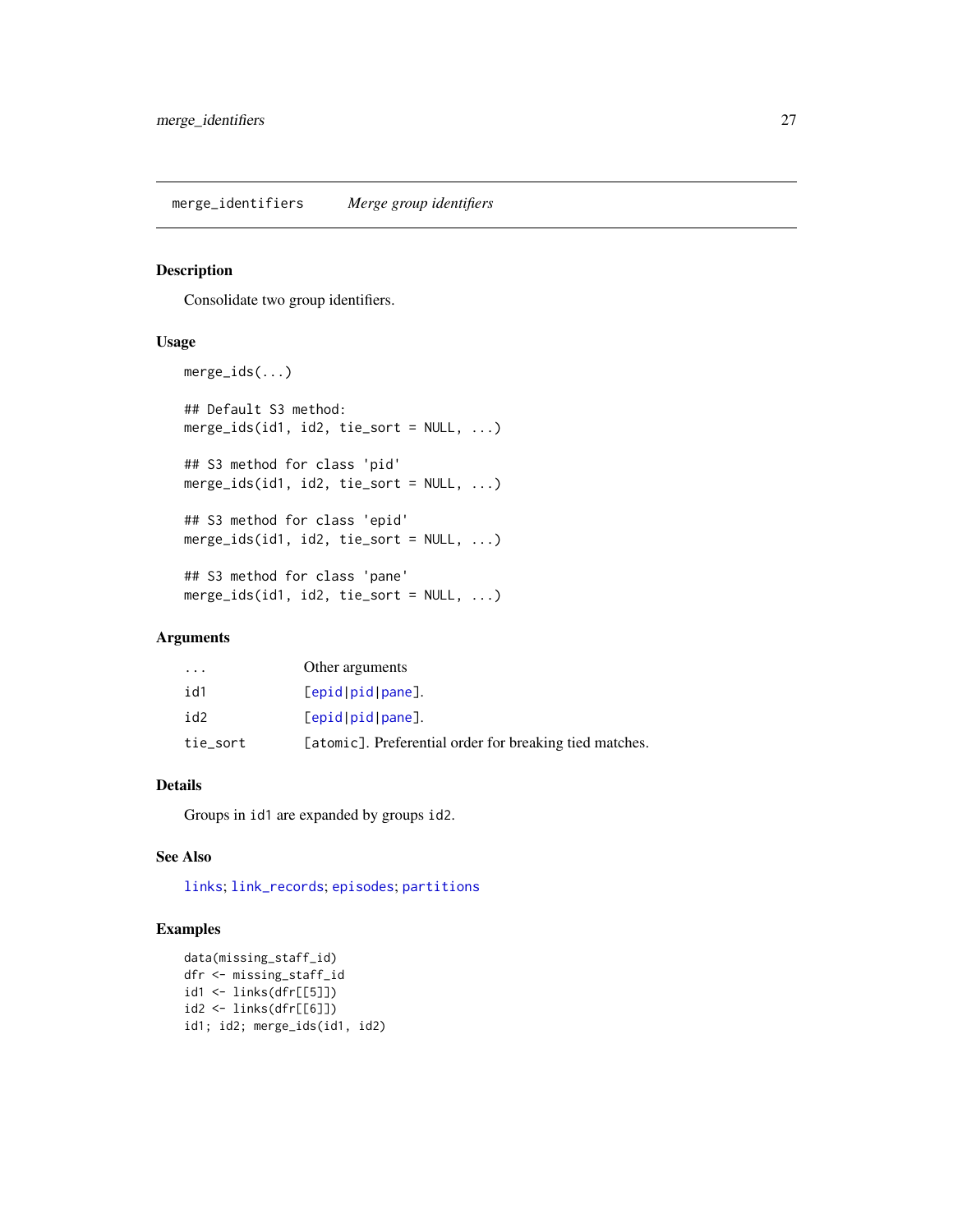<span id="page-27-1"></span><span id="page-27-0"></span>number\_line number\_line

## <span id="page-27-2"></span>Description

A range of numeric values.

#### Usage

```
number\_line(1, r, id = NULL, gid = NULL)as.number_line(x)
is.number_line(x)
left_point(x)
left_point(x) <- value
right_point(x)
right_point(x) <- value
start_point(x)
start_point(x) <- value
end_point(x)
end\_point(x) <- value
number_line_width(x)
reverse_number_line(x, direction = "both")
shift_number\_line(x, by = 1)expand_number\_line(x, by = 1, point = "both")invert_number_line(x, point = "both")
number_line_sequence(
 x,
 by = NULL,
 length.out = 1,
  fill = TRUE,simplify = FALSE
```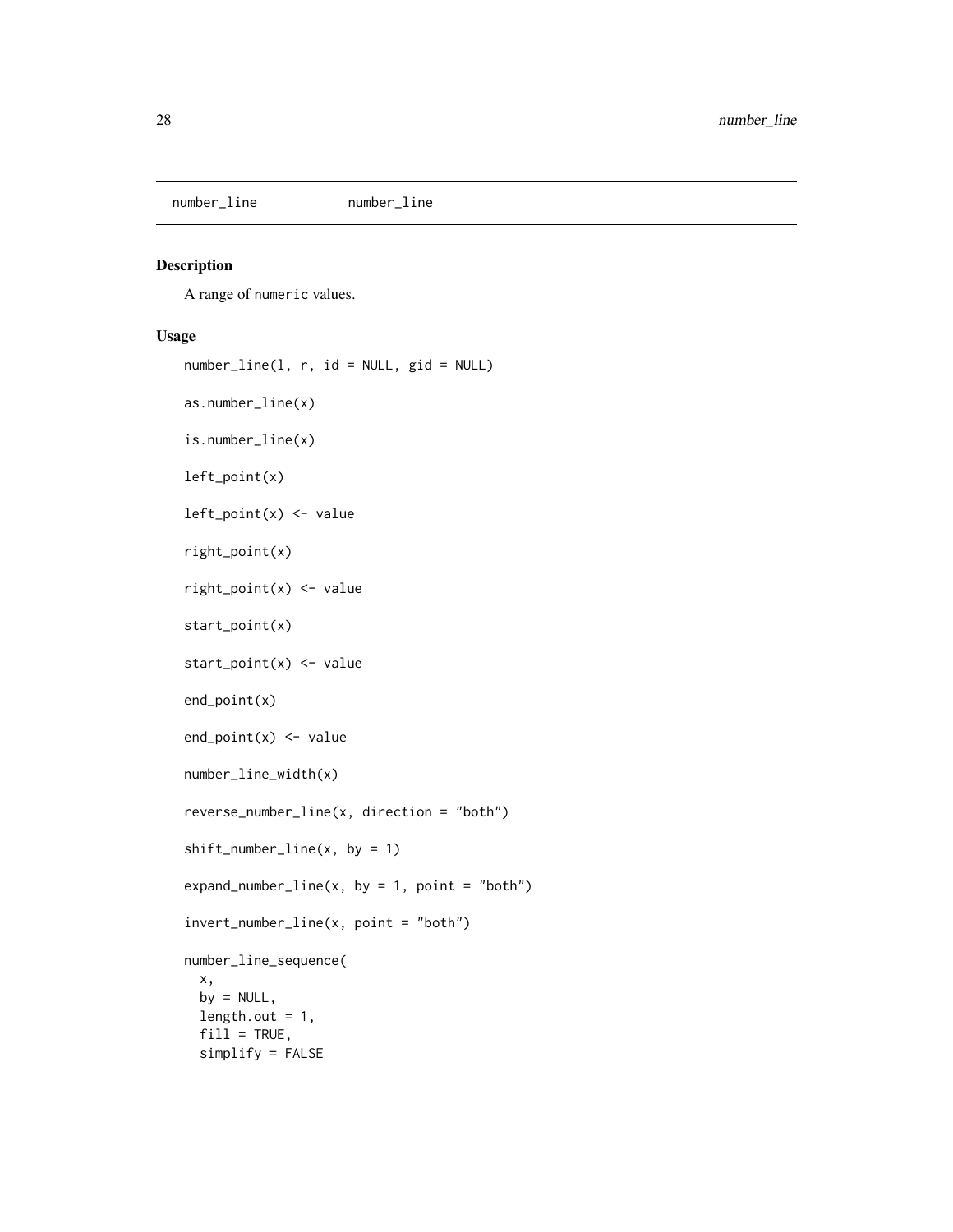$\mathcal{L}$ 

#### **Arguments**

| 1          | [numeric based]. Left point of the number_line. Must be able to be coerced<br>to a numeric object.                         |
|------------|----------------------------------------------------------------------------------------------------------------------------|
| r          | [numeric based]. Right point of the number_line. Must be able to be coerced<br>to a numeric object.                        |
| id         | [integer]. Unique element identifier. Optional.                                                                            |
| gid        | [integer]. Unique group identifier. Optional.                                                                              |
| X          | [number_line]                                                                                                              |
| value      | [numeric based]                                                                                                            |
| direction  | [character]. Type of "number_line" objects to be reversed. Options are;<br>"increasing", "decreasing" or "both" (default). |
| by         | [integer]. Increment or decrement. Passed to seq() in number_line_sequence()                                               |
| point      | [character]. "start", "end", "left" or "right" point.                                                                      |
| length.out | [integer]. Number of splits. For example, 1 for two parts or 2 for three parts.<br>Passed to seq()                         |
| fill       | [logical]. Retain (TRUE) or drop (FALSE) the remainder of an uneven split                                                  |
| simplify   | [logical]. Split into number_line or sequence of finite numbers                                                            |

#### Details

A number\_line represents a range of numbers on a number line. It is made up of a start and end point which are the lower and upper ends of the range respectively. The location of the start point - left or right, determines whether it is an "increasing" or "decreasing" range. This is the direction of the number\_line.

reverse\_number\_line() - reverses the direction of a number\_line. A reversed number\_line has its left and right points swapped. The direction argument specifies which type of number\_line will be reversed. number\_line with non-finite start or end points (i.e. NA, NaN and Inf) can't be reversed.

shift\_number\_line() - Shift a number\_line towards the positive or negative end of the number line.

expand\_number\_line() - Increase or decrease the width of a number\_line.

invert\_number\_line() - Change the left or right points from a negative to positive value or vice versa.

number\_line\_sequence() - Split a number\_line into equal parts (length.out) or by a fixed recurring width (by).

#### Value

number\_line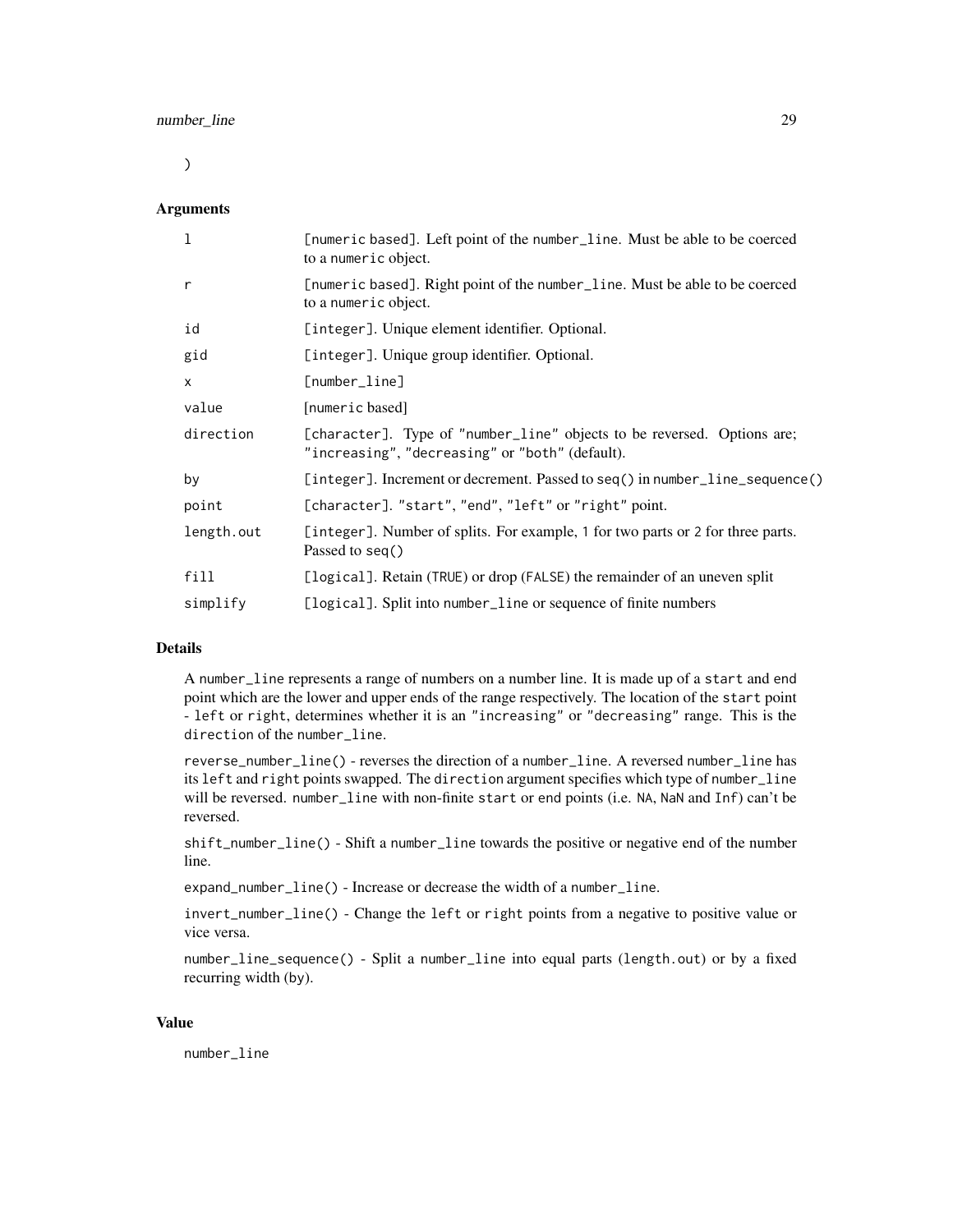#### See Also

[overlaps](#page-31-1); [set\\_operations](#page-45-1); [episodes](#page-8-1); [links](#page-17-1)

```
date <- function(x) as.Date(x, "%d/%m/%Y")
dttm <- function(x) as.POSIXct(x, "UTC", format = "%d/%m/%Y %H:%M:%S")
number_line(-100, 100)
# Also compatible with other numeric based object classes
number_line(dttm("15/05/2019 13:15:07"), dttm("15/05/2019 15:17:10"))
# Coerce applicable object classes to `number_line` objects
as.number_line(5.1); as.number_line(date("21/10/2019"))
# A test for number_line objects
a <- number_line(date("25/04/2019"), date("01/01/2019"))
is.number_line(a)
# Structure of a number_line object
left_point(a); right_point(a); start_point(a); end_point(a)
# Reverse number_line objects
reverse_number_line(number_line(date("25/04/2019"), date("01/01/2019")))
reverse_number_line(number_line(200, -100), "increasing")
reverse_number_line(number_line(200, -100), "decreasing")
c \le number_line(5, 6)
# Shift number_line objects towards the positive end of the number line
shift_number\_line(x = c(c, c), by = c(2, 3))# Shift number_line objects towards the negative end of the number line
shift_number_line(x = c(c, c), by = c(-2, -3))
# Change the duration, width or length of a number_line object
d \leq c(\text{number\_line}(3, 6), \text{number\_line}(6, 3))expand_number_line(d, 2)
expand_number_line(d, -2)
expand_number_line(d, c(2,-1))
expand_number_line(d, 2, "start")
expand_number_line(d, 2, "end")
# Invert `number_line` objects
e \leftarrow c(number\_line(3, 6), number\_line(-3, -6), number\_line(-3, 6))e
invert_number_line(e)
invert_number_line(e, "start")
invert_number_line(e, "end")
# Split number line objects
x \le number_line(Sys.Date() - 5, Sys.Date())
```
<span id="page-29-0"></span>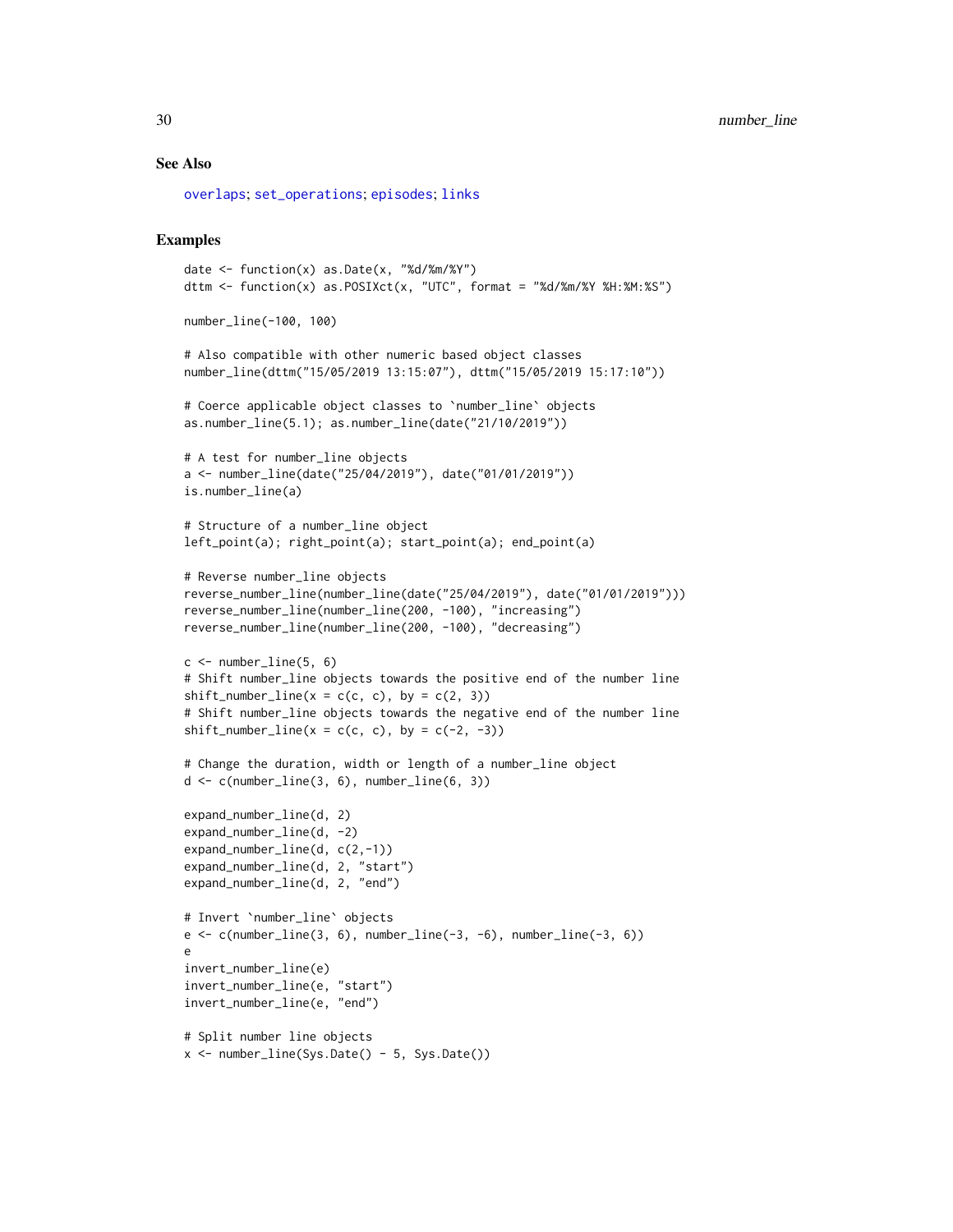<span id="page-30-0"></span>number\_line-class 31

```
x
number\_line\_sequence(x, by = 2)number\_line\_sequence(x, by = 4)number\_line\_sequence(x, by = 4, fill = FALSE)number_line_sequence(x, length.out = 2)
```
<span id="page-30-1"></span>number\_line-class number\_line *object*

#### Description

S4 objects representing a range of numeric values

#### Usage

```
## S4 method for signature 'number_line'
show(object)
## S4 method for signature 'number_line'
rep(x, \ldots)## S4 method for signature 'number_line'
x[i, j, ..., drop = TRUE]## S4 method for signature 'number_line'
x[[i, j, ..., exact = TRUE]]## S4 replacement method for signature 'number_line, ANY, ANY, ANY'
x[i, j, ...] <- value
## S4 replacement method for signature 'number_line, ANY, ANY, ANY'
x[[i, j, ...]] <- value
## S4 method for signature 'number_line'
x$name
## S4 replacement method for signature 'number_line'
x$name <- value
## S4 method for signature 'number_line'
c(x, \ldots)## S3 method for class 'number_line'
unique(x, \ldots)## S3 method for class 'number_line'
seq(x, fill = TRUE, simplify = FALSE, ...)
```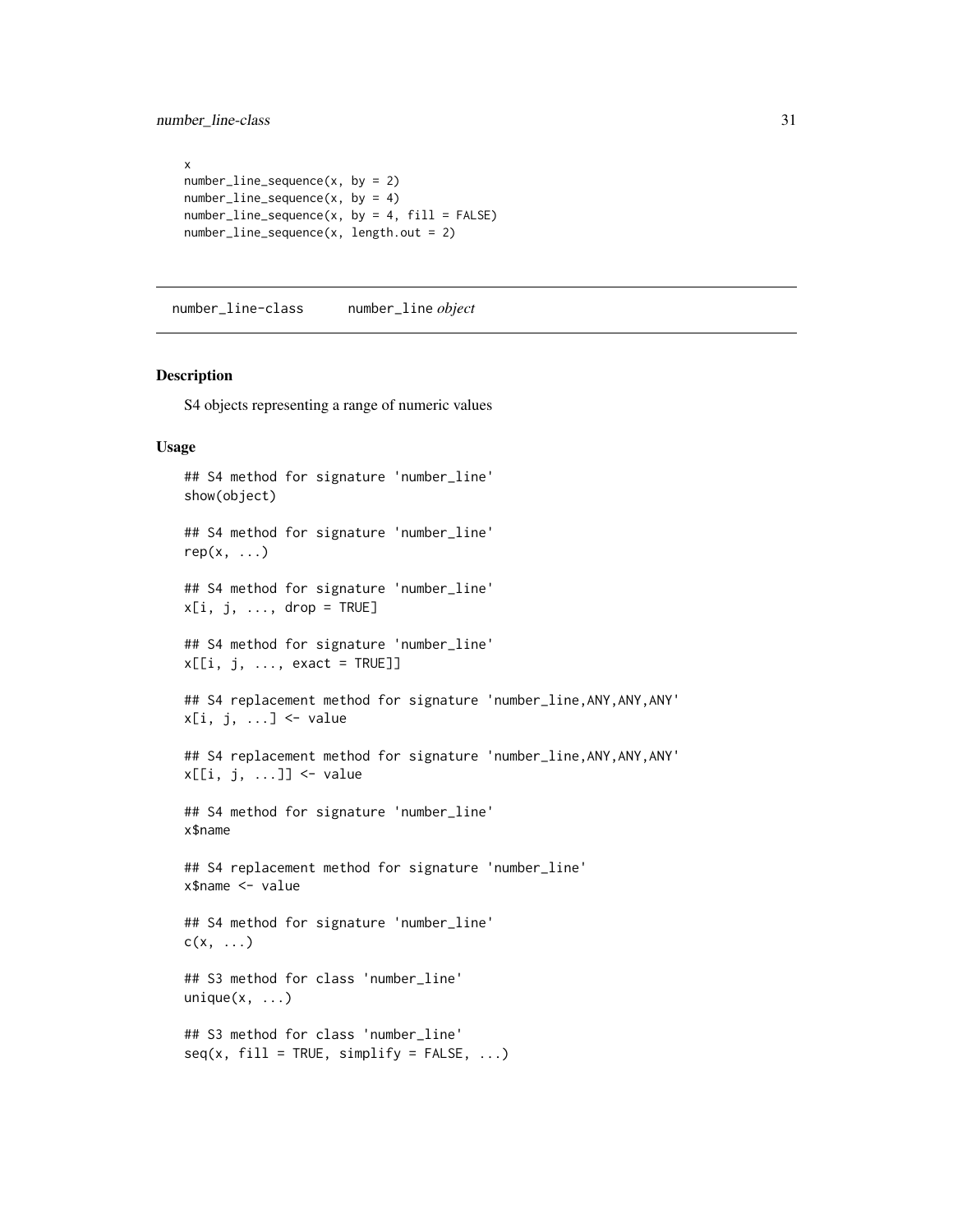```
## S3 method for class 'number_line'
sort(x, decreasing = FALSE, ...)## S3 method for class 'number_line'
format(x, \ldots)## S3 method for class 'number_line'
as.list(x, \ldots)## S3 method for class 'number_line'
as.data.frame(x, ...)
```
## Arguments

| object     | object                                                                    |
|------------|---------------------------------------------------------------------------|
| X          | X                                                                         |
|            | $\cdots$                                                                  |
| i          | $\mathbf{1}$                                                              |
| J          | $\mathbf{1}$                                                              |
| drop       | drop                                                                      |
| exact      | exact                                                                     |
| value      | value                                                                     |
| name       | slot name                                                                 |
| fill       | [logical]. Retain (TRUE) or drop (FALSE) the remainder of an uneven split |
| simplify   | [logical]. Split into number_line or sequence of finite numbers           |
| decreasing | If TRUE, sort in descending order.                                        |

## Slots

start First value in the range.

id Unique element id. Optional.

gid Unique group id. Optional.

.Data Length, duration or width of the range.

<span id="page-31-1"></span>overlaps *Overlapping number line objects*

## Description

Identify overlapping number\_line objects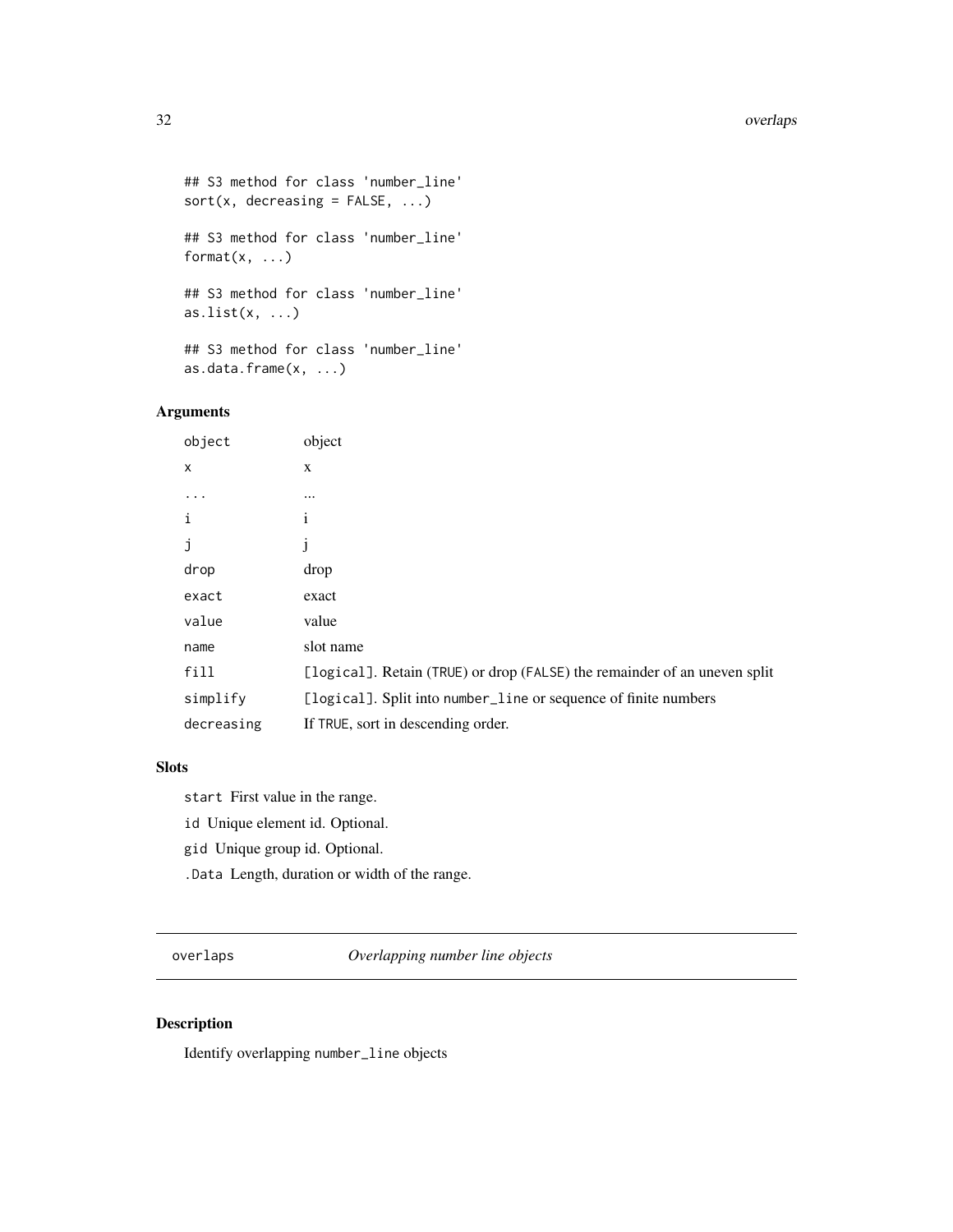<span id="page-32-0"></span>overlaps 33

## Usage

 $overlaps(x, y, methods = 8)$ 

overlap(x, y)

exact(x, y)

reverse(x, y)

across(x, y)

x\_across\_y(x, y)

y\_across\_x(x, y)

chain(x, y)

```
x_chain_y(x, y)
```

```
y_chain_x(x, y)
```

```
aligns_start(x, y)
```

```
aligns_end(x, y)
```
inbetween(x, y)

x\_inbetween\_y(x, y)

```
y_inbetween_x(x, y)
```

```
overlap_method(x, y)
```
include\_overlap\_method(methods)

exclude\_overlap\_method(methods)

overlap\_method\_codes(methods)

overlap\_method\_names(methods)

## Arguments

| $\mathsf{X}$ | $[number_1ine]$                                                                                                                                            |
|--------------|------------------------------------------------------------------------------------------------------------------------------------------------------------|
| V            | Tnumber linel                                                                                                                                              |
| methods      | [charater integer]. Methods of overlap. Check different pairs of number_line<br>objects by different methods. Options are "exact", "reverse", "inbetween", |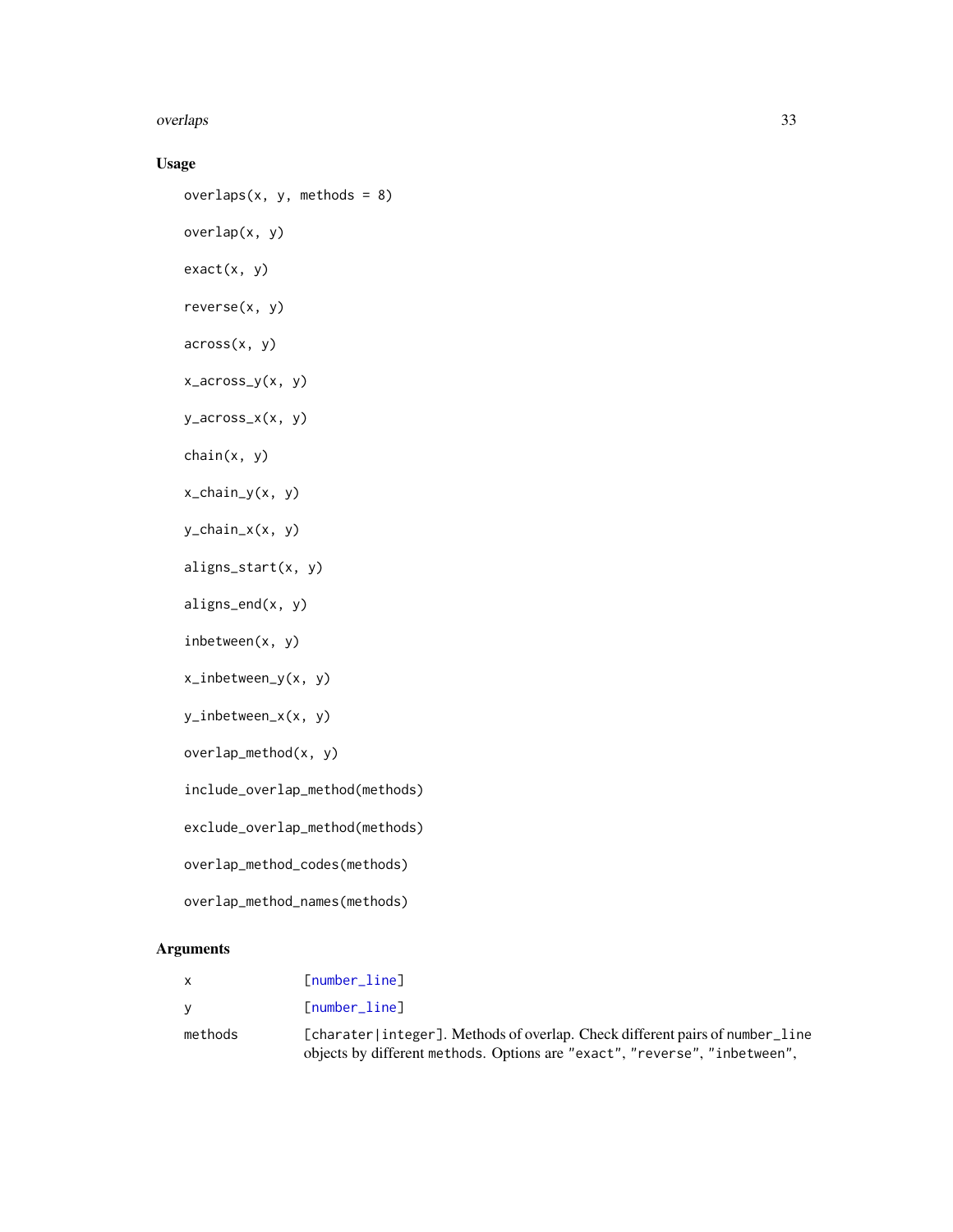"across", "chain", "aligns\_start" and "aligns\_end". Combinations are also supported see diyar::overlap\_methods\$options.

#### <span id="page-33-0"></span>Details

#### 9 logical test;

exact() - Identical left and right points.

reverse() - Swapped left and right points.

inbetween() - start and end point of one number\_line object is within the start and end point of another. Split into x\_inbetween\_y() and y\_inbetween\_x().

across() - start or end point of one number\_line object is in between the start and end point of another. Split into x\_across\_y() and y\_across\_x().

chain() - endpoint of one number\_line object is the same as the start point of another. Split into x\_chain\_y() and y\_chain\_x().

aligns\_start() - identical start points only.

aligns\_end() - identical end point only.

overlap() - any kind of overlap. A convenient method for "ANY" and "ALL" overlap methods.

overlaps() - overlap by a specified combination of the methods.

#### Describe methods of overlap;

overlap\_method() - Shows how a pair of number\_line object has overlapped. Does not show "overlap" since overlap() is always TRUE when any other method is TRUE.

include\_overlap\_method() and exclude\_overlap\_method() - Conveniently create the required values for methods, and case\_overlap\_methods and recurrence\_overlap\_methods in [episodes](#page-8-1).

overlap\_method\_codes() - Numeric codes for the supported combination of overlap methods.

#### Value

logical; character

#### See Also

[number\\_line](#page-27-1); [set\\_operations](#page-45-1)

```
a <- number_line(-100, 100)
b <- number_line(10, 11.2)
c <- number_line(100, 200)
d <- number_line(100, 120)
e <- number_line(50, 120)
g <- number_line(100, 100)
f <- number_line(120, 50)
```

```
overlaps(a, g)
overlaps(a, g, methods = "exact|chain")
```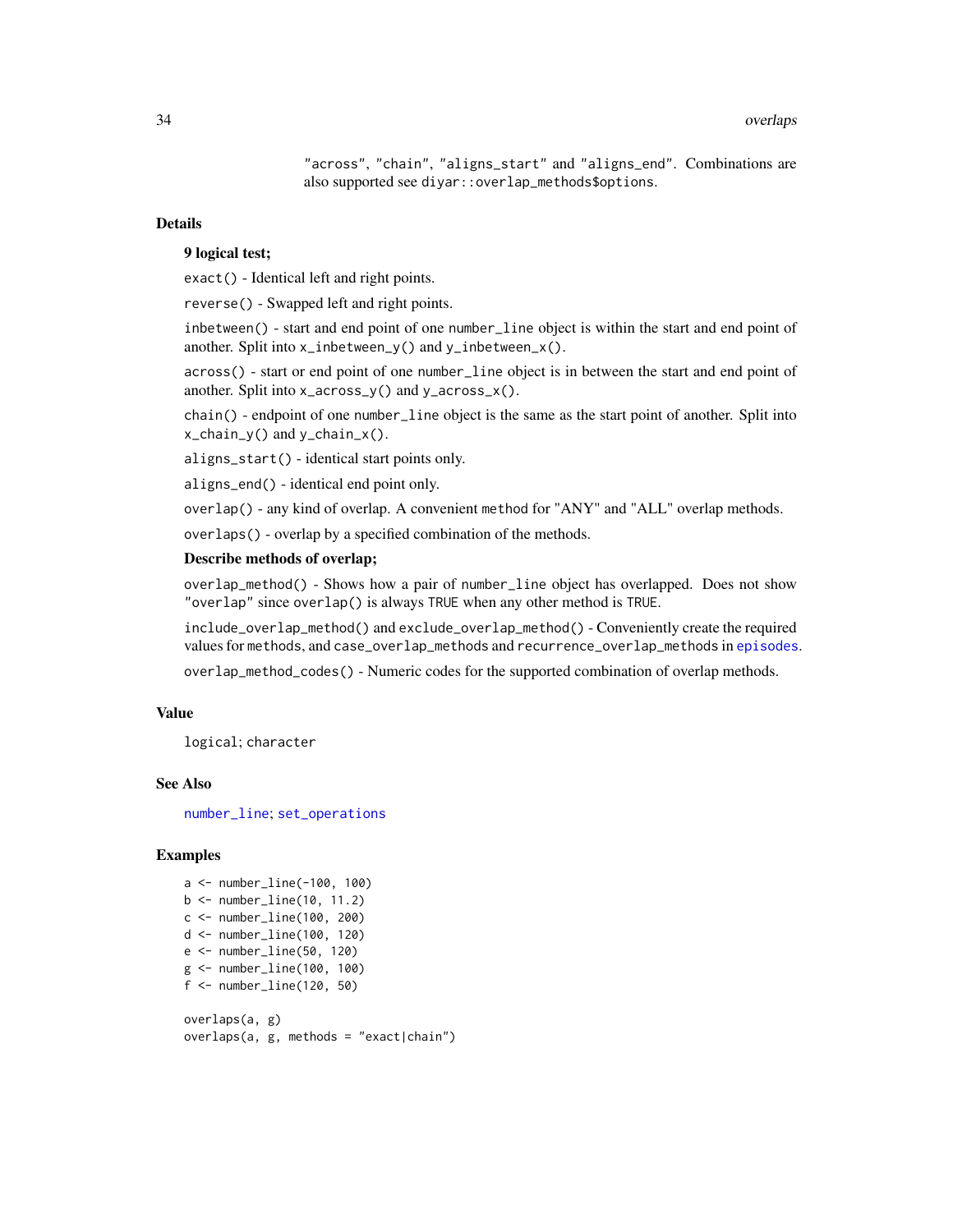#### overlaps 35

```
overlap(a, b)
overlap(a, e)
exact(a, g)
exact(a, a)
reverse(e, e)
reverse(e, f)
across(a, e)
x_across_y(a, e)
y_across_x(a, e)
chain(c, d)
chain(a, c)
x_chain_y(c, d)
x_chain_y(a, c)
y_chain_x(c, d)
y_chain_x(a, c)
aligns_start(c, d)
aligns_start(a, c)
aligns_end(d, e)
aligns_end(a, c)
inbetween(a, g)
inbetween(b, a)
x_inbetween_y(a, g)
x_inbetween_y(b, a)
y_inbetween_x(a, g)
y_inbetween_x(b, a)
overlap_method(a, c)
overlap_method(d, c)
overlap_method(a, g)
overlap_method(b, e)
include_overlap_method("across")
include_overlap_method(c("across", "chain"))
exclude_overlap_method("across")
exclude_overlap_method(c("across", "chain"))
overlap_method_codes("across")
overlap_method_codes("across|chain|exact")
overlap_method_names(100)
overlap_method_names(561)
```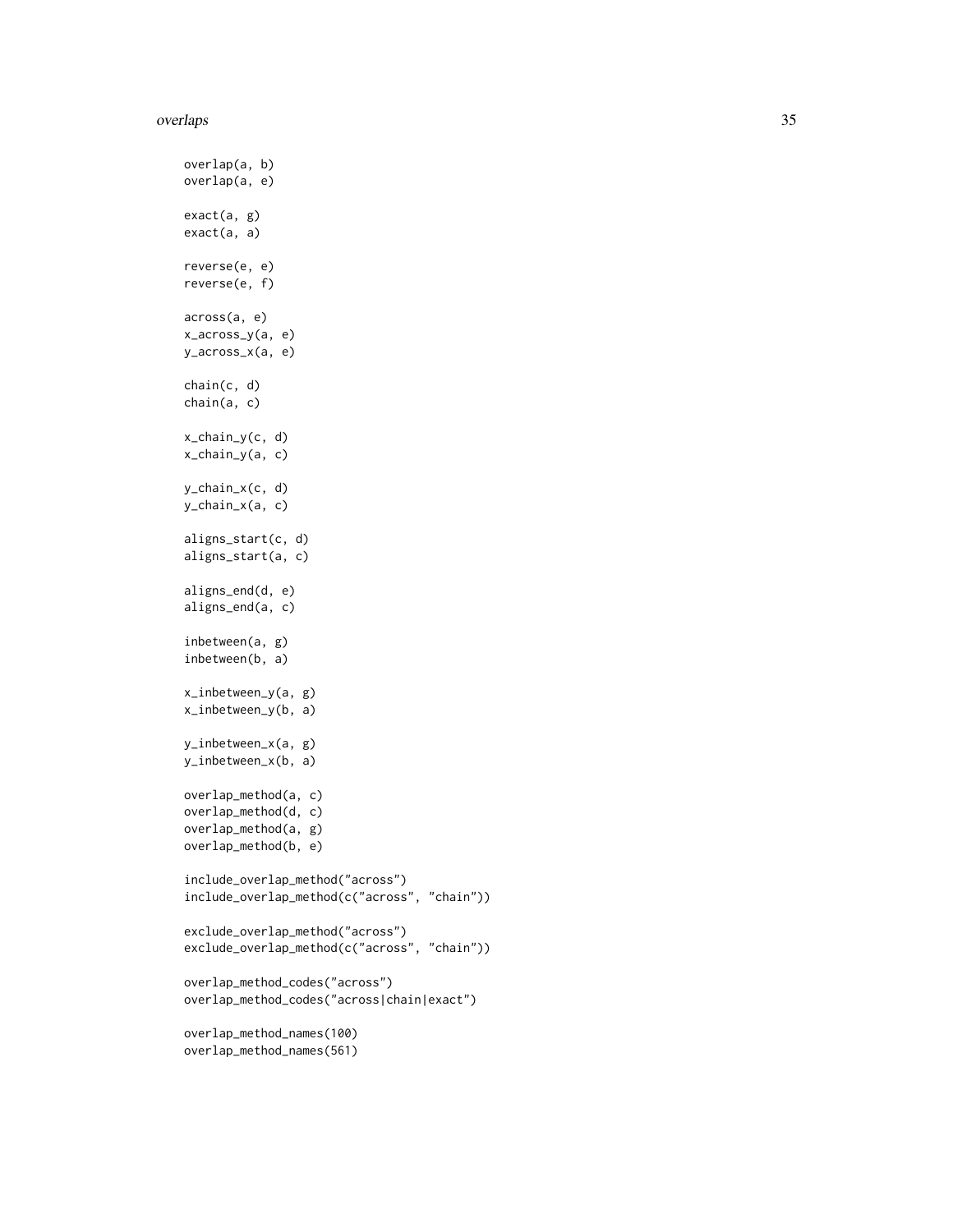<span id="page-35-1"></span><span id="page-35-0"></span>

#### Description

S4 objects storing the result of [partitions](#page-36-1).

#### Usage

is.pane(x) as.pane(x) ## S3 method for class 'pane' format $(x, \ldots)$ ## S3 method for class 'pane'  $unique(x, \ldots)$ ## S3 method for class 'pane' summary(object, ...) ## S3 method for class 'pane\_summary'  $print(x, \ldots)$ ## S3 method for class 'pane' as.data.frame(x, ...) ## S3 method for class 'pane' as.list $(x, \ldots)$ ## S4 method for signature 'pane' show(object) ## S4 method for signature 'pane'  $rep(x, \ldots)$ ## S4 method for signature 'pane'  $x[i, j, ..., drop = TRUE]$ ## S4 method for signature 'pane'  $x[[i, j, ..., exact = TRUE]]$ ## S4 method for signature 'pane'  $c(x, \ldots)$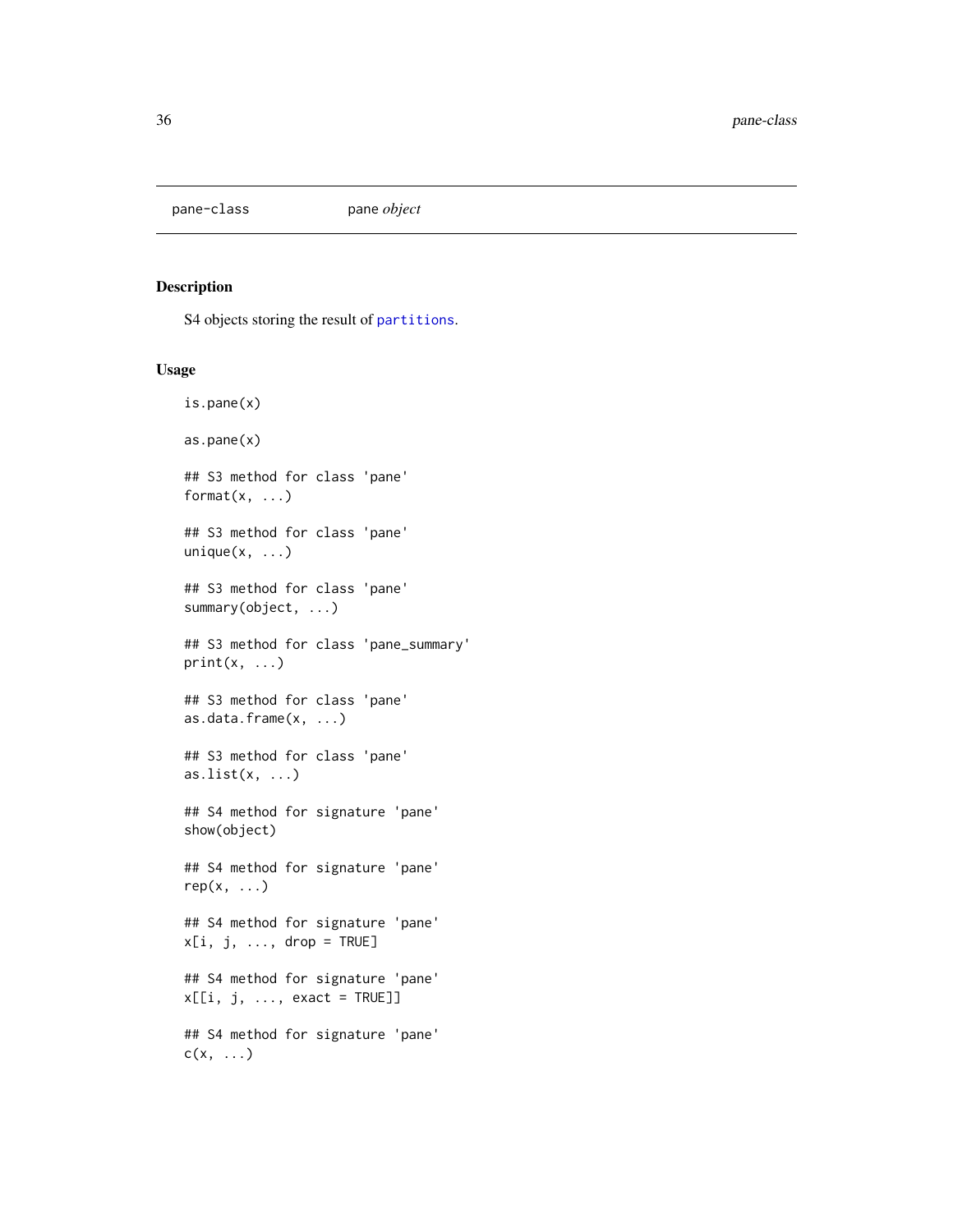#### <span id="page-36-0"></span>partitions 37

#### Arguments

| x      | X      |
|--------|--------|
|        |        |
| object | object |
| i      | i      |
| j      | İ      |
| drop   | drop   |
| exact  | exact  |

#### Slots

sn Unique record identifier.

.Data Unique pane identifier.

case\_nm Record type in regards to index assignment.

window\_list A list of considered windows for each pane.

dist\_pane\_index The difference between each event and it's index event.

pane\_dataset Data sources in each pane.

pane\_interval The start and end dates of each pane. A [number\\_line](#page-27-1) object.

pane\_length The duration or length of (pane\_interval).

pane\_total The number of records in each pane.

options Some options passed to the instance of [partitions](#page-36-1).

window\_matched A list of matched windows for each pane.

#### Examples

```
# A test for pane objects
pn \leq- partitions(date = 1, by = 1)
is.pane(pn); is.pane(2)
```
<span id="page-36-1"></span>partitions *Distribute events into specified intervals.*

## Description

Distribute events into groups defined by time or numerical intervals. Each set of linked records are assigned a unique identifier with relevant group-level data.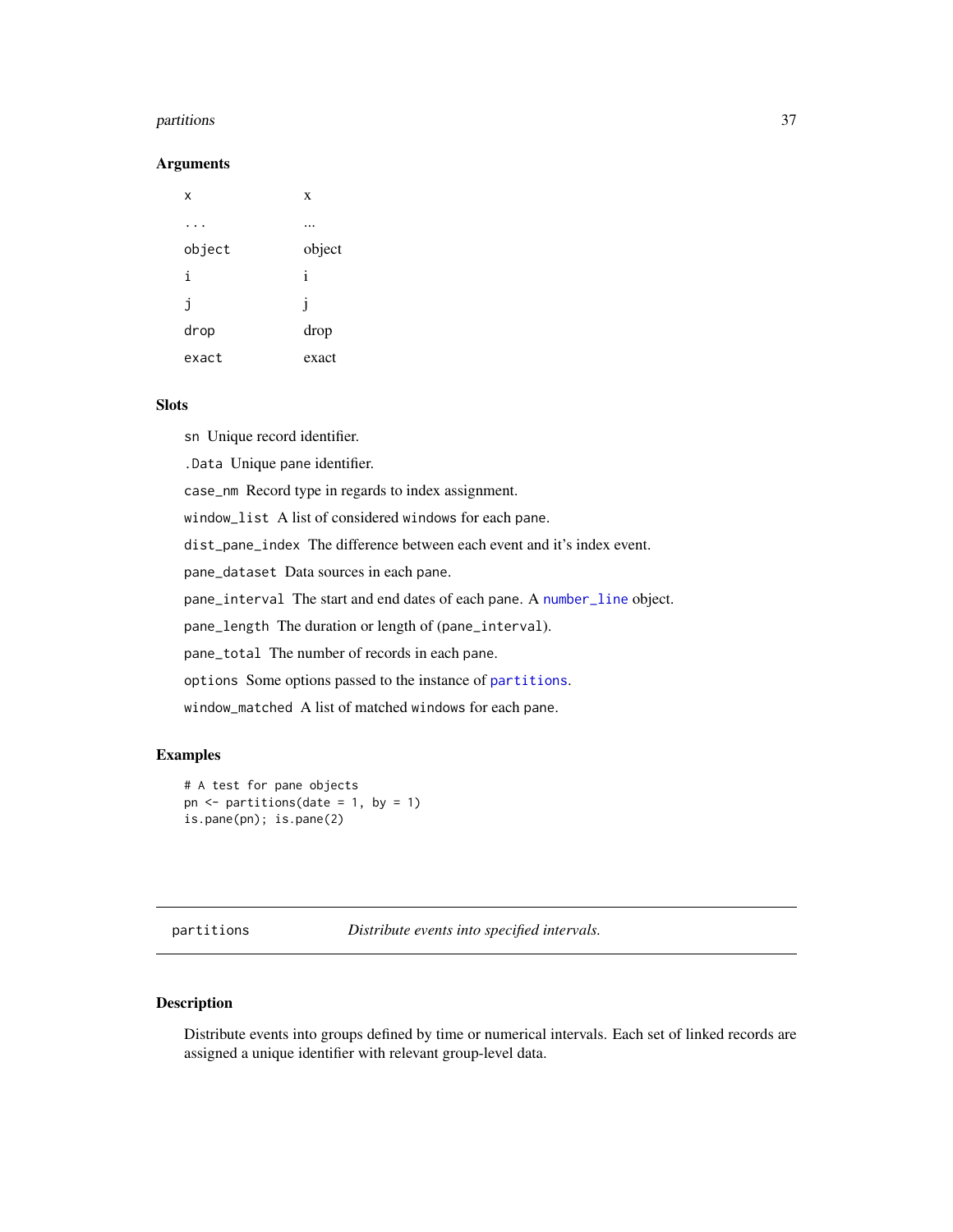#### 38 partitions and the contract of the contract of the contract of the contract of the contract of the contract of the contract of the contract of the contract of the contract of the contract of the contract of the contract

## Usage

```
partitions(
 date,
 window = number_line(0, Inf),
 windows_total = 1,
  separate = FALSE,
  sn = NULL,strata = NULL,
 data\_links = "ANY",custom_sort = NULL,
 group_stats = FALSE,
 data_source = NULL,
 by = NULL,
 length.out = NULL,
 fill = TRUE,display = "none"
)
```
## Arguments

| date          | [date datetime integer number_line]. Event date or period.                                                                                        |
|---------------|---------------------------------------------------------------------------------------------------------------------------------------------------|
| window        | [integer   number_line]. Numeric or time intervals.                                                                                               |
| windows_total | [integer   number_line]. Minimum number of matched windows required for<br>a pane. See details                                                    |
| separate      | [logical]. If TRUE, events matched to different windows are not linked.                                                                           |
| sn            | [integer]. Unique record identifier. Useful for creating familiar pane identi-<br>fiers.                                                          |
| strata        | [atomic]. Subsets of the dataset. Panes are created separately for each strata.                                                                   |
| data_links    | [list character]. A set of data_sources required in each pane. A pane<br>without records from these data_sources will be unlinked. See Details.   |
| custom_sort   | [atomic]. Preferred order for selecting "index" events.                                                                                           |
| group_stats   | [logical]. If TRUE (default), the returned pane object will include group spe-<br>cific information like panes start and end dates.               |
| data_source   | [character]. Unique data source identifier. Adds the list of datasets in each<br>pane to the pane. Useful when the data is from multiple sources. |
| by            | [integer]. Width of splits.                                                                                                                       |
| length.out    | [integer]. Number of splits.                                                                                                                      |
| fill          | [logical]. Retain (TRUE) or drop (FALSE) the remainder of an uneven split.                                                                        |
| display       | [character]. Display a status update. Options are; "none" (default), "progress"<br>or "stats".                                                    |

<span id="page-37-0"></span>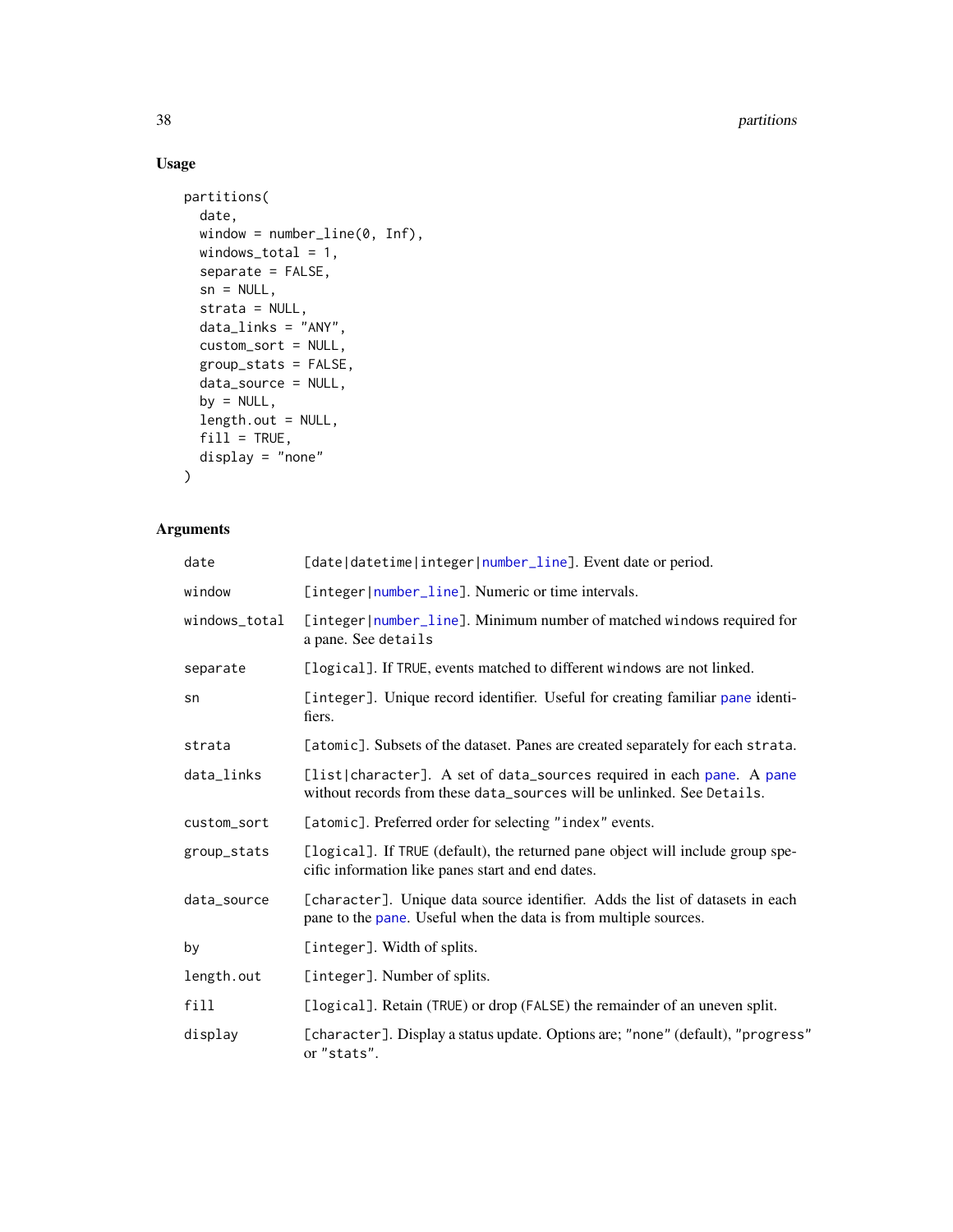#### <span id="page-38-0"></span>partitions 39

#### Details

Each assigned group is referred to as a [pane](#page-35-1) A [pane](#page-35-1) consists of events within a specific time or numerical intervals (window).

Each window must cover a separate interval. Overlapping windows are merged before events are distributed into panes. Events that occur over two windows are assigned to the last one listed.

Alternatively, you can create windows by splitting a period into equal parts (length.out), or into a sequence of intervals with fixed widths (by).

By default, the earliest event is taken as the "Index" event of the [pane](#page-35-1). An alternative can be chosen with custom\_sort. Note that this is simply a convenience option because it has no bearing on how groups are assigned.

partitions() will categorise records into 3 types;

- "Index" Index event/record of the pane.
- "Duplicate\_I" Duplicate of the "Index" record.
- "Skipped" Records that are not assigned to a pane.

Every element in data\_links must be named "l" (links) or "g" (groups). Unnamed elements of data\_links will be assumed to be "l".

- If named "l", only groups with records from every listed data\_source will be retained.
- If named "g", only groups with records from any listed data\_source will be retained.

NA *values in* strata *excludes records from the partitioning process*.

See vignette("episodes") for more information.

#### Value

#### [pane](#page-35-1)

## See Also

[pane](#page-35-1); [number\\_line\\_sequence](#page-27-2); [episodes](#page-8-1); [links](#page-17-1); [overlaps](#page-31-1); [number\\_line](#page-27-1); [schema](#page-43-1)

#### Examples

```
events <- c(30, 2, 11, 10, 100)
windows <- number_line(c(1, 9, 25), c(3, 12, 35))
events
partitions(date = events, length.out = 3, separate = TRUE)
partitions(data = events, by = 10, separate = TRUE)partitions(date = events, window = windows, separate = TRUE)
partitions(date = events, window = windows, separate = FALSE)
```
partitions(date = events, window = windows, separate = FALSE, windows\_total = 4)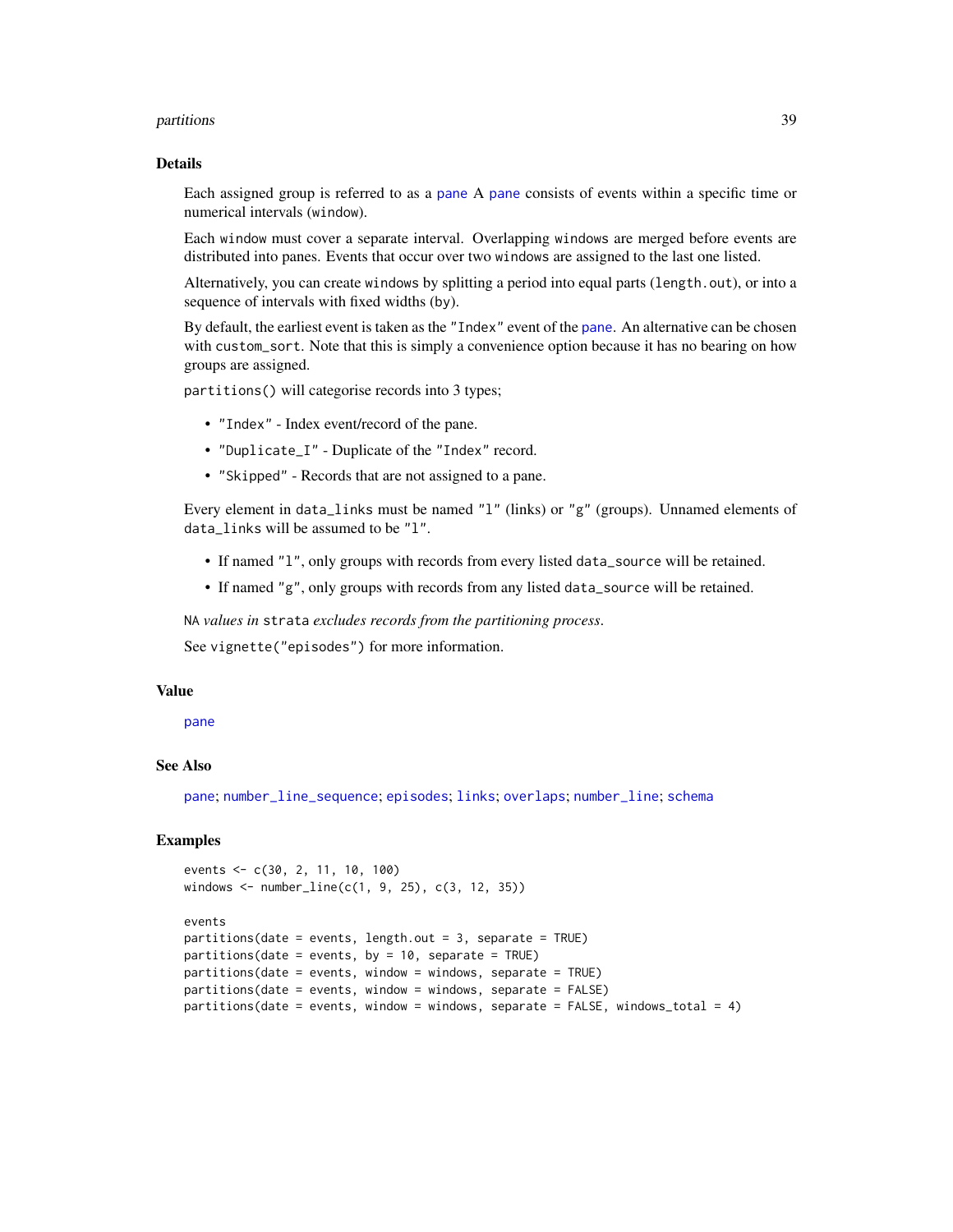<span id="page-39-1"></span><span id="page-39-0"></span>

#### Description

S4 objects storing the result of [links](#page-17-1).

#### Usage

is.pid(x) as.pid $(x, \ldots)$ ## S3 method for class 'pid' format $(x, \ldots)$ ## S3 method for class 'pid'  $unique(x, \ldots)$ ## S3 method for class 'pid' summary(object, ...) ## S3 method for class 'pid\_summary'  $print(x, \ldots)$ ## S3 method for class 'pid' as.data.frame(x, ...) ## S3 method for class 'pid' as.list $(x, \ldots)$ ## S4 method for signature 'pid' show(object) ## S4 method for signature 'pid'  $rep(x, \ldots)$ ## S4 method for signature 'pid'  $x[i, j, ..., drop = TRUE]$ ## S4 method for signature 'pid'  $x[[i, j, ..., exact = TRUE]]$ ## S4 method for signature 'pid'  $c(x, \ldots)$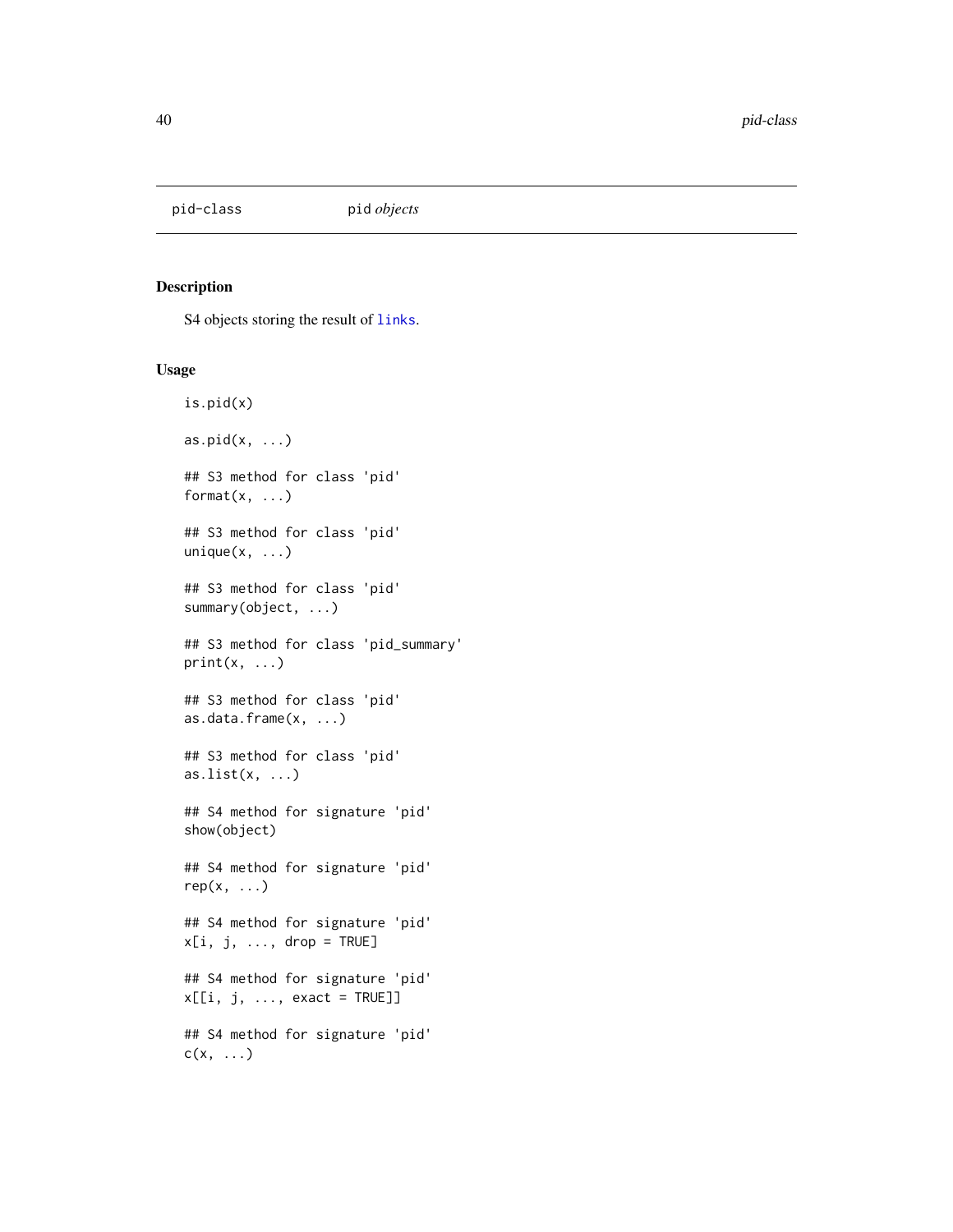## <span id="page-40-0"></span>predefined\_tests 41

## Arguments

| x      | X            |
|--------|--------------|
|        |              |
| object | object       |
| i      | i            |
| j      | $\mathbf{1}$ |
| drop   | drop         |
| exact  | exact        |

## Slots

sn Unique record identifier.

.Data Unique group identifier.

link\_id Unique record identifier for matching records.

pid\_cri Matching criteria.

pid\_dataset Data sources in each group.

pid\_total The number of records in each group.

iteration The iteration of the linkage process when a record was linked to its group.

### Examples

```
# A test for pid objects
pd <- links(criteria = 1)
is.pid(pd); is.pid(2)
```
<span id="page-40-2"></span>predefined\_tests *Predefined logical tests in* diyar

## <span id="page-40-1"></span>Description

A collection of predefined logical tests used with [sub\\_criteria](#page-48-1) objects.

## Usage

```
exact_match(x, y)
range_match(x, y, range = 10)
range_match_legacy(x, y)
prob_link(
  x,
```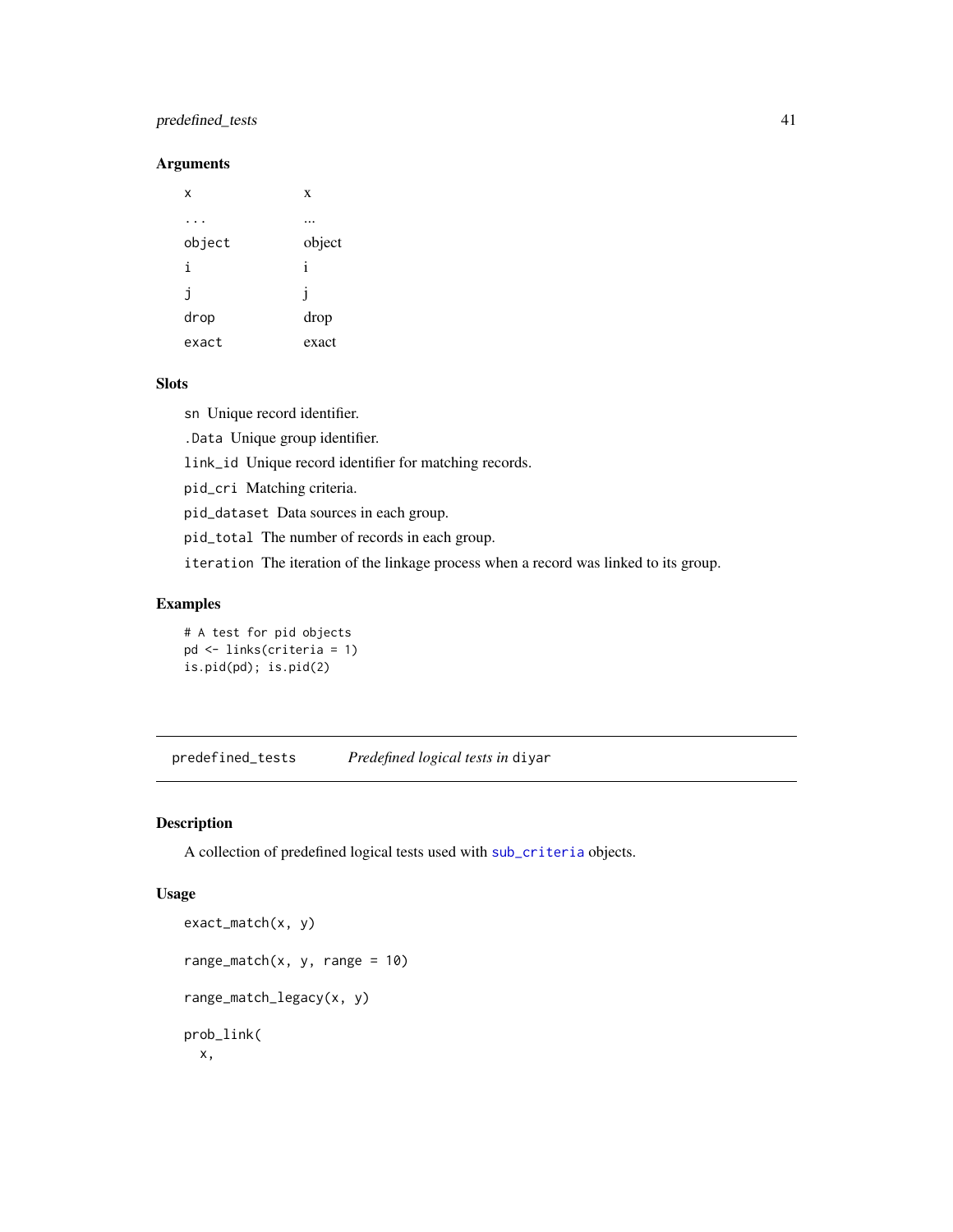```
y,
cmp_func,
attr_threshold,
score_threshold,
probabilistic,
return_weights
```
)

#### Arguments

| x               | Value of an attribute(s) to be compare against.                                                                                            |
|-----------------|--------------------------------------------------------------------------------------------------------------------------------------------|
| У               | Value of an attribute(s) to be compare by.                                                                                                 |
| range           | Difference between y and x.                                                                                                                |
| cmp_func        | Logical tests such as string comparators. See links_wf_probabilistic.                                                                      |
| score_threshold | attr_threshold Matching set of weight thresholds for each result of cmp_func. See links_wf_probabilistic.                                  |
|                 | Score threshold determining matched or linked records. See links_wf_probabilistic.                                                         |
| probabilistic   | If TRUE, matches determined through a score derived base on Fellegi-Sunter<br>model for probabilistic linkage. See links_wf_probabilistic. |
|                 | return_weights If TRUE, returns the match-weights and score-thresholds for record pairs. See<br>links_wf_probabilistic.                    |
|                 |                                                                                                                                            |

#### Details

```
exact_match() - test that x == yrange_match() - test that x \le y \le (x + range)range_match_legacy() - test that overlap(as.number_line(x@gid),y) is TRUE.
prob_link() - Test that a record-sets x and y are from the same entity based on calculated weights
and probability scores.
```

```
`exact_match`
exact_matrix = 1, y = 1)exact_match(x = 1, y = 2)
`range_match`
range_match(x = 10, y = 16, range = 6)
range_match(x = 16, y = 10, range = 6)
`range_match_legacy`
x_n1 <- number_line(10, 16, gid = 10)
y_nl1 <- number_line(16, 10)
y_nl2 <- number_line(16, 10)
range_match_legacy(x = x_nl, y = y_nl)
range_match_legacy(x = x_nl, y = y_nl2)
```
<span id="page-41-0"></span>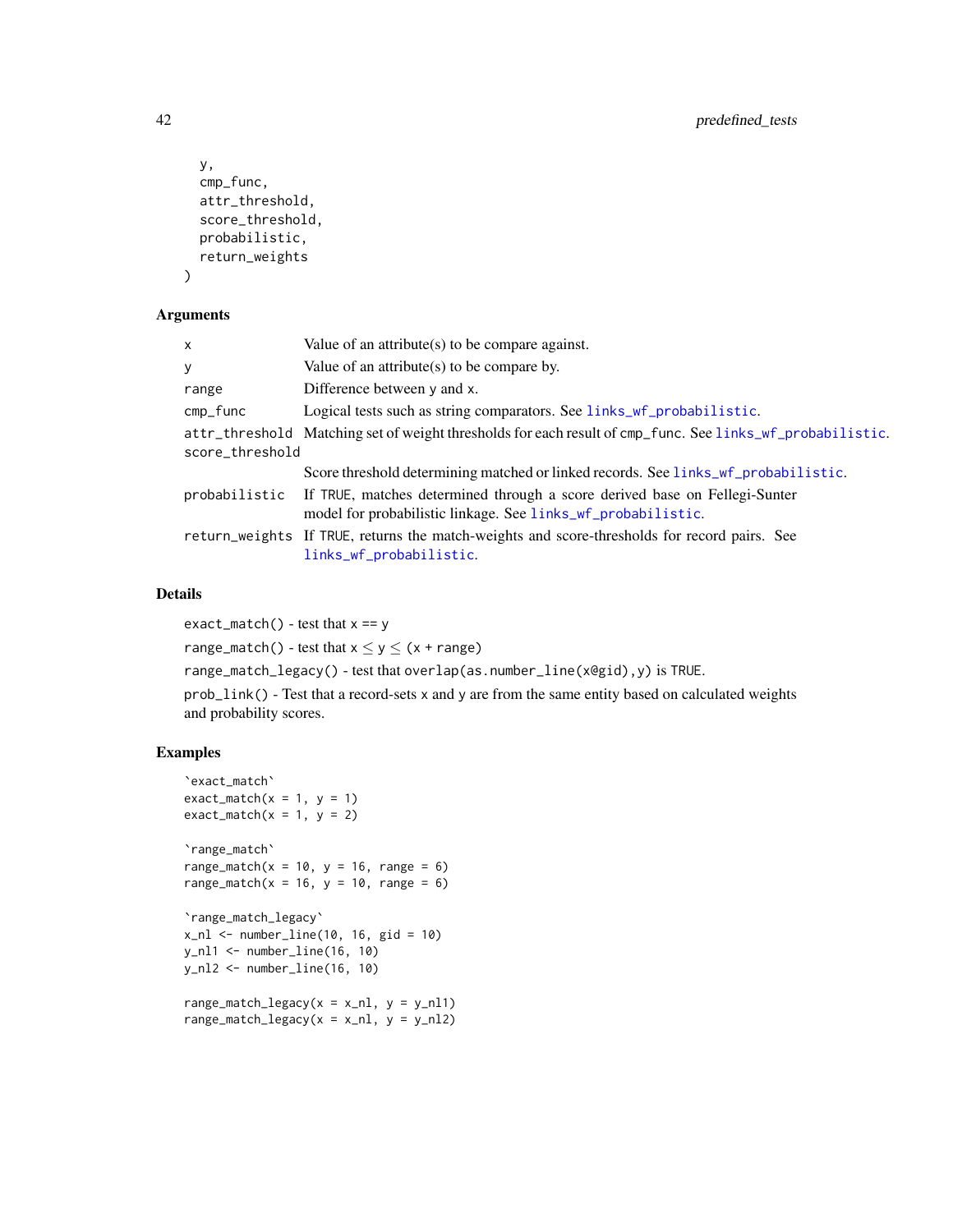<span id="page-42-0"></span>

#### Description

Match records in consecutive stages with different matching conditions. Each set of linked records are assigned a unique identifier with relevant group-level information.

## Usage

```
record_group(df, ..., to_s4 = TRUE)
```
## Arguments

| df                      | [data.frame]. Deprecated. One or more datasets appended together. See<br>Details. |
|-------------------------|-----------------------------------------------------------------------------------|
| $\cdot$ $\cdot$ $\cdot$ | Arguments passed to links.                                                        |
| to s4                   | [logical]. Deprecated. Output type - pid (TRUE) or data. frame (FALSE).           |

## Details

record\_group() is superseded. Moving forward, please use [links](#page-17-1).

#### Value

[pid](#page-39-1)

## See Also

[links](#page-17-1)

<span id="page-42-1"></span>reframe *Modify* sub\_criteria *objects*

## Description

Modify the attributes of a [sub\\_criteria](#page-48-1) object.

### Usage

reframe(x, ...) ## S3 method for class 'sub\_criteria'  $refname(x, func = identity, ...)$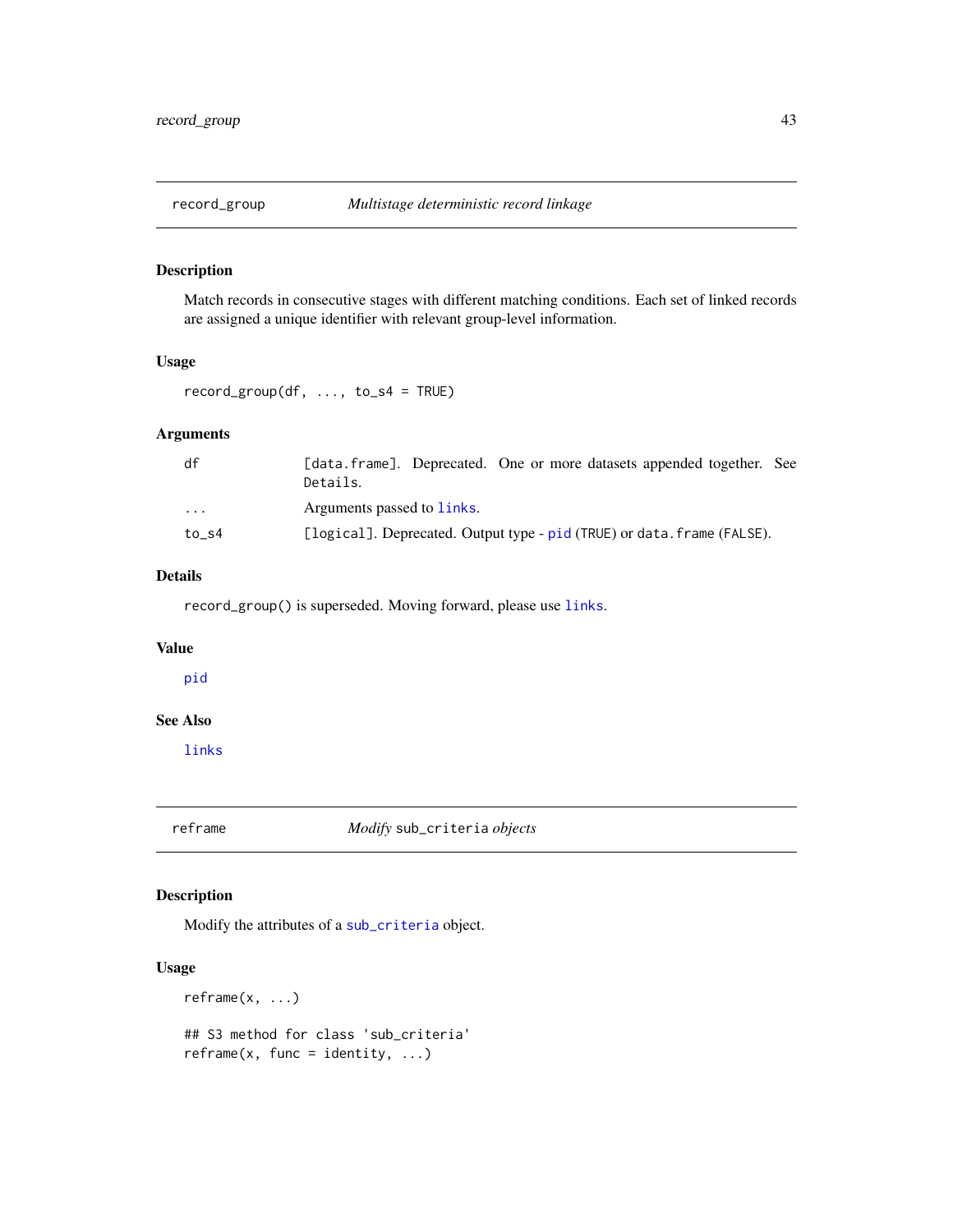44 schema

#### Arguments

| $\times$                | [sub criteria].                      |
|-------------------------|--------------------------------------|
| $\cdot$ $\cdot$ $\cdot$ | Arguments passed to methods.         |
| func                    | [function]. Transformation function. |

## See Also

[sub\\_criteria](#page-48-1); [eval\\_sub\\_criteria](#page-15-1); [attr\\_eval](#page-1-1)

#### Examples

```
s_cri <- sub_criteria(month.abb, month.name)
reframe(s_cri, func = function(x) x[12])
refname(s_cri, func = function(x) x[12:1])reframe(s_cri, func = function(x) attrs(x[1:6], x[7:12]))
```
<span id="page-43-1"></span>schema *Schema diagram for linked records in* diyar

#### Description

Create schema diagrams for [number\\_line](#page-30-1), [epid](#page-6-1), [pid](#page-39-1) and [pane](#page-35-1) objects.

#### Usage

```
schema(x, \ldots)## S3 method for class 'number_line'
schem(x, show\_labels = c("date", "case\_overlap\_methods"), ...)## S3 method for class 'epid'
schema(
  x,
  title = NULL,
  show_labels = c("length_arrow"),
  show_skipped = TRUE,
  show_non_finite = FALSE,
  theme = "dark",
  seed = NULL,
 custom_label = NULL,
  ...
)
## S3 method for class 'pane'
schema(
 x,
```
<span id="page-43-0"></span>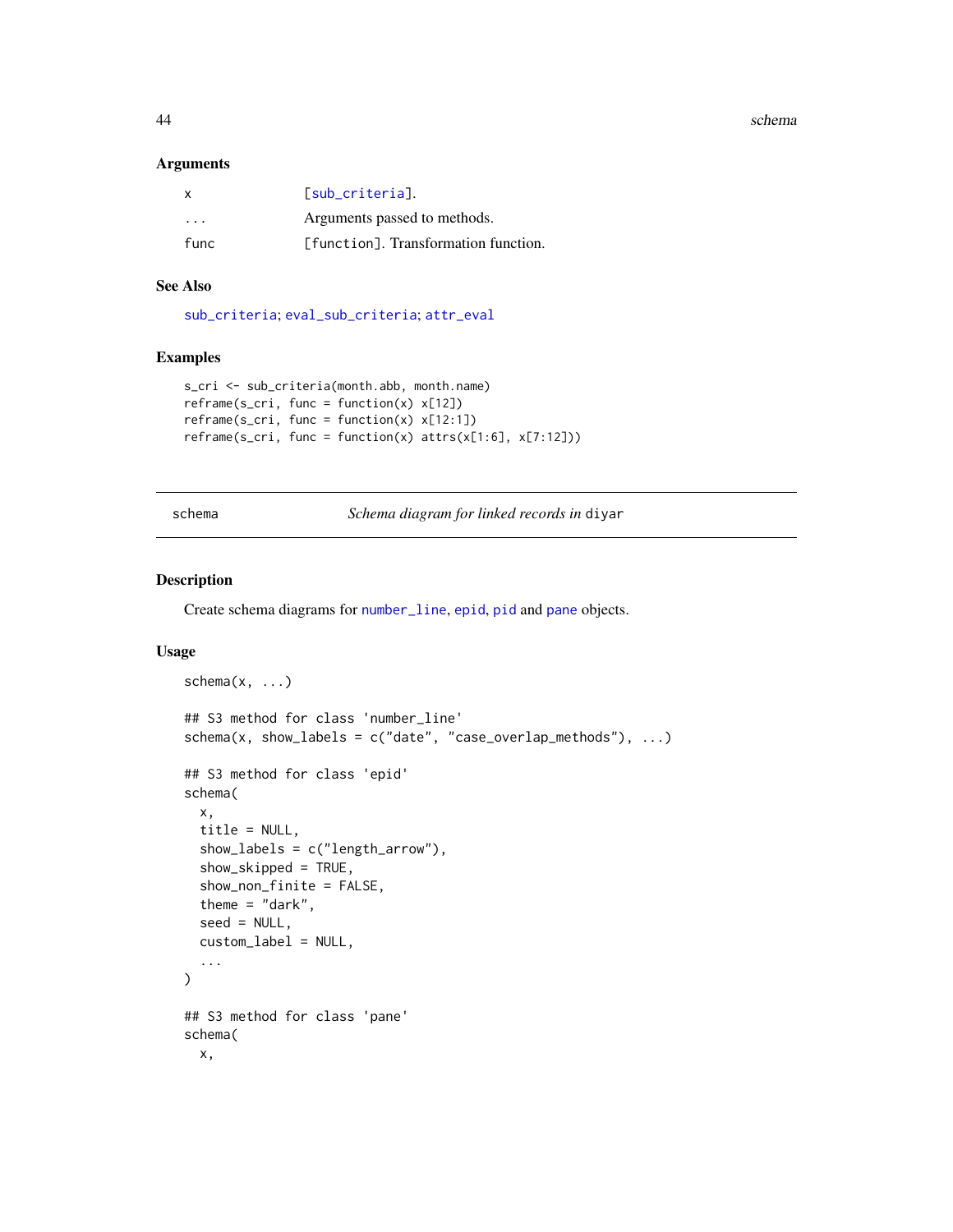#### <span id="page-44-0"></span>schema 45

```
title = NULL,
  show_labels = c("window_label"),
  theme = "dark".
  seed = NULL,
  custom_label = NULL,
  ...
\mathcal{L}## S3 method for class 'pid'
schema(
 x,
  title = NULL,
  show_labels = TRUE,
  theme = "dark",orientation = "by_pid",
  seed = NULL,
 custom_label = NULL,
  ...
\lambda
```
## Arguments

| x               | [number_line epid pid pane]                                                                                   |
|-----------------|---------------------------------------------------------------------------------------------------------------|
| .               | Other arguments.                                                                                              |
| show_labels     | [logical character]. Show/hide certain parts of the schema. See Details.                                      |
| title           | [character]. Plot title.                                                                                      |
| show_skipped    | [logical]. Show/hide "Skipped" records.                                                                       |
| show_non_finite |                                                                                                               |
|                 | [logical]. Show/hide records with non-finite date values.                                                     |
| theme           | [character]. Options are "dark" or "light".                                                                   |
| seed            | [integer]. See set. seed. Used to get a consistent arrangement of items in the<br>plot.                       |
| custom_label    | [character]. Custom label for each record of the identifier.                                                  |
| orientation     | [character]. Show each record of a pid object within its group id ("by_pid")<br>or its pid_cri ("by_pid_cri") |

## Details

A visual aid to describe the data linkage ([links](#page-17-1)), episode tracking ([episodes](#page-8-1)) or partitioning process ([partitions](#page-36-1)).

show\_labels options (multi-select)

- schema.epid TRUE, FALSE, "sn", "epid", "date", "case\_nm", "wind\_nm", "length", "length\_arrow", "case\_overlap\_methods" or "recurrence\_overlap\_methods"
- schema.pane TRUE, FALSE, "sn", "pane", "date", "case\_nm" or "window\_label"
- schema.pid TRUE, FALSE, "sn" or "pid"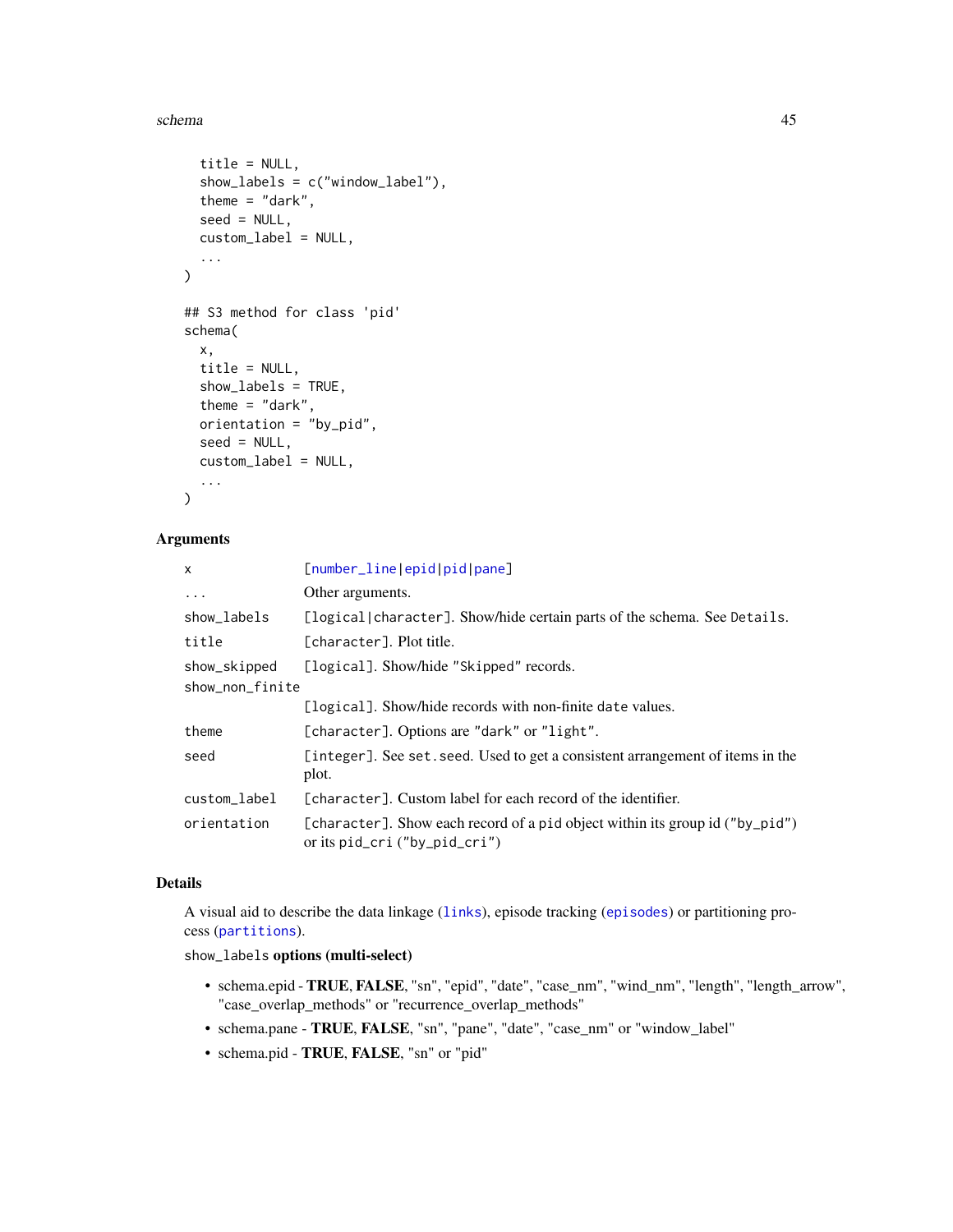#### Value

ggplot objects

#### Examples

```
schema(number_line(c(1, 2), c(2, 1)))
schema(episodes(1:10, 2))
schema(partitions(1:10, by = 2, separate = TRUE))schema(links(list(c(1, 1, NA, NA), c(NA, 1, 1, NA))))
```
<span id="page-45-1"></span>set\_operations *Set operations on number line objects*

## Description

Perform set operations on a pair of [\[number\\_line\]](#page-27-1)s.

#### Usage

```
union_number_lines(x, y)
```

```
intersect_number_lines(x, y)
```

```
subtract_number_lines(x, y)
```
#### **Arguments**

| x | [number_line] |
|---|---------------|
|   | [number_line] |

### Details

union\_number\_lines() - Combined the range of x and that of y

intersect\_number\_line() - Subset of x that overlaps with y and vice versa

subtract\_number\_lines() - Subset of x that does not overlap with y and vice versa.

The direction of the returned  $[number\_line]$  will be that of the widest one  $(x \text{ or } y)$ . If x and y have the same length, it'll be an "increasing" direction.

If x and y do not overlap, NA ("NA ?? NA") is returned.

#### Value

[\[number\\_line\]](#page-27-1); list

<span id="page-45-0"></span>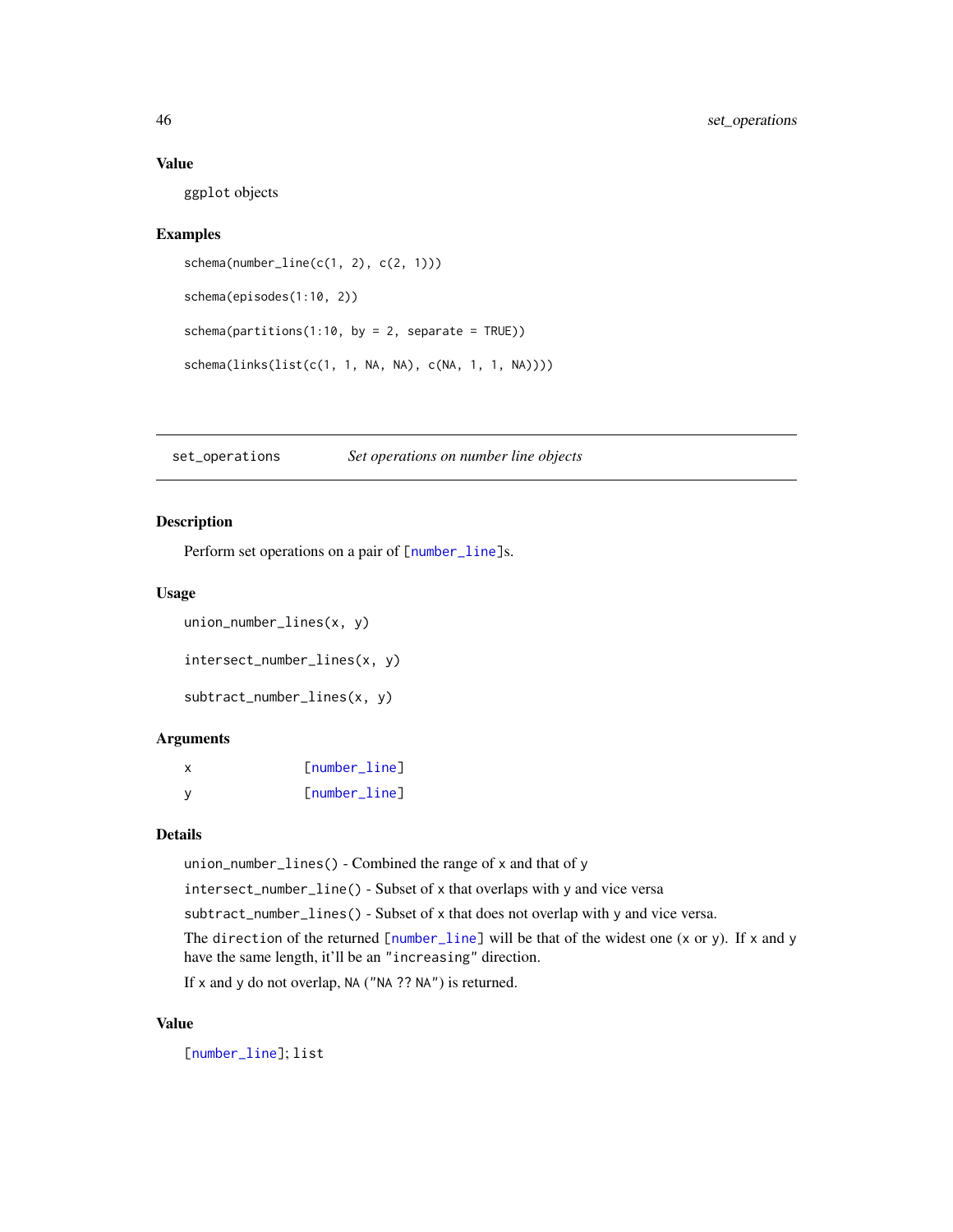## <span id="page-46-0"></span>staff\_records 47

## See Also

[number\\_line](#page-27-1); [overlaps](#page-31-1)

#### Examples

```
nl_1 <- c(number_line(1, 5), number_line(1, 5), number_line(5, 9))
nl_2 <- c(number_line(1, 2), number_line(2, 3), number_line(0, 6))
# Union
nl_1; nl_2; union_number_lines(nl_1, nl_2)
nl_3 <- number_line(as.Date(c("01/01/2020", "03/01/2020","09/01/2020"), "%d/%m/%Y"),
                    as.Date(c("09/01/2020", "09/01/2020","25/12/2020"), "%d/%m/%Y"))
nl_4 <- number_line(as.Date(c("04/01/2020","01/01/2020","01/01/2020"), "%d/%m/%Y"),
                    as.Date(c("05/01/2020","05/01/2020","03/01/2020"), "%d/%m/%Y"))
# Intersect
nl_3; nl_4; intersect_number_lines(nl_3, nl_4)
# Subtract
nl_3; nl_4; subtract_number_lines(nl_3, nl_4)
```
staff\_records *Datasets in* diyar *package*

#### Description

Datasets in diyar package

#### Usage

```
data(staff_records)
```
data(missing\_staff\_id)

data(infections)

```
data(infections_2)
```
data(infections\_3)

data(infections\_4)

data(hospital\_admissions)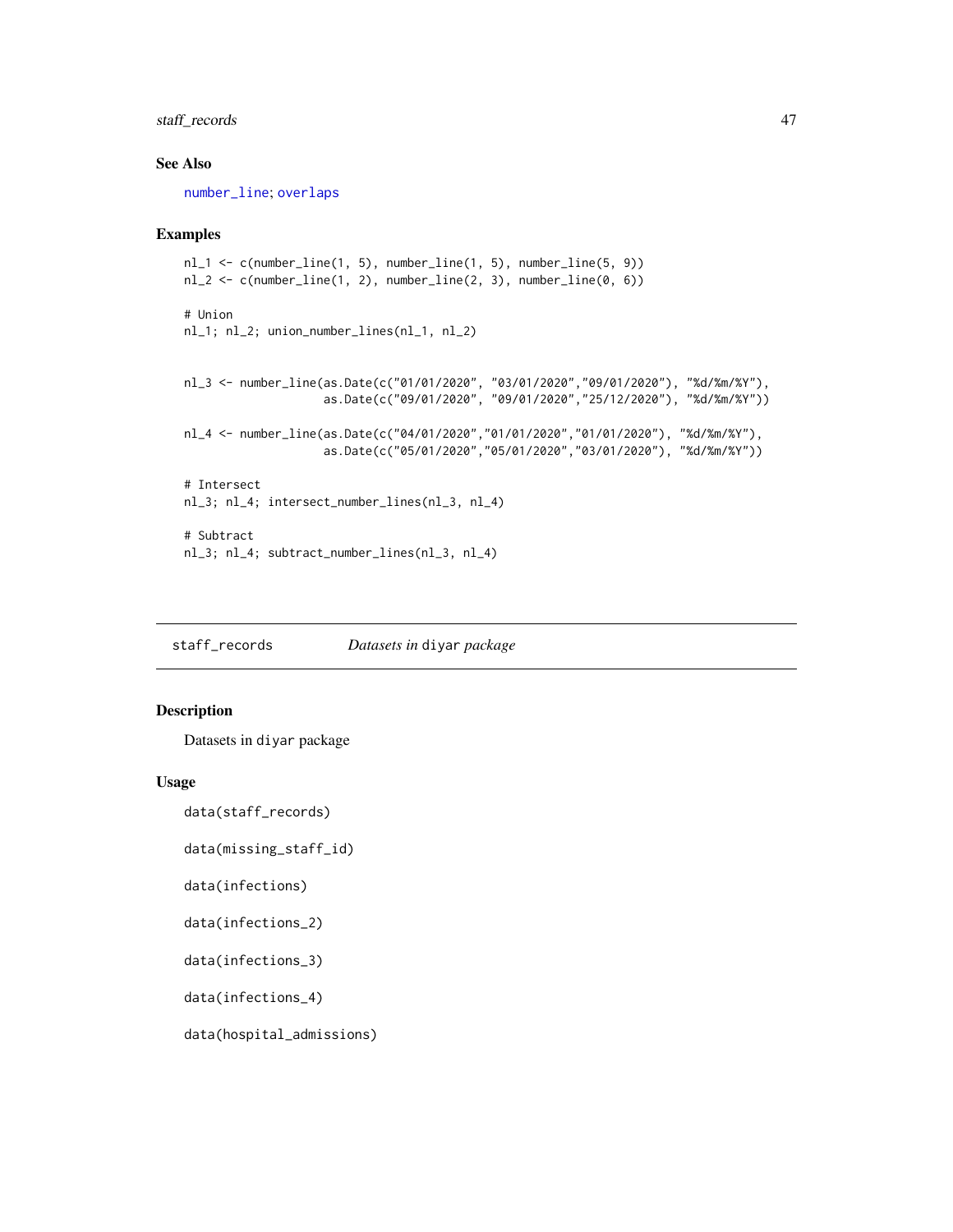```
data(patient_list)
```
data(patient\_list\_2)

data(hourly\_data)

data(Opes)

data(episode\_unit)

data(overlap\_methods)

## Format

data.frame data.frame data.frame data.frame data.frame data.frame data.frame data.frame An object of class data. frame with 5 rows and 4 columns. data.frame data.frame list

list

## Details

staff\_records - Staff record with some missing data missing\_staff\_id - Staff records with missing staff identifiers infections, infections\_2, infections\_3 and infections\_4 - Reports of bacterial infections hospital\_admissions - Hospital admissions and discharges patient\_list & patient\_list\_2 - Patient list with some missing data Hourly data Opes - List of individuals with the same name Duration in seconds for each 'episode\_unit' Permutations of [number\\_line](#page-27-1) overlap methods

<span id="page-47-0"></span>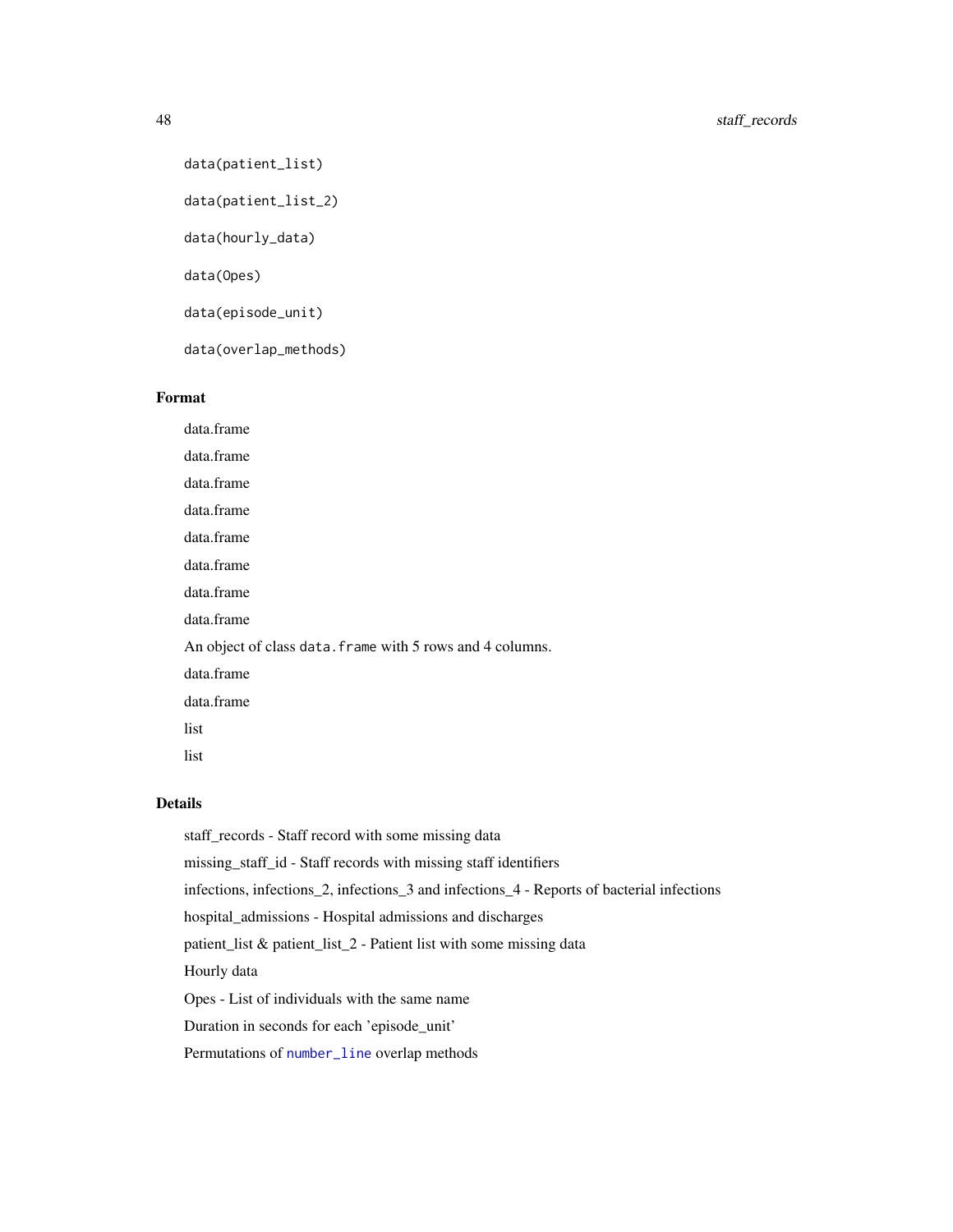## <span id="page-48-0"></span>sub\_criteria 49

## Examples

```
data(staff_records)
data(missing_staff_id)
data(infections)
data(infections_2)
data(infections_3)
data(infections_4)
data(hospital_admissions)
data(patient_list)
data(patient_list_2)
data(hourly_data)
data(Opes)
data(episode_unit)
data(overlap_methods)
```
<span id="page-48-1"></span>sub\_criteria *Sub-criteria*

## Description

Additional matching criteria for each iteration of [links](#page-17-1) and [episodes](#page-8-1).

## Usage

```
sub_criteria(
  ...,
 match_funcs = diyar::exact_match,
 equal_funcs = diyar::exact_match,
  operator = "or"
)
```
## $attrs(\ldots, .obj = NULL)$

## Arguments

| $\cdots$    | [atomic]. Attributes.                                                                                   |
|-------------|---------------------------------------------------------------------------------------------------------|
| match_funcs | [function]. User defined logical test for matches.                                                      |
| equal_funcs | [function]. User defined logical test for identical record sets (all attributes of<br>the same record). |
| operator    | [character]. Options are "and" or "or".                                                                 |
| .obj        | [data.frame list]. Attributes                                                                           |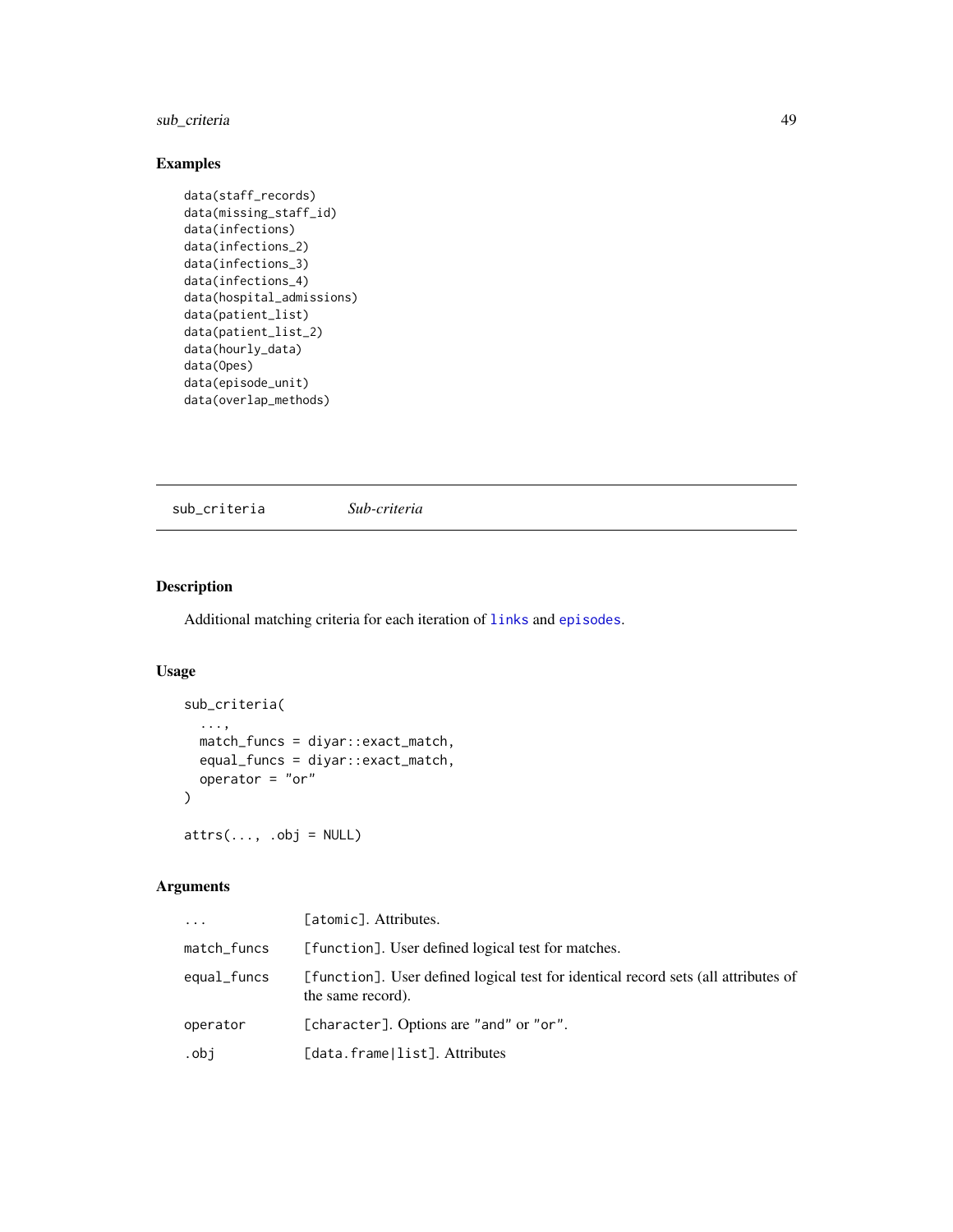## Details

sub\_criteria() - The mechanism for providing matching criteria to an iteration of links or episodes. It creates a sub\_criteria class object which contains the attributes to be compared, logical tests for the comparisons (see [predefined\\_tests](#page-40-2) for examples) and another set of logical tests to determine identical records.

attrs() - Pass a collection of attributes to each ... in sub\_criteria().

Every attribute, including those in a collection, must have the same length or a length of 1.

## Value

[sub\\_criteria](#page-48-1)

## See Also

[predefined\\_tests](#page-40-2); [links](#page-17-1); [episodes](#page-8-1); [eval\\_sub\\_criteria](#page-15-1)

```
# Sub-criteria
s_cri1 <- sub_criteria(c(30, 28, 40, 25, 25, 29, 27),
                       match_funcs = range_match)
s_cri2 <- sub_criteria(c(30, 28, 40, 25, 25, 29, 27),
                       match_funcs = exact_match)
# Nested sub-criteria
s_cri3 <- sub_criteria(s_cri1, s_cri2, operator = "or")
s_cri4 <- sub_criteria(s_cri1, s_cri3, operator = "and")
# Objects of the same length
attrs(month.abb, month.name)
# Or a data.frame or list with elements of the same length
attrs(.obj = mtcars)
# Or a combinaiton of the both
attrs(mtcars$mpg, mtcars$cyl, .obj = mtcars)
# Each can then be passed to a `sub-criteria`
sub_criteria(
month.abb,
month.name,
attrs(month.abb, month.name)
)
```
<span id="page-49-0"></span>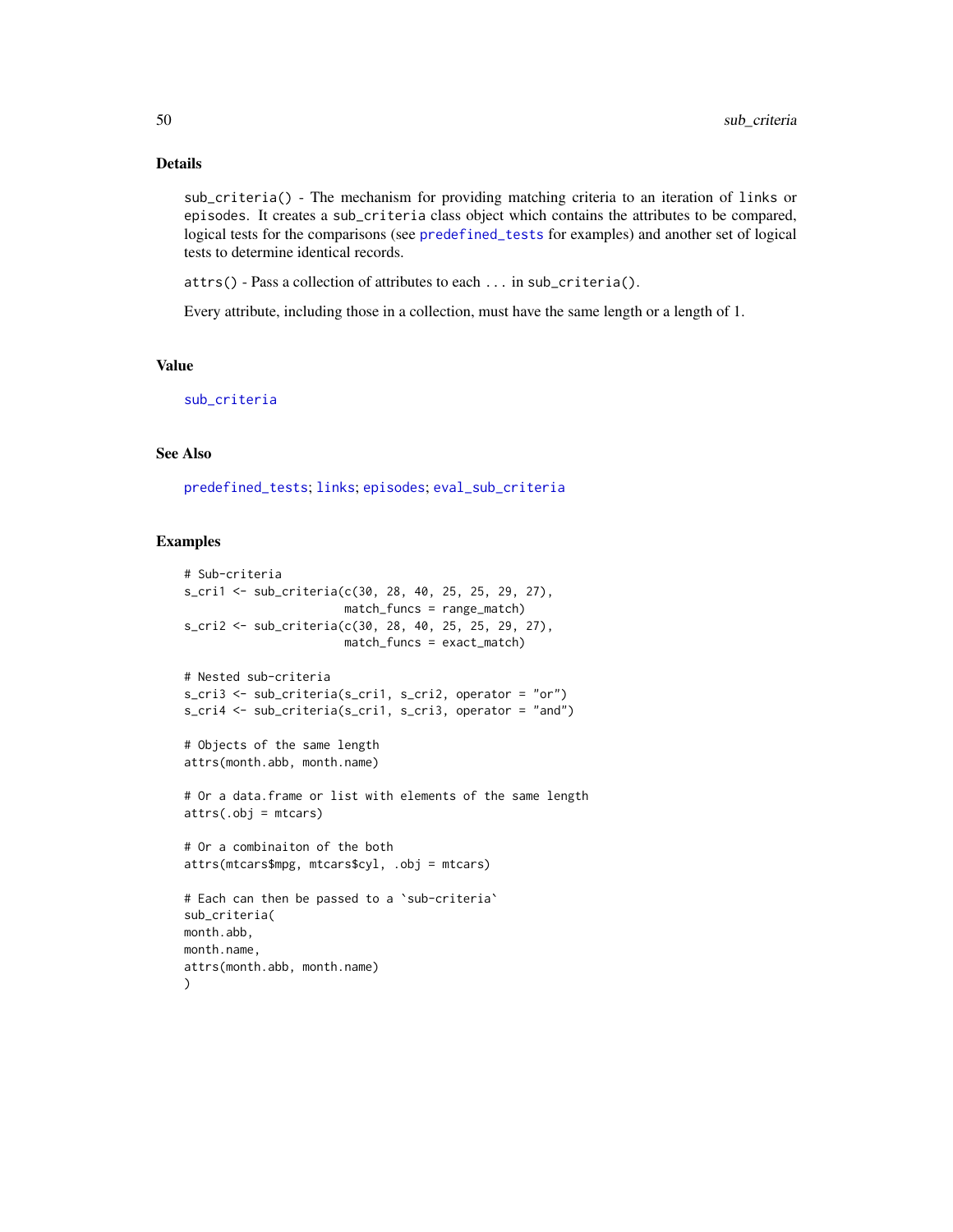<span id="page-50-1"></span><span id="page-50-0"></span>

## Description

Covert windows to and from case\_lengths and recurrence\_lengths.

#### Usage

```
epid_windows(date, lengths, episode_unit = "days")
epid_lengths(date, windows, episode_unit = "days")
index_window(date, from_last = FALSE)
```
## Arguments

| date         | As used in episodes.                                                                                                              |
|--------------|-----------------------------------------------------------------------------------------------------------------------------------|
| lengths      | The duration (lengths) between a date and window.                                                                                 |
| episode_unit | Time unit of lengths. Options are "seconds", "minutes", "hours", "days", "weeks",<br>"months" or "years". See diyar::episode_unit |
| windows      | The range (windows) relative to a date for a given duration (length).                                                             |
| from_last    | As used in episodes.                                                                                                              |

#### Details

epid\_windows - returns the corresponding window for a given a date, and case\_length or recurrence\_length.

epid\_lengths - returns the corresponding case\_length or recurrence\_length for a given date and window.

index\_window - returns the corresponding case\_length or recurrence\_length for the date only.

 $index_w$ indow(date = x) is a convenience function for epid\_lengths(date = x, window = x).

#### Value

[number\\_line](#page-27-1).

```
# Which `window` will a given `length` cover?
date <- Sys.Date()
epid_windows(date, 10)
epid_windows(date, number_line(5, 10))
epid_windows(date, number_line(-5, 10))
epid_windows(date, -5)
```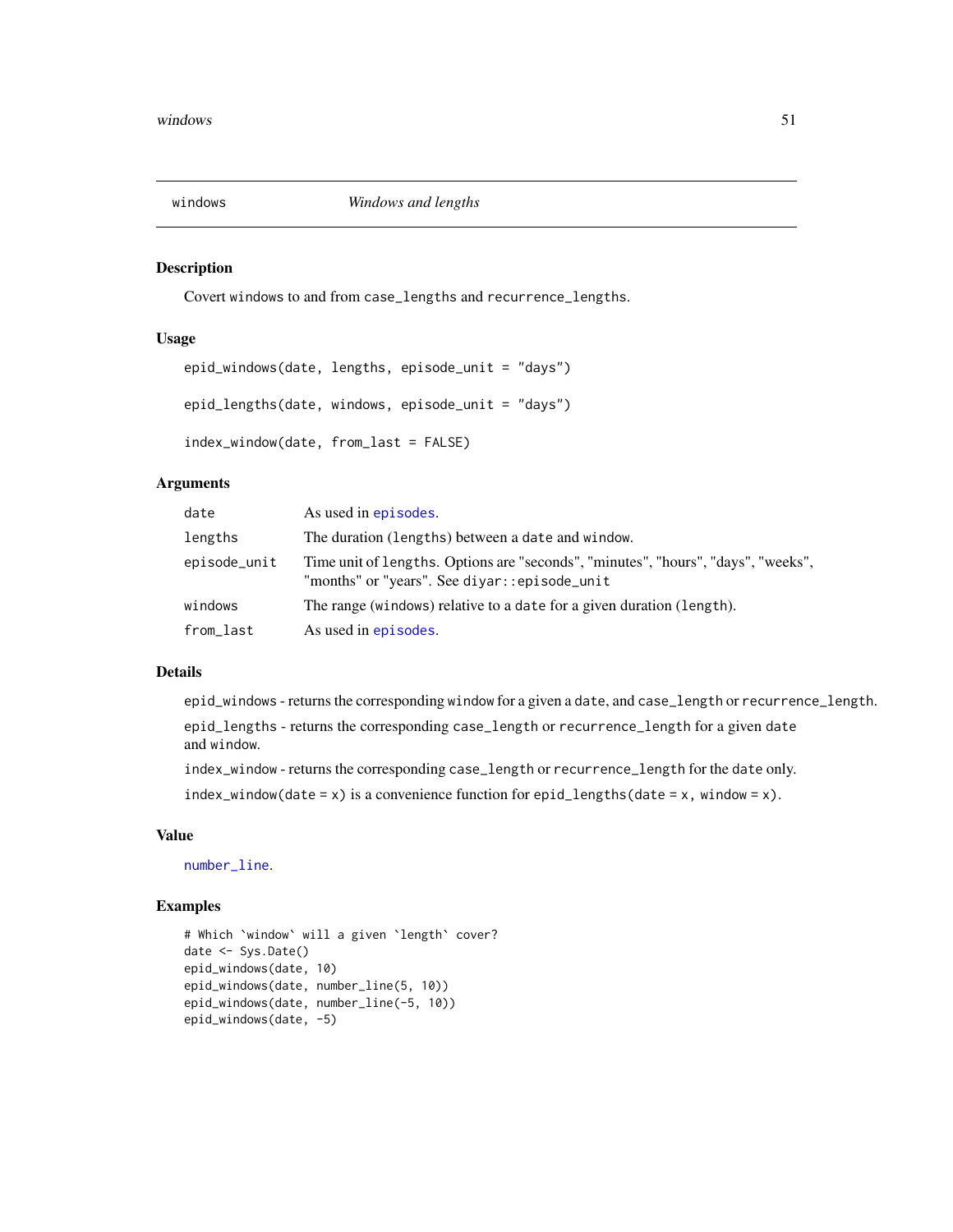#### 52 windows windows and the contract of the contract of the contract of the contract of the contract of the contract of the contract of the contract of the contract of the contract of the contract of the contract of the con

```
# Which `length` is required to cover a given `window`?
date <- number_line(Sys.Date(), Sys.Date() + 20)
epid_lengths(date, Sys.Date() + 30)
epid_lengths(date, number_line(Sys.Date() + 25, Sys.Date() + 30))
epid_lengths(date, number_line(Sys.Date() - 10, Sys.Date() + 30))
epid_lengths(date, Sys.Date() - 10)
# Which `length` is required to cover the `date`?
index_window(20)
index_window(number_line(15, 20))
```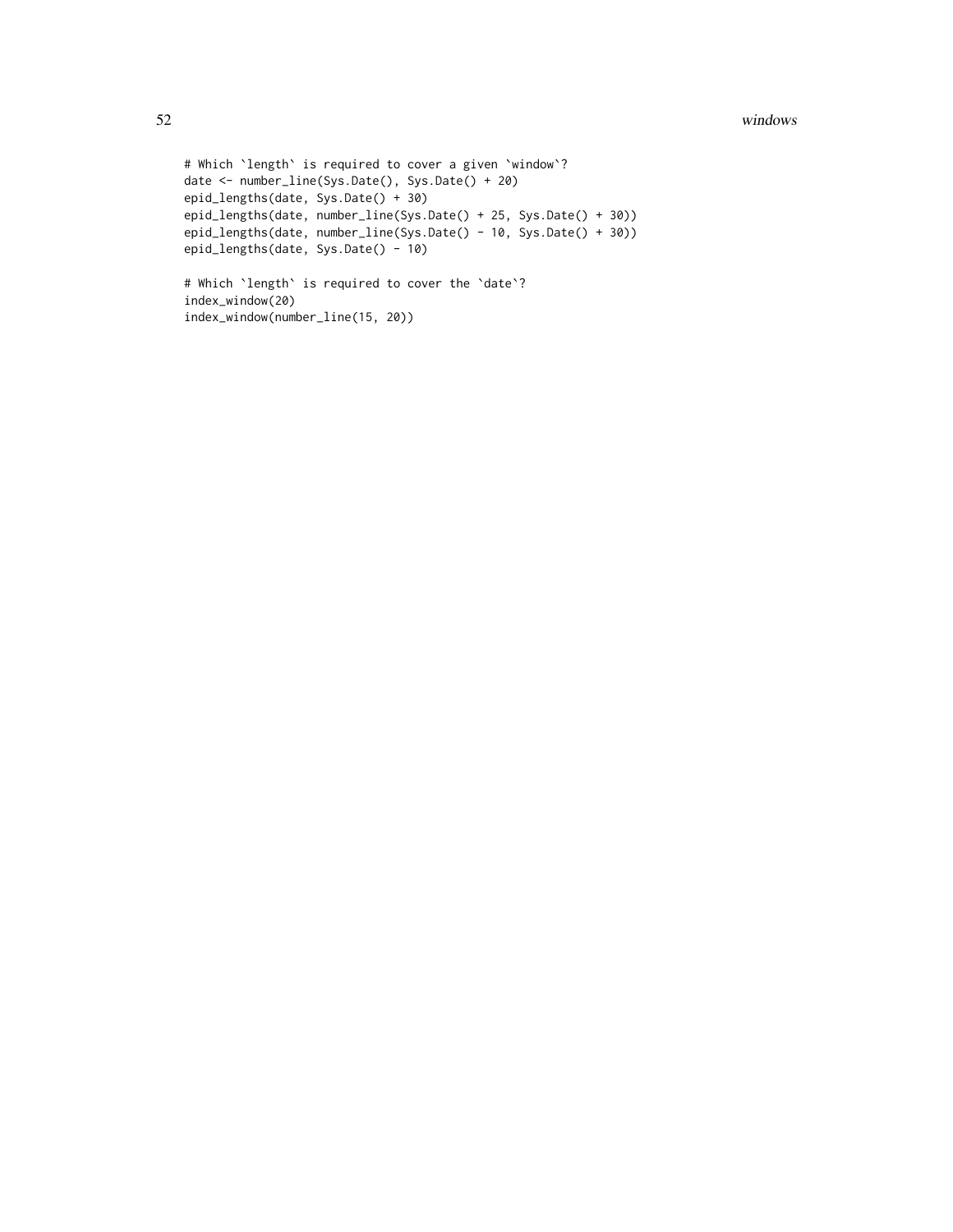# <span id="page-52-0"></span>**Index**

∗ datasets staff\_records, [47](#page-46-0) [,epid-method *(*epid-class*)*, [7](#page-6-0) [,number\_line-method *(*number\_line-class*)*, [31](#page-30-0) [,pane-method *(*pane-class*)*, [36](#page-35-0) [,pid-method *(*pid-class*)*, [40](#page-39-0) [.d\_label *(*encode*)*, [6](#page-5-0) [<-,number\_line,ANY,ANY,ANY-method *(*number\_line-class*)*, [31](#page-30-0) [<-,number\_line-method *(*number\_line-class*)*, [31](#page-30-0) [[,epid-method *(*epid-class*)*, [7](#page-6-0) [[,number\_line-method *(*number\_line-class*)*, [31](#page-30-0) [[,pane-method *(*pane-class*)*, [36](#page-35-0) [[,pid-method *(*pid-class*)*, [40](#page-39-0) [[.d\_label *(*encode*)*, [6](#page-5-0) [[<-,number\_line,ANY,ANY,ANY-method *(*number\_line-class*)*, [31](#page-30-0) [[<-,number\_line-method *(*number\_line-class*)*, [31](#page-30-0) \$,number\_line-method *(*number\_line-class*)*, [31](#page-30-0) \$<-,number\_line-method *(*number\_line-class*)*, [31](#page-30-0)

```
across (overlaps), 32
aligns_end (overlaps), 32
aligns_start (overlaps), 32
as.data.frame.d_report (d_report), 6
as.data.frame.epid (epid-class), 7
as.data.frame.number_line
        (number_line-class), 31
as.data.frame.pane (pane-class), 36
as.data.frame.pid (pid-class), 40
as.epid (epid-class), 7
as.list.d_report (d_report), 6
as.list.epid (epid-class), 7
```
as.list.number\_line *(*number\_line-class*)*, [31](#page-30-0) as.list.pane *(*pane-class*)*, [36](#page-35-0) as.list.pid *(*pid-class*)*, [40](#page-39-0) as.number\_line *(*number\_line*)*, [28](#page-27-0) as.pane *(*pane-class*)*, [36](#page-35-0) as.pid *(*pid-class*)*, [40](#page-39-0) attr\_eval, [2,](#page-1-0) *[44](#page-43-0)* attrs *(*sub\_criteria*)*, [49](#page-48-0)

c,epid-method *(*epid-class*)*, [7](#page-6-0) c,number\_line-method *(*number\_line-class*)*, [31](#page-30-0) c,pane-method *(*pane-class*)*, [36](#page-35-0) c,pid-method *(*pid-class*)*, [40](#page-39-0) chain *(*overlaps*)*, [32](#page-31-0) combi, [3](#page-2-0) custom\_sort, [4,](#page-3-0) *[11,](#page-10-0) [12](#page-11-0)*

d\_report, [6](#page-5-0) decode *(*encode*)*, [6](#page-5-0) delink, [4](#page-3-0)

encode, [6](#page-5-0) end\_point *(*number\_line*)*, [28](#page-27-0) end\_point<- *(*number\_line*)*, [28](#page-27-0) epid, *[4,](#page-3-0) [5](#page-4-0)*, *[7](#page-6-0)*, *[10](#page-9-0)[–16](#page-15-0)*, *[27](#page-26-0)*, *[44,](#page-43-0) [45](#page-44-0)* epid-class, [7](#page-6-0) epid\_length, *[12](#page-11-0)* epid\_lengths *(*windows*)*, [51](#page-50-0) epid\_window, *[12](#page-11-0)* epid\_windows *(*windows*)*, [51](#page-50-0) episode\_group, [14](#page-13-0) episode\_unit *(*staff\_records*)*, [47](#page-46-0) episodes, *[7](#page-6-0)*, *[9](#page-8-0)*, [9,](#page-8-0) *[13,](#page-12-0) [14](#page-13-0)*, *[16](#page-15-0)*, *[20](#page-19-0)*, *[27](#page-26-0)*, *[30](#page-29-0)*, *[34](#page-33-0)*, *[39](#page-38-0)*, *[45](#page-44-0)*, *[49](#page-48-0)[–51](#page-50-0)* episodes\_wf\_splits, *[12](#page-11-0)*, [13](#page-12-0) eval\_sub\_criteria, [16,](#page-15-0) *[26](#page-25-0)*, *[44](#page-43-0)*, *[50](#page-49-0)* exact *(*overlaps*)*, [32](#page-31-0) exact\_match, *[19](#page-18-0)*, *[23](#page-22-0)*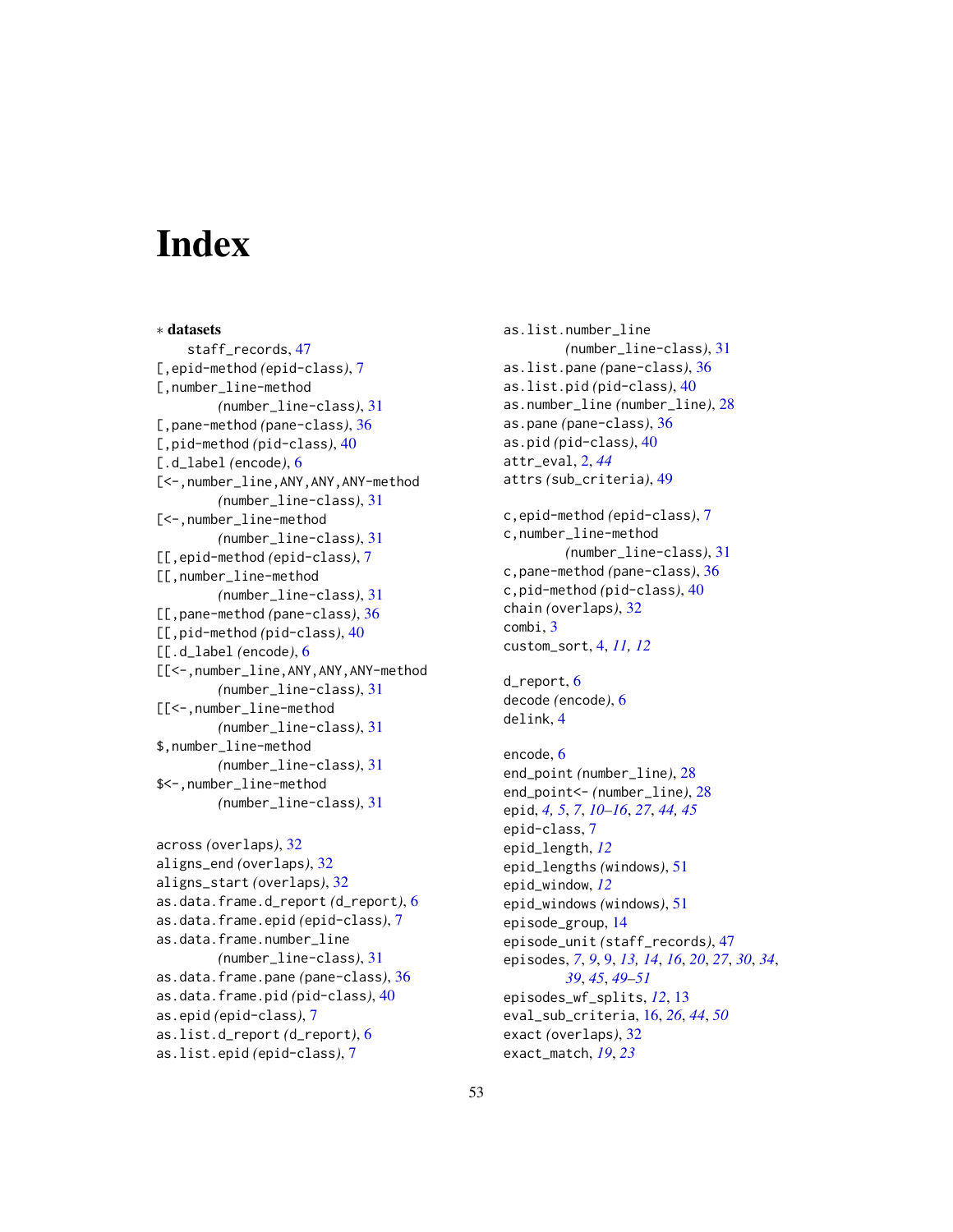```
exact_match (predefined_tests), 41
exclude_overlap_method (overlaps), 32
expand_number_line (number_line), 28
fixed_episodes (episode_group), 14
format.epid (epid-class), 7
format.number_line (number_line-class),
        31
format.pane (pane-class), 36
format.pid (pid-class), 40
hospital_admissions (staff_records), 47
hourly_data (staff_records), 47
inbetween (overlaps), 32
include_overlap_method (overlaps), 32
index_window (windows), 51
infections (staff_records), 47
infections_2 (staff_records), 47
infections_3 (staff_records), 47
infections_4 (staff_records), 47
intersect_number_lines
        (set_operations), 46
invert_number_line (number_line), 28
is.epid (epid-class), 7
is.number_line (number_line), 28
is.pane (pane-class), 36
is.pid (pid-class), 40
left_point (number_line), 28
left_point<- (number_line), 28
link_records, 12, 20, 21, 27
links, 12, 18, 19, 22, 23, 27, 30, 39, 40, 43,
        45, 49, 50
links_wf_probabilistic, 42
links_wf_probabilistic (link_records),
        21
listr, 24
make_ids, 25
make_pairs, 26, 26
make_pairs_wf_source (make_pairs), 26
merge_identifiers, 27
merge_ids (merge_identifiers), 27
missing_staff_id (staff_records), 47
number_line, 9–12, 15, 16, 22, 28, 33, 34,
        37–39, 44–48, 51
number_line-class, 31
number_line_sequence, 39
```

```
number_line_sequence (number_line), 28
number_line_width (number_line), 28
Opes (staff_records), 47
order, 4
overlap (overlaps), 32
overlap_method (overlaps), 32
overlap_method_codes (overlaps), 32
overlap_method_names (overlaps), 32
overlap_methods (staff_records), 47
overlaps, 10, 12, 15, 16, 30, 32, 39, 47
pane, 4, 5, 7, 27, 38, 39, 44, 45
pane-class, 36
partitions, 12, 20, 27, 36, 37, 37, 45
patient_list (staff_records), 47
patient_list_2 (staff_records), 47
pid, 4, 5, 7, 18, 20, 22, 23, 27, 43–45
pid-class, 40
plot.d_report (d_report), 6
predefined_tests, 20, 41, 50
print.epid_summary (epid-class), 7
print.pane_summary (pane-class), 36
print.pid_summary (pid-class), 40
prob_link (predefined_tests), 41
prob_score_range (link_records), 21
range_match (predefined_tests), 41
range_match_legacy (predefined_tests),
        41
record_group, 43
reframe, 13, 17, 43
rep,epid-method (epid-class), 7
rep,number_line-method
         (number_line-class), 31
rep,pane-method (pane-class), 36
rep,pid-method (pid-class), 40
rep.d_label (encode), 6
reverse (overlaps), 32
reverse_number_line (number_line), 28
right_point (number_line), 28
right_point<- (number_line), 28
rolling_episodes (episode_group), 14
schema, 12, 20, 39, 44
seq.number_line (number_line-class), 31
set_operations, 30, 34, 46
shift_number_line (number_line), 28
show,epid-method (epid-class), 7
```